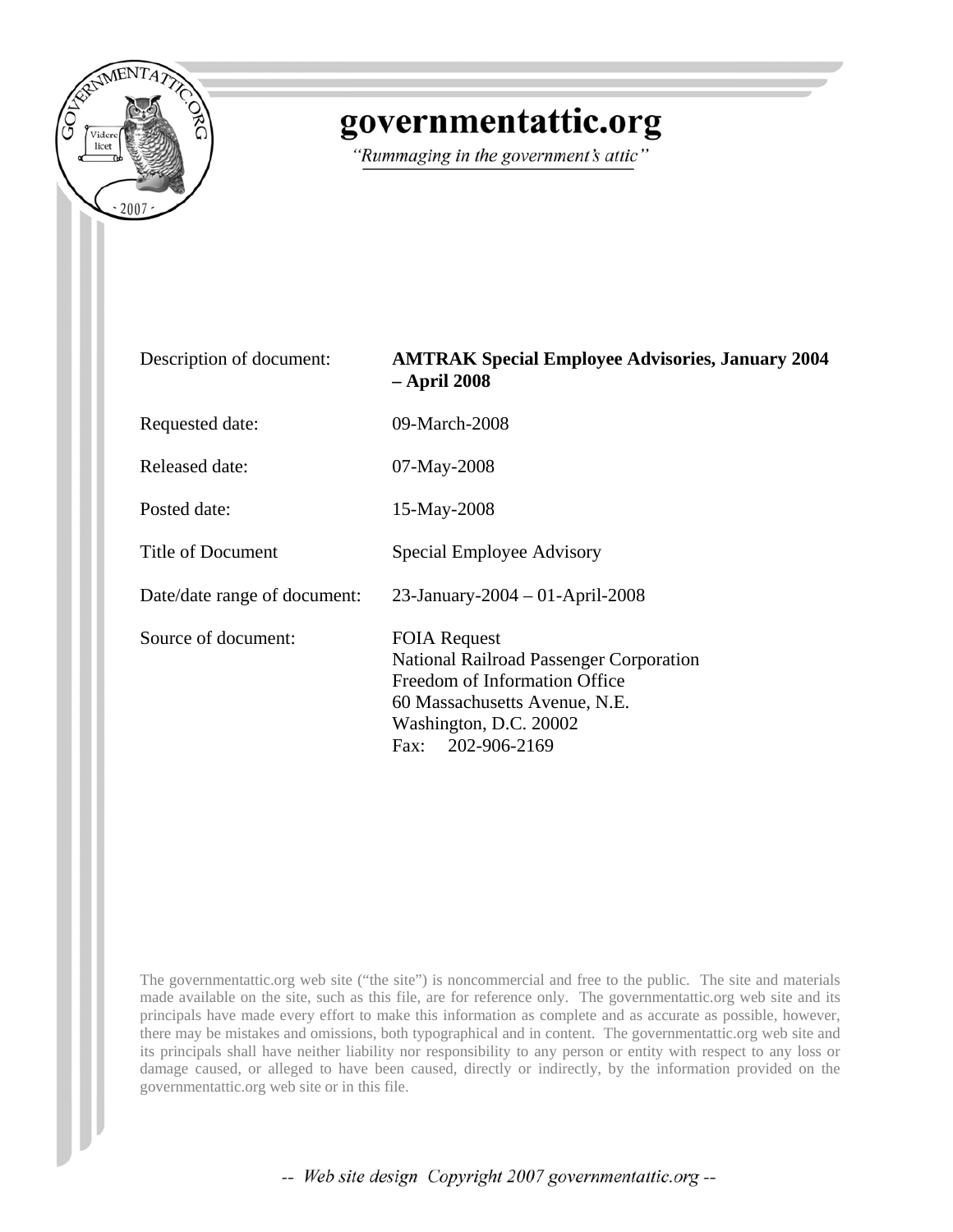**AMTRAK** 

May 7, 2008

Re: Freedom of Information Act Request #08-128

We are further responding to your March 9, 2008 request for information under the Freedom of Information Act (FOIA), which was received by this office on March 14, 2008 and perfected on April 14, 1008, at which time we received your e-mail clarifying the scope of your request.

Your request, as presently, structured, seeks "a digital/electronic copy (copied on to a CD-ROM or DVD) of each Special Employee Advisory during the time period January I, 2001 to the present, or to whatever extent digital copies are available." In your April 14 e-mail, you requested that Amtrak limit its search time to three hours.

Under cover of my April 29, 2008 letter, you were informed that Amtrak was prepared to release, on CD copies of the Special Employee Adivsory for the time period of January 2004 through March 2008, upon payment of processing fees totaling \$39. On May 2, 2008, we received check #695 for this amount. Accordingly, we are releasing the abovementioned CD.

If you have any questions regarding the processing of your request, please feel free to contact me 202/906-3741.

Sincerely,

Sharron Hawkins *FOIA Officer*

Enclosure

FI-38354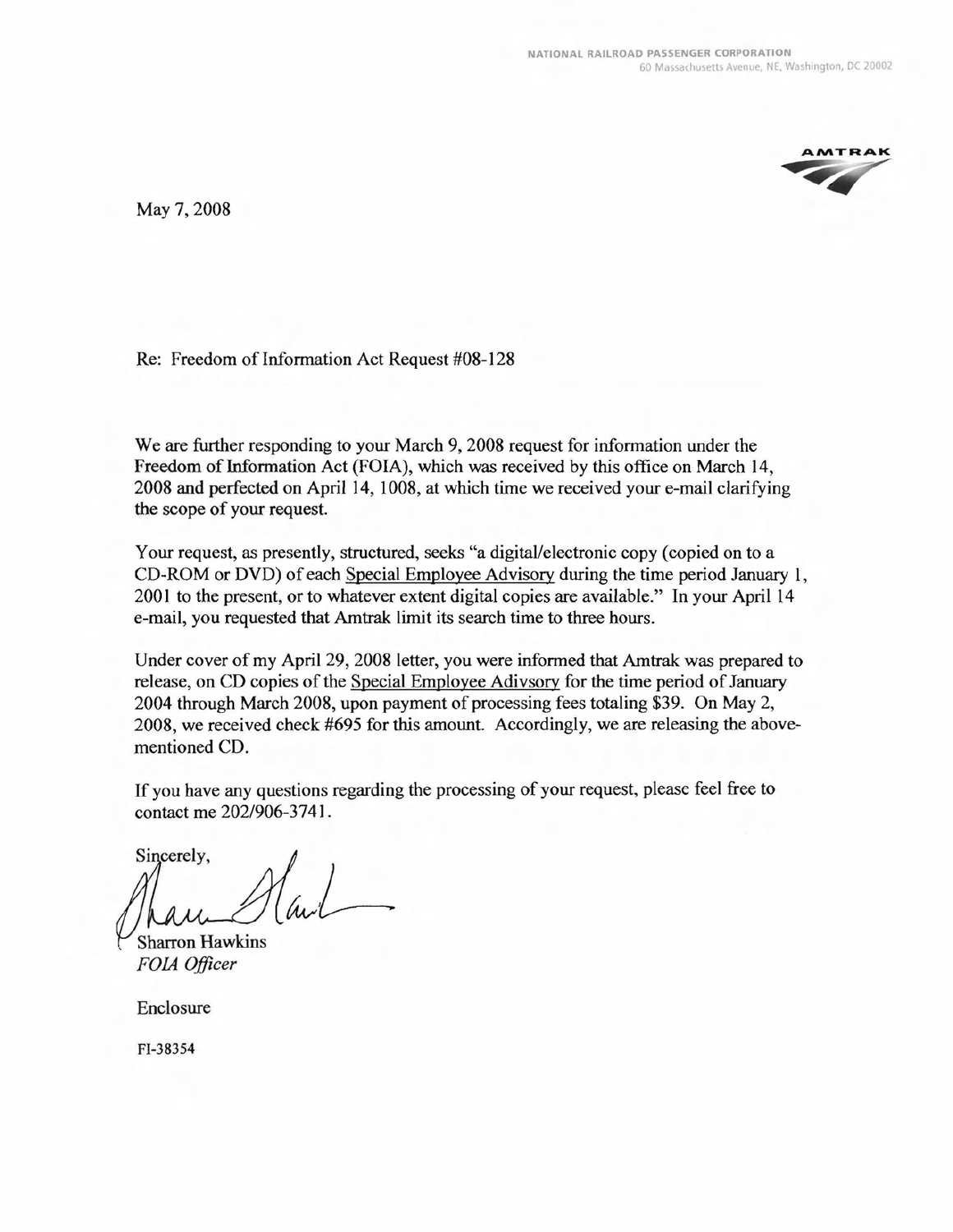January 23, 2004 • Page 1 of 1

### Congress Approves Funding Legislation

Yesterday, the U. S. Senate approved legislation that includes \$1.2 billion in federal funding for Amtrak, including deferment of the repayment of a \$100 million DOT loan. The legislation is expected to be signed into law by President Bush.

Since Oct. 1, the company has been operating with funds coming from Congress under a continuing resolution, at a prorated \$1.043 billion funding level.



Produced by **Employee Communications** 

> Telephone 202 906.3672

> > ATS phone 777.3672

Facsimile 202 906.3306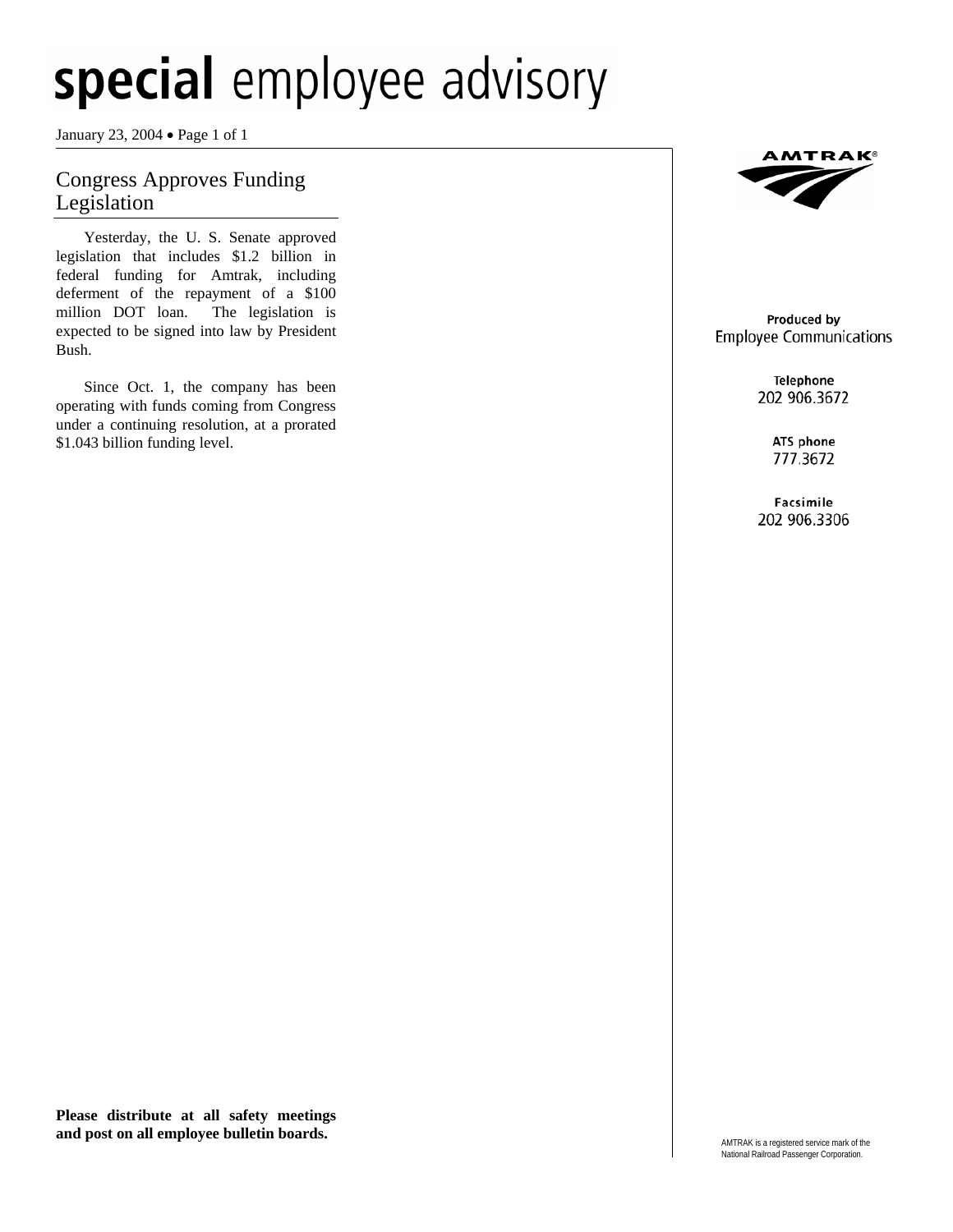February 6, 2004 • Page 1 of 1

### Make Your 2004 President's Service & Safety Awards Nominations Now

It's time to make your nominations for this year's President's Service & Safety Awards. All nominations must be received by March 15, 2004.

Here's your opportunity to nominate an Amtrak employee, a valued Amtrak supporter, or yourself for making an outstanding contribution to Amtrak.

Hard copies of the nomination form are available at all Human Resources offices and other locations within the divisions and at headquarters.

Starting today, you can also make your nominations online via the Intranet. Access the form via the home page link, or by clicking on the *Employees* icon, then on *Awards and Achievements*, and then select *2004 President's Service & Safety Awards*. A General Information section has been added to the form this year; please take a moment to review it.

The awards programs will be held this fall at several locations around the country. We will provide you with details regarding these dates and locations as they become available.



#### Produced by **Employee Communications**

Telephone 202 906.3672

> ATS phone 777.3672

Facsimile 202 906.3306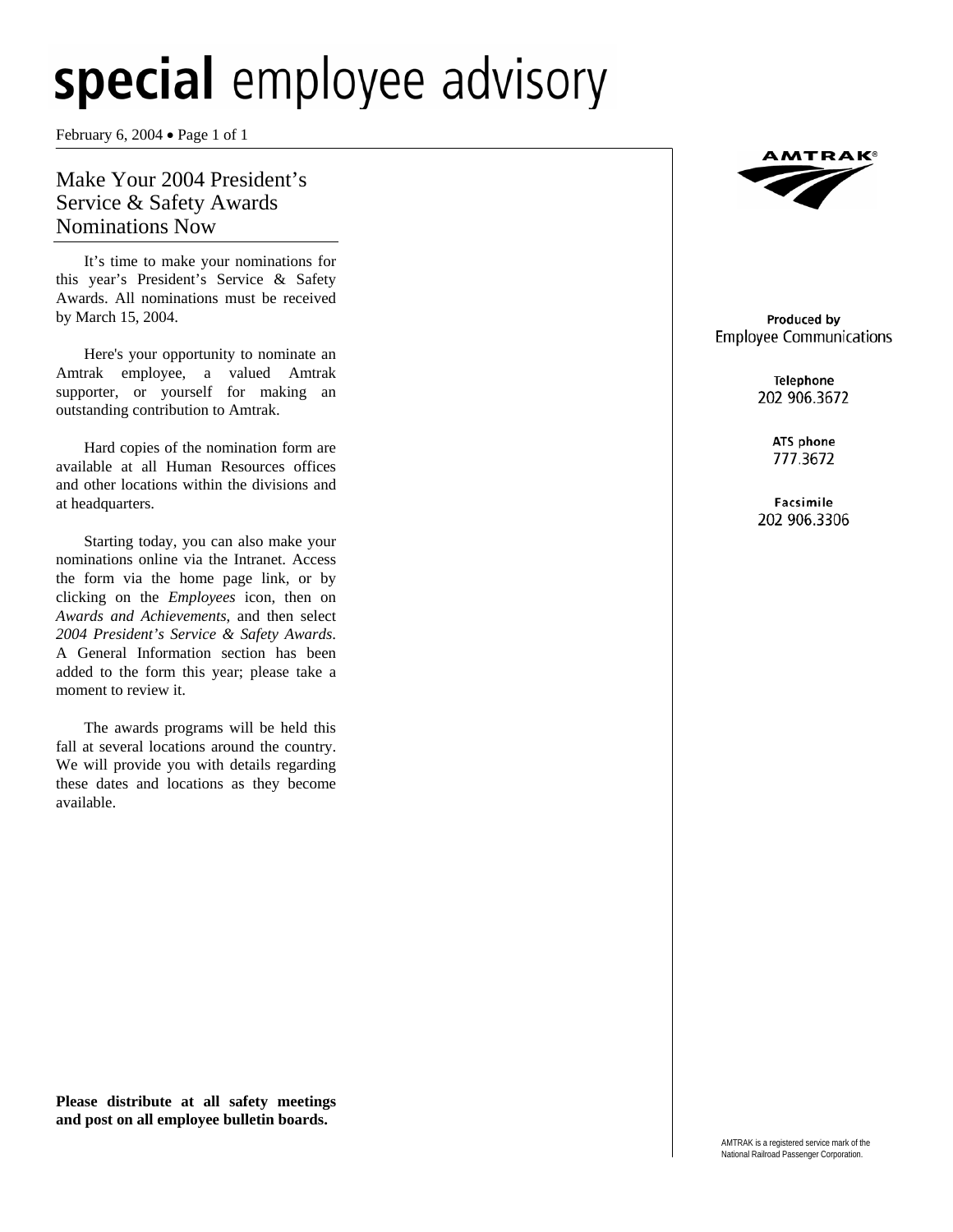February 10, 2004 • Page 1 of 1

### Amtrak Submits FY '05 Funding Request to Congress to Continue the Progress Toward a State of Good Repair

Amtrak today forwarded to Congress its FY '05 federal grant request. (This is the railroad's annual proposal for federal funding for operations, capital projects and other needs that are not covered by revenue or state support.)

For FY '05, Amtrak is requesting \$1.798 billion. The chart (below) compares the railroad's federal support in FY '04, with what we said we'd need in FY '05 when the five-year strategic plan was released a year ago and what is being requested for FY '05 today.

 The \$1.8 billion request amounts to a roughly \$300 million increase over the current year's federal funding and relief, comprised of an appropriation of \$1.2 billion, carry-over of more than \$150 million from FY '03, and deferral of the \$100 million loan repayment.

Amtrak President David Gunn is briefing reporters and congressional staff today on the request. In the news release for reporters, Gunn said: "As we enter the second year of our five-year plan, this request should come as no surprise to anyone. When we announced our plan last February, we said we'd need about \$1.7 billion in FY '05, and that is what we have proposed."

 Gunn also stated, "The nearly \$1.4 billion in real dollars and \$100 million in loan repayment relief will be adequate for this year (FY 04), but we will need a full appropriation in FY '05 if we are to continue stabilizing the railroad according to our strategic plan and eventually return our plant and equipment to a state of good repair."

 A copy of the entire FY '05 Grant and Legislative Request can be viewed on Amtrak's Intranet home page under Latest News and Info, or on the Internet under About Amtrak, Government Affairs.

**Please distribute at all safety meetings and post on all employee bulletin boards.** 

|                                   | <b>FY04</b>              | <b>FY05</b>              |                         |
|-----------------------------------|--------------------------|--------------------------|-------------------------|
|                                   | Revised<br><b>Budget</b> | <b>Strategic</b><br>Plan | Grant<br><b>Request</b> |
| <b>Amtrak Funding Needs</b>       |                          |                          |                         |
| Capital                           |                          |                          |                         |
| Infrastructure                    | 252                      | 418                      | 352                     |
| Fleet                             | 194                      | 410                      | 349                     |
| Other $(a)$                       | 86                       | 67                       | 90                      |
| Subtotal, Capital                 | 532                      | 894                      | 791                     |
| Operating                         | 581                      | 565                      | 570                     |
| Debt Service                      | 262                      | 266                      | 262                     |
| <b>Working Capital</b>            | 0                        | 0                        | 75                      |
| <b>Subtotal</b>                   | 1,375                    | 1,725                    | 1,698                   |
|                                   |                          |                          |                         |
| DOT Loan Repayment                | 0                        | 0                        | 100                     |
| <b>Total, with Loan Repayment</b> | 1,375                    | 1,725                    | 1,798                   |

(a) Enviro nmental compliance, information technology, real estate, procurement and s afety



#### Produced by **Employee Communications**

Telephone 202 906.3672

> ATS phone 777.3672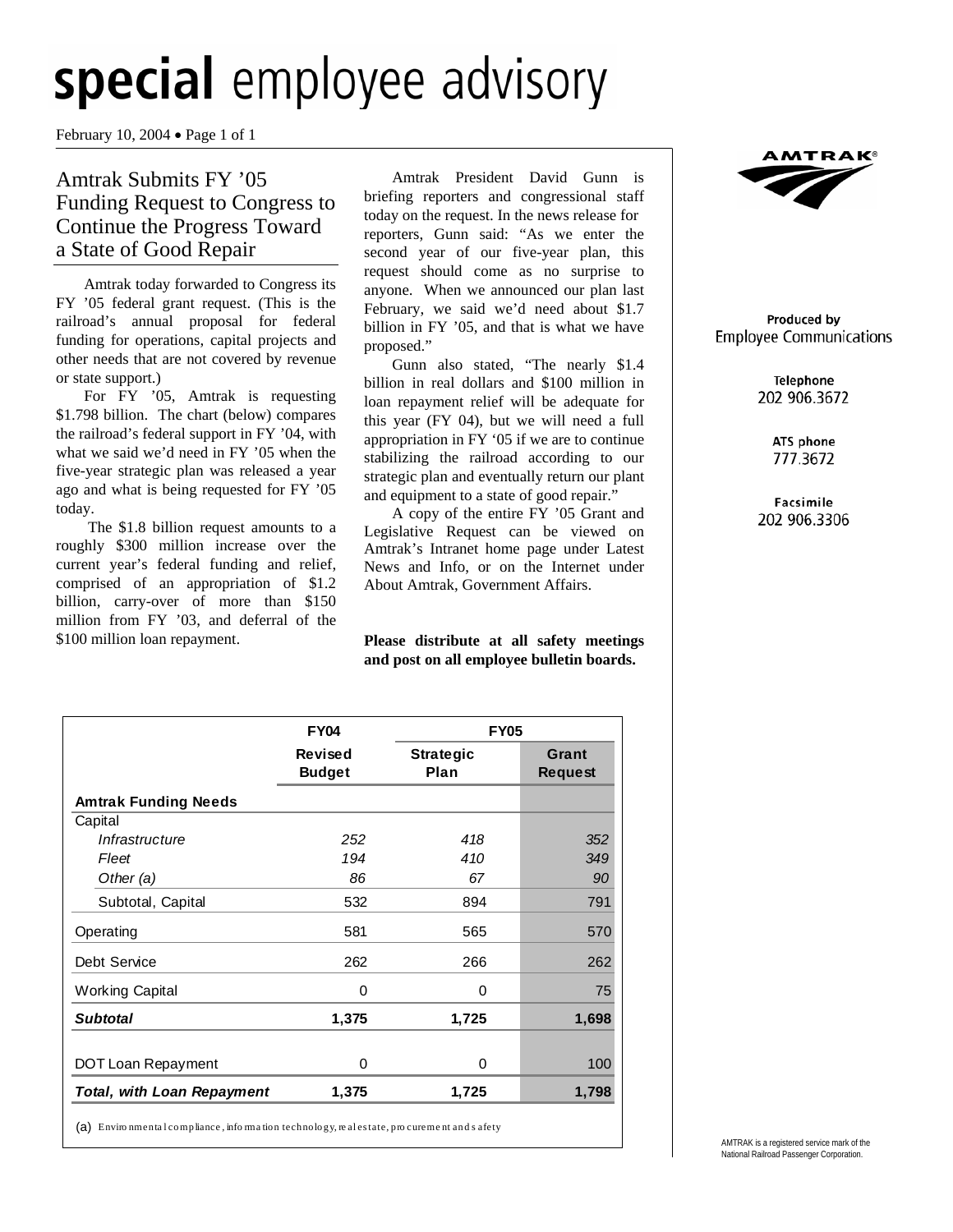April 15, 2004 • Page 1 of 1

### TSA to Conduct Passenger Screening at New Carrollton, MD

As you may know, Department of Homeland Security Secretary Tom Ridge announced last month that a rail security pilot would be implemented by May. Accordingly, the Transportation Security Administration (TSA) plans to conduct a rail passenger security screening pilot program at the New Carrollton, MD, station in early May.

The Transit and Rail Inspection Pilot (TRIP) will test new security technologies and identify best practices in a rail environment, screening Amtrak and MARC passengers and their carry-on luggage. Amtrak is cooperating with the TSA on its program, and more details about the pilot will be forthcoming.



Produced by **Employee Communications** 

> Telephone 202 906.3672

> > ATS phone 777.3672

Facsimile 202 906.3306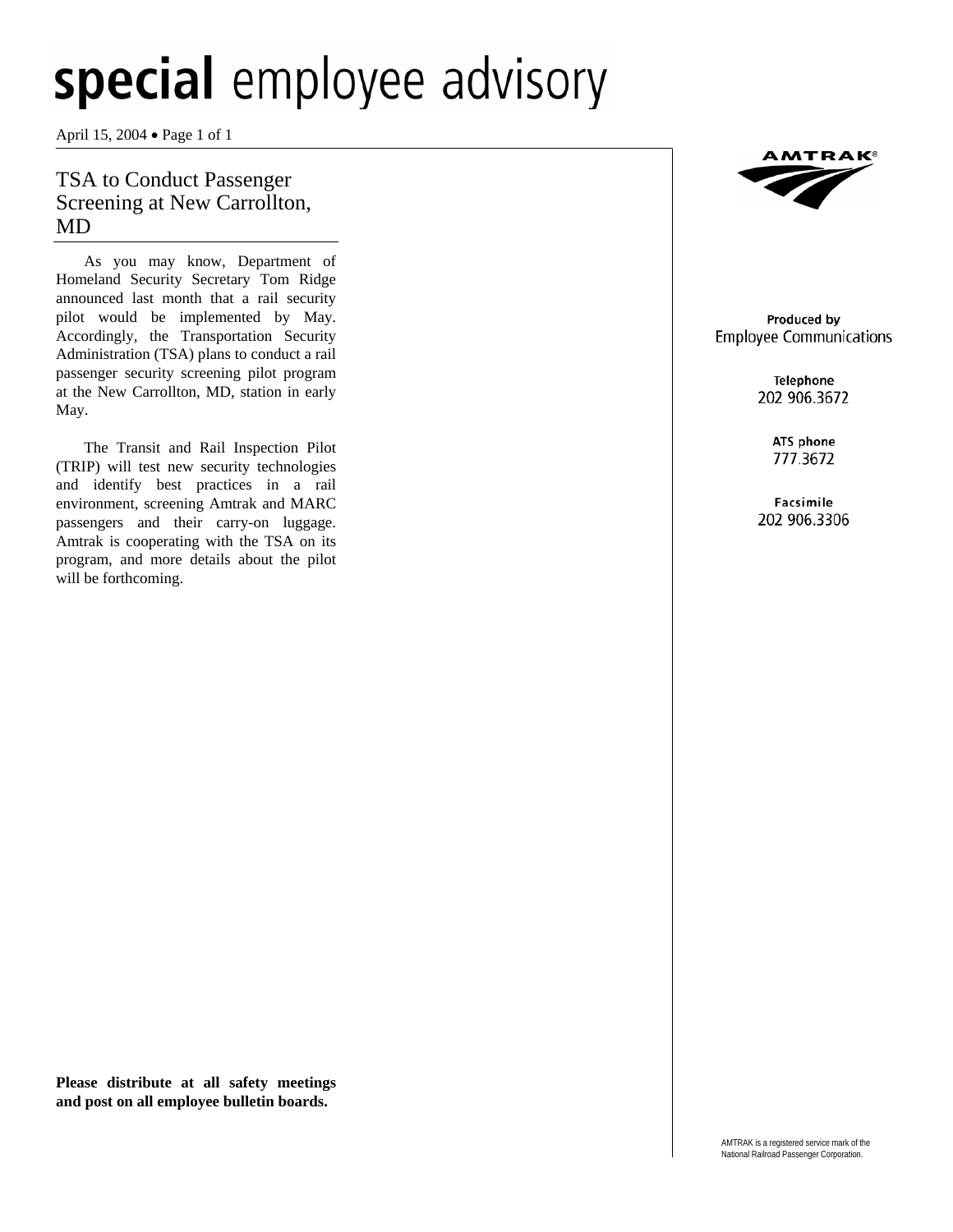May 13, 2004 • Page 1 of 1

### Senior DHS Official to Fill Amtrak Corporate Security Position

 As the company strives to safeguard the security of its passengers, employees and its own assets, it continues to identify better ways to address those security needs.

To that end, the Board of Directors has approved the creation of a new position to further the company's commitment to security. The position, vice president, Security, will report to Senior Vice President of Operations William Crosbie.

Effective June 7, this position will be filled by James F. McDonnell, currently a senior official at the Department of Homeland Security Office of Infrastructure Protection.

McDonnell will be responsible for building on existing security-related policies and procedures, such as the current corporate emergency plan and emergency preparedness program, and creating and implementing a comprehensive corporate security program that encompasses all security concerns associated with Amtrak's passengers, employees and all of its assets.

All areas of corporate security will fall under the management of this new position. This will include all passenger security matters, law enforcement (Amtrak Police Department), security awareness programs, cyber security, employee background checks and identification cards.

"This is the first time Amtrak has consolidated all of its security interests under one senior executive — our security strategies must continue to evolve with the realities of today's security needs," said Crosbie. "Mr. McDonnell will examine all of the railroad's vulnerabilities, and create plans that will establish immediate command and control and recovery in the wake of an attack."

"Corporate security has many dimensions," noted Crosbie. "Under this new position, Amtrak's Police Department will continue to focus on its core mission of traditional law enforcement while benefiting from Mr. McDonnell's expertise in protecting against various forms of attack on the railroad," he said.

As a member of the Homeland Security Transition Planning Office, McDonnell helped set up DHS policies and programs. At DHS, McDonnell is responsible for domestic protection measures, including the development and implementation of a national protection plan, which is the basis for protecting against terrorist attacks on U.S. soil. In addition, McDonnell is a retired naval officer, with 20 years of experience.

"Protecting our passengers, employees and our own assets requires a comprehensive and far-reaching plan, executed at the direction of a leader with vast experience doing just that," said Amtrak President David Gunn. "I am pleased to welcome Mr. McDonnell aboard."

**Please distribute at all safety meetings and post on all employee bulletin boards.** 



#### Produced by **Employee Communications**

Telephone 202 906.3672

> ATS phone 777.3672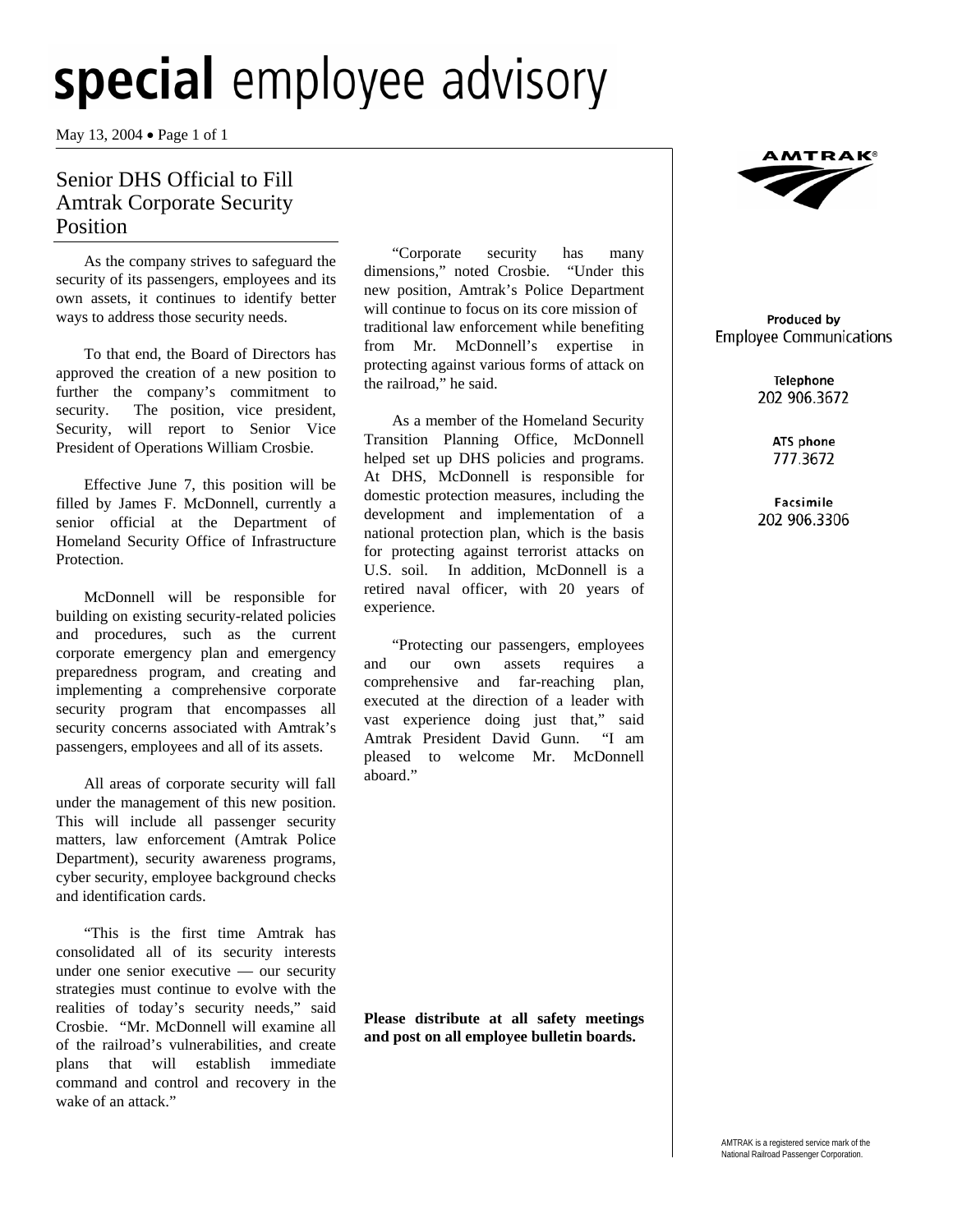June 8, 2004 • Page 1 of 1

### Amtrak Operations Unaffected by Special National Holiday

Federal offices will close for a special national holiday this Friday, June 11 in tribute to the memory of former President Ronald W. Reagan.

Amtrak train services will maintain a regular Friday schedule across the system, offices will remain open and employees are to be on the job as they would normally.

In Washington D.C., activities associated with the Capitol Rotunda viewing beginning tomorrow and the memorial on Friday are expected to create traffic difficulties, especially downtown, in Northwest and on the Beltway. As in bad weather situations, employees are responsible for getting to work on time – please plan accordingly.



#### Produced by **Employee Communications**

Telephone 202 906.3672

> ATS phone 777.3672

Facsimile 202 906.3306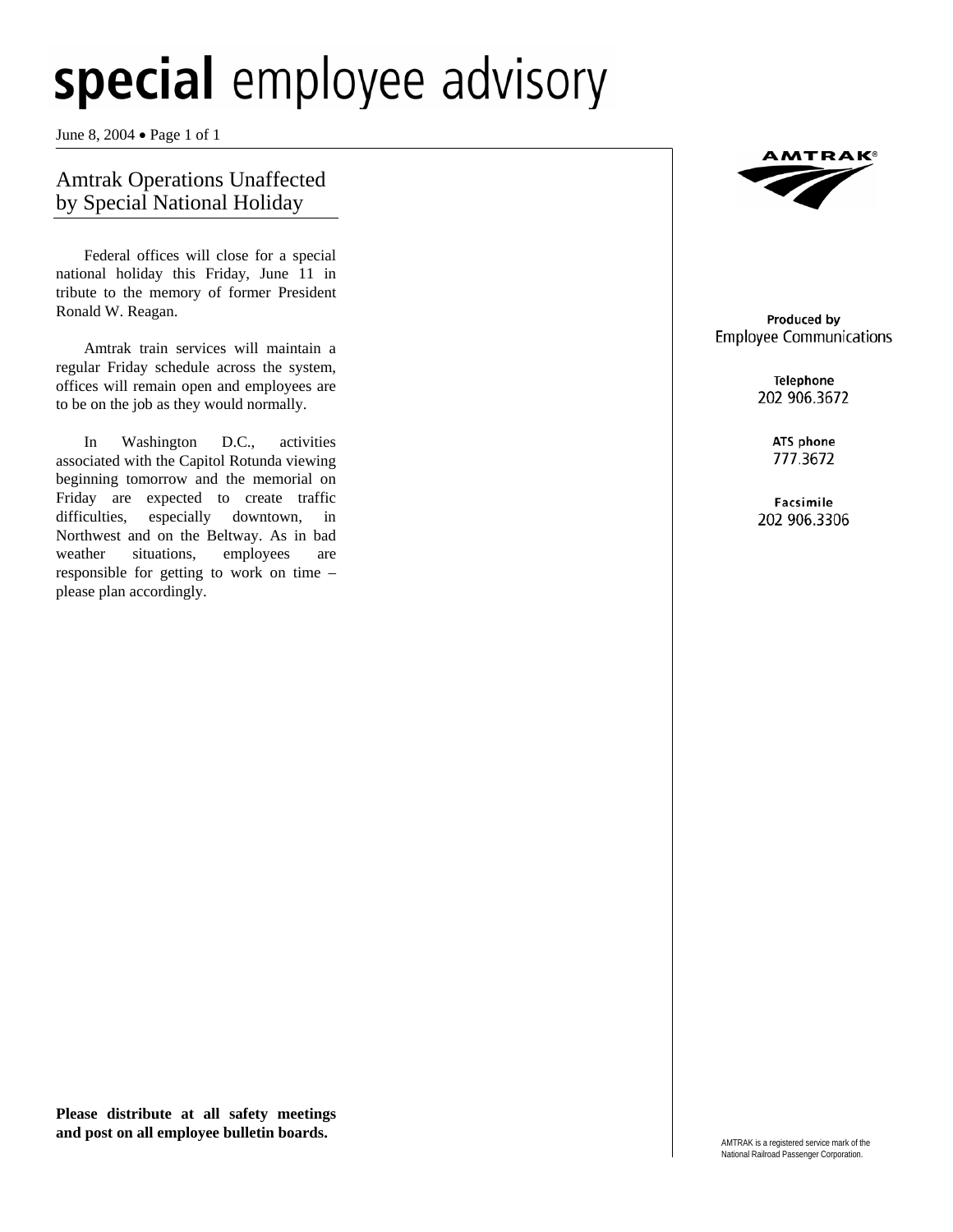July 6, 2004 • Page 1 of 1

### Amtrak Appoints

### VP, Corporate Security

 Amtrak has appointed Alfred J. Broadbent, Sr., currently the Assistant Chief of Police in Washington, D.C., for the Special Services Command, as the new Vice President of Corporate Security. Reporting directly to Senior Vice President of Operations William Crosbie, Mr. Broadbent will join Amtrak effective August 1.

 Mr. Broadbent comes to Amtrak with extensive emergency preparedness and field command experience. In his current position as Assistant to the Chief of Police in the Special Services Command, he oversees a command of 1,000 personnel with responsibility for the D.C. Emergency Response Team, Harbor Patrol, Aviation Unit, Bomb Unit, Special Events, K-9 and Civil Disturbance Unit. He also oversees the Forensic Science Division, Office of the Superintendent of Detectives, Major Narcotics Division, Youth & Preventive Services Division and the Court Liaison Division.

 Mr. Broadbent developed the D.C. Police Department's Terrorism Response Plan. He was also responsible for commanding the overall operational plans for several International Monetary Fund/World Bank conferences, the  $54<sup>th</sup>$ Inauguration of the U.S. President and other major events.

 Other cities and locations have also sought his security preparedness expertise. He has consulted with law enforcement agencies throughout the world including those that prepared for the 2000 Olympics in Sydney, the 2000 Republican and Democratic Conventions, and the 2002 World Cup in Japan.

 Mr. Broadbent rose through the ranks to the D.C. Assistant Chief Police position after a 26-year career with the department.

In his new position with Amtrak, Mr. Broadbent will be responsible for building

on existing security-related policies and procedures, such as the current corporate emergency plan and emergency preparedness program, and creating and implementing a comprehensive corporate security program that encompasses all security concerns associated with Amtrak's passengers, employees and all of its assets.

Mr. Broadbent will have responsibility for all areas of corporate security, including all passenger security matters, law enforcement (Amtrak Police Department), security awareness programs, cyber security, employee background checks and identification cards.

"The railroad will benefit greatly from Mr. Broadbent's leadership, experience and extensive security knowledge," noted Crosbie. "I ask that you join me in welcoming him and providing him with your full support and cooperation as he takes on his new responsibilities overseeing all of our security matters."

**Please distribute at all safety meetings and post on all employee bulletin boards.** 



#### Produced by **Employee Communications**

Telephone 202 906.3672

> ATS phone 777.3672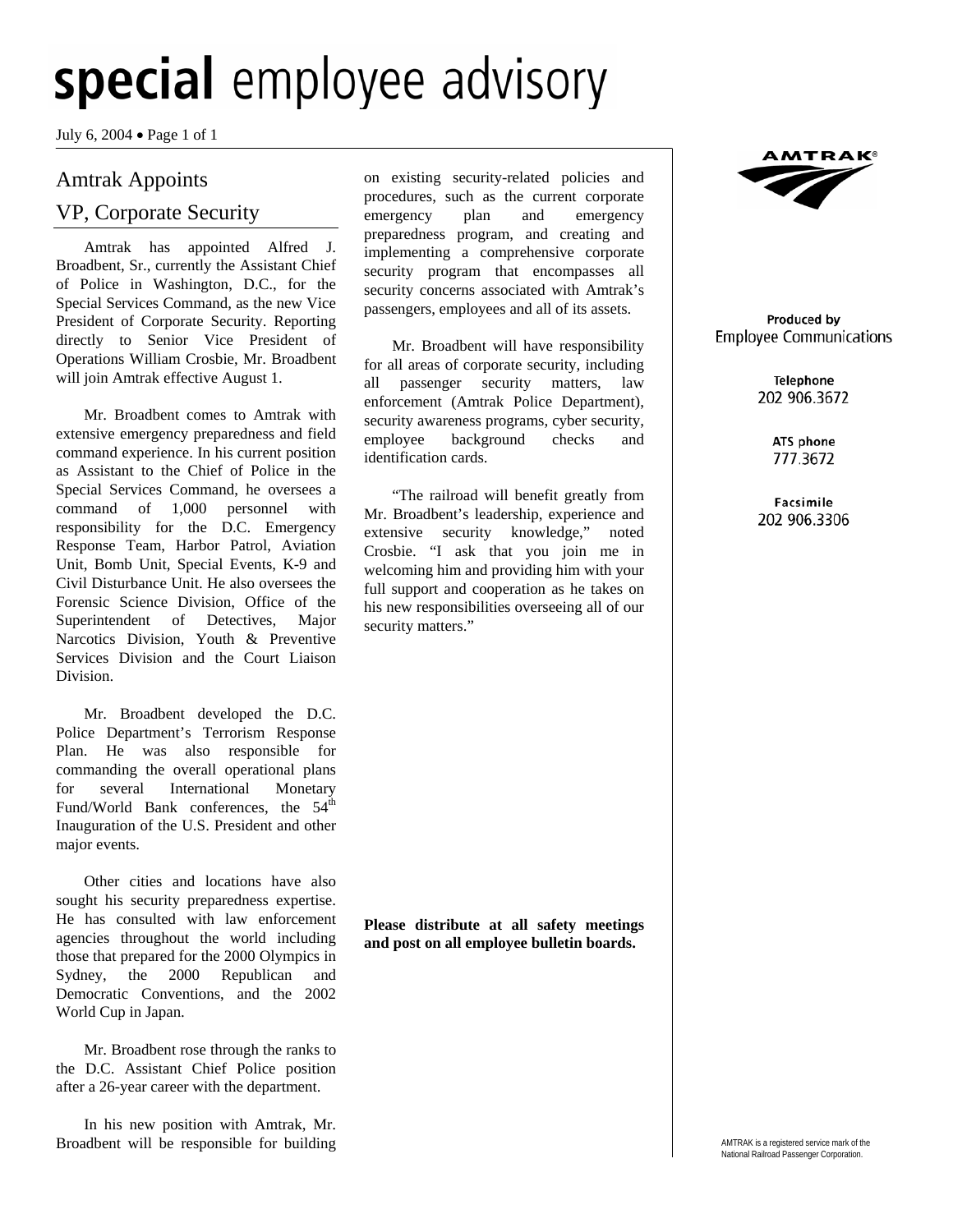August 27, 2004 • Page 1 of 1

### Important Message About the Mail and Express Business

Dear Amtrak Co-workers:

You have probably heard the rumors that Amtrak is getting out of the mail and express business, and those rumors are true. Mail and express no longer makes business sense for Amtrak and has negatively impacted the quality of our passenger service, so the decision has been made to exit the business.

As a first step, I have informed the Postal Service of our intentions. I realize that this will be painful for some employees, but we will make every effort to provide opportunities for affected employees to remain with the company.

There will be more information in a week or two about these changes and the specific actions that will occur over the next few months. However, it is my intention to have all mail and express activity concluded by early October.

Respectfully,

David L. Hunn

P.S. The package express business at checked baggage locations will continue.



#### Produced by **Employee Communications**

Telephone 202 906.2696

> ATS phone 777.2696

Facsimile 202 906.3306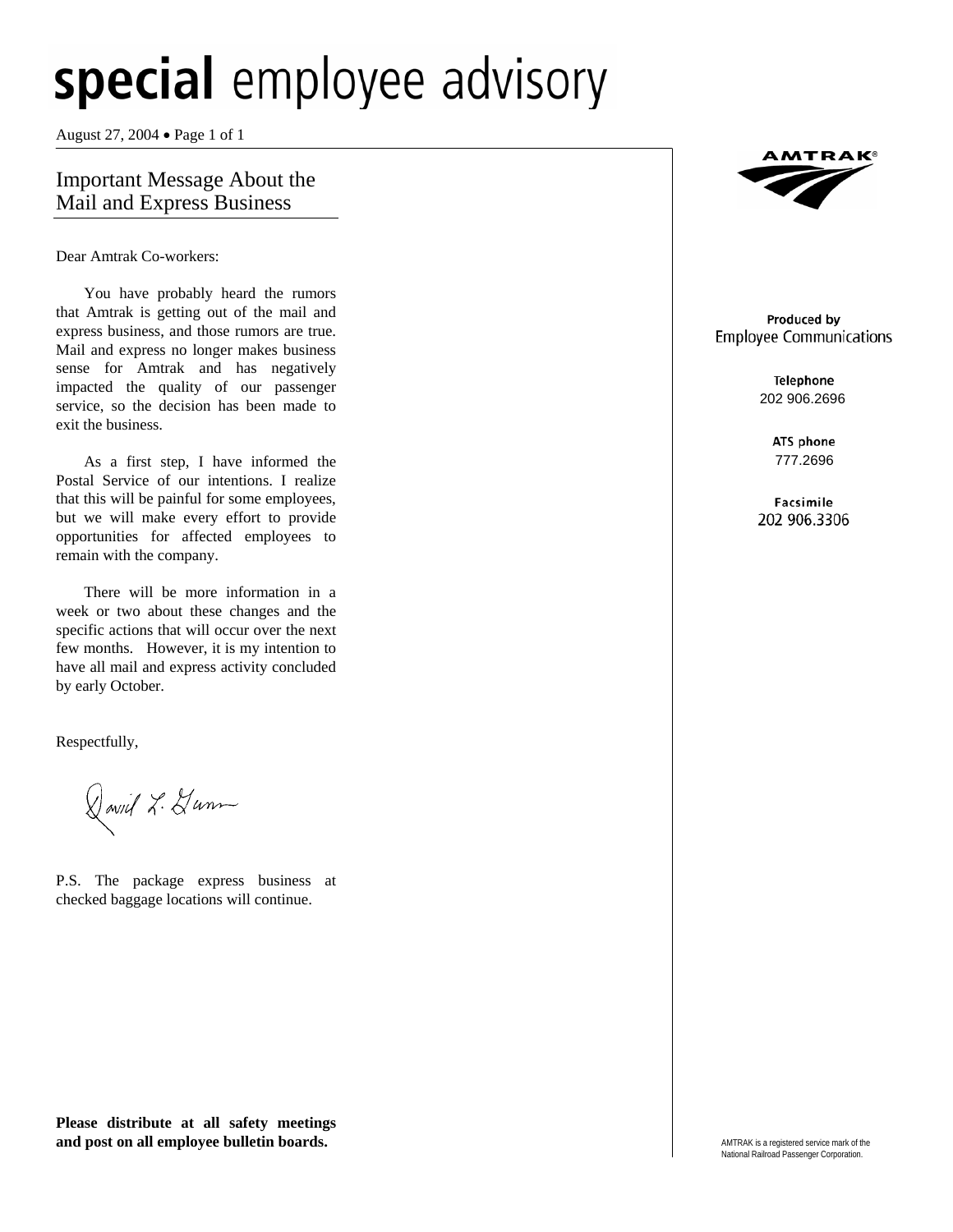September 3, 2004 • Page 1 of 1

### Mail and Express to End; Changes to *Palmetto*, *Three Rivers* and *Pennsylvanian*  Planned

As a result of the company's decision to exit the mail and express business, Amtrak is making changes to the *Palmetto*, *Three Rivers* and *Pennsylvanian*, starting November 1.

Amtrak's decision to exit mail and express will improve some schedules and keep the railroad's focus on its core passenger service business.

Amtrak President David Gunn recently told employees that the mail business, which takes a toll on passenger operations, no longer made business sense for the railroad.

*Palmetto* service, trains 89 and 90, which operates from New York through Tampa to Miami as coach only, will no longer serve Florida. As of Nov. 1, this train will operate between New York and Savannah, GA, on a better schedule. Cities that will no longer have rail service — Waldo, Ocala, Wildwood and Dade City will be connected by motorcoach with the *Silver Star* at Lakeland and Jacksonville.

While the *Silver Star*, trains 91 and 92, will continue its New York to Miami run via Orlando, it will begin serving Tampa and Lakeland (previously served by the Palmetto) on Nov. 1. This route change will also restore sleeping car accommodations and dining car service to those cities.

The schedule of the New York-Pittsburgh-Chicago *Three Rivers* was designed to meet the needs of the mail business. As a result of ending the mail business, the train will undergo significant changes. With the new timetable, both the *Three Rivers* and the *Pennsylvanian* will be replaced by a single New York-Pittsburgh-Chicago train, which will run roughly according to the schedule of the *Three Rivers*, but without a sleeping car.

In March, service on this train west of Pittsburgh will be eliminated, following the legally required notice to the communities that will no longer be served by Amtrak; Youngstown, Akron and Fostoria OH, and Nappanee, IN.

The withdrawal from the mail and express business will impact some employees, but many will have the opportunity to remain with the company in other capacities.

Finally, as a result of surplus equipment and the expiration of the postal service contract, Amtrak is arranging for the disposal of roadrailers, bogies and other equipment used for the mail and express business.

**Please distribute at all safety meetings and post on all employee bulletin boards.** 



#### Produced by **Employee Communications**

Telephone 202 906.2696

> ATS phone 777.2696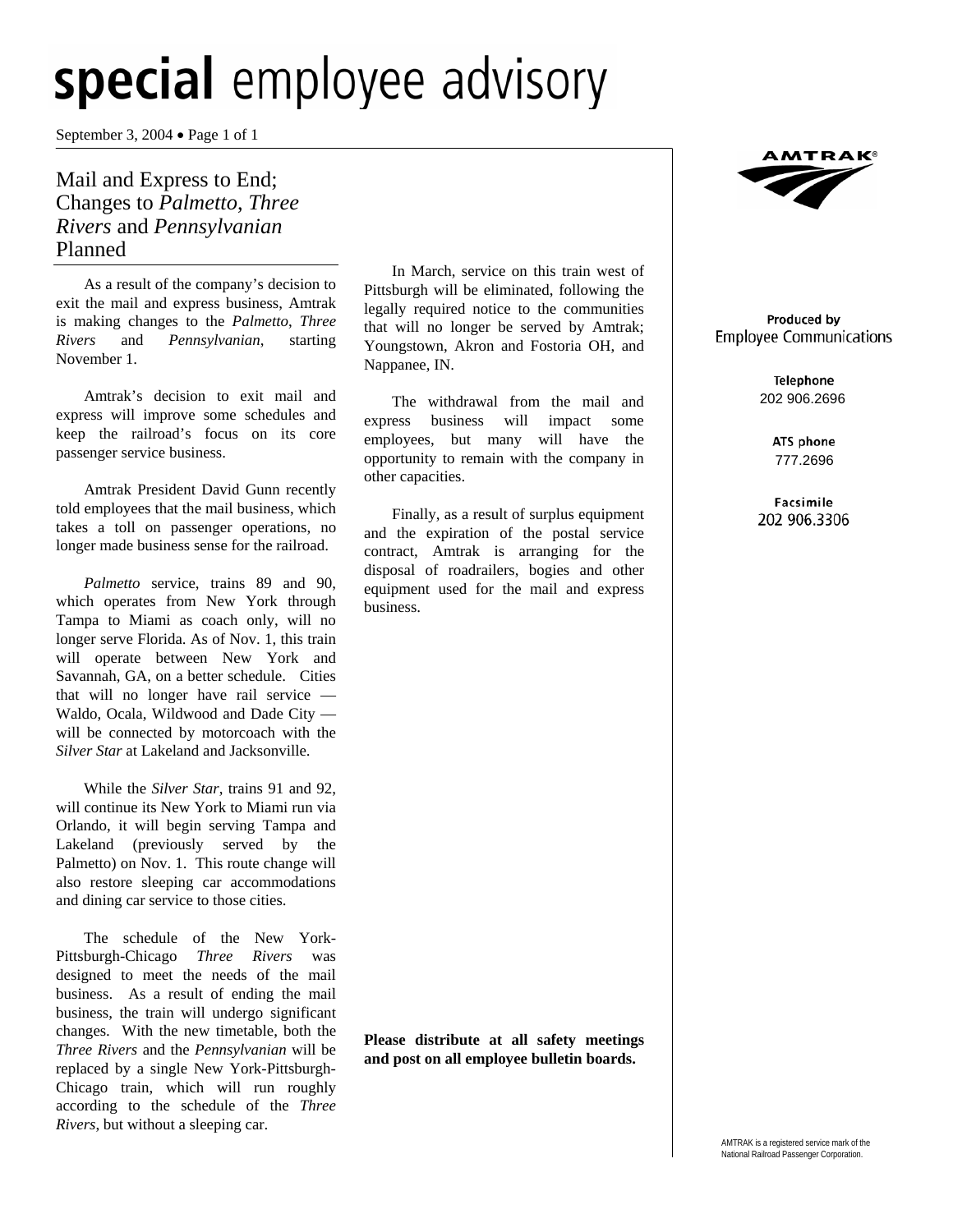September 21, 2004 • Page 1 of 1

### Enforcing Baggage Limits With Passengers Will Improve On Board Safety and Comfort

Dear Amtrak Co-workers:

Enforcing Amtrak's baggage limit is a difficult, but important responsibility. I believe, however, that some passengers arrive at our platforms with more baggage than can be safely carried on board. I have personally seen passengers inconvenienced by excess baggage spilling into the aisles of our trains and I know how difficult it is for conductors to have to deal with this problem.

Effective Nov. 1, 2004, Amtrak will begin to strictly enforce the two-carryon, three-checked baggage rule. Despite the challenge of enforcing our baggage limit, it is important for all of us to work together to ensure compliance for your safety and that of our passengers — as well as for everyone's comfort.

In order for this policy to be truly effective, management recognizes that we need to get the word out to passengers when they are planning their trips — in other words, well before they leave home for the station.

To accomplish this, a series of steps are being taken. News about our strict enforcement is being posted on the Amtrak.com Web site. New pre-recorded announcements have been taped for the call centers. Ticket-by-Mail purchasers are getting advisories with their tickets. Between now and Nov. 1, we will also include the advisories (ticket stuffers) with tickets purchased at stations. Posters are also going up at stations to get the word out before Nov. 1.

For those of you on the front lines, the Service Operations department is issuing an Operations Service Update (OSU) with guidance on how to handle situations when passengers have baggage in excess of the limits.

As I've said, we are working hard to communicate the baggage limits to our passengers before they get to the station for the comfort and safety of the majority of our passengers. We simply can no longer continue to make exceptions for the relatively small number of people with baggage beyond the safely acceptable limits. Beginning Nov. 1, I ask all those on the front lines who must enforce the limits to do so in a polite, yet firm, manner. Management will do its part to communicate the message to passengers in advance.

Thank you for your continuing dedication to Amtrak and service to our passengers.

Sincerely,

William A. Crosbie Senior Vice President, Operations

**Please distribute at all safety meetings and post on all employee bulletin boards.** 



#### Produced by **Employee Communications**

Telephone 202 906.3672

> ATS phone 777.3672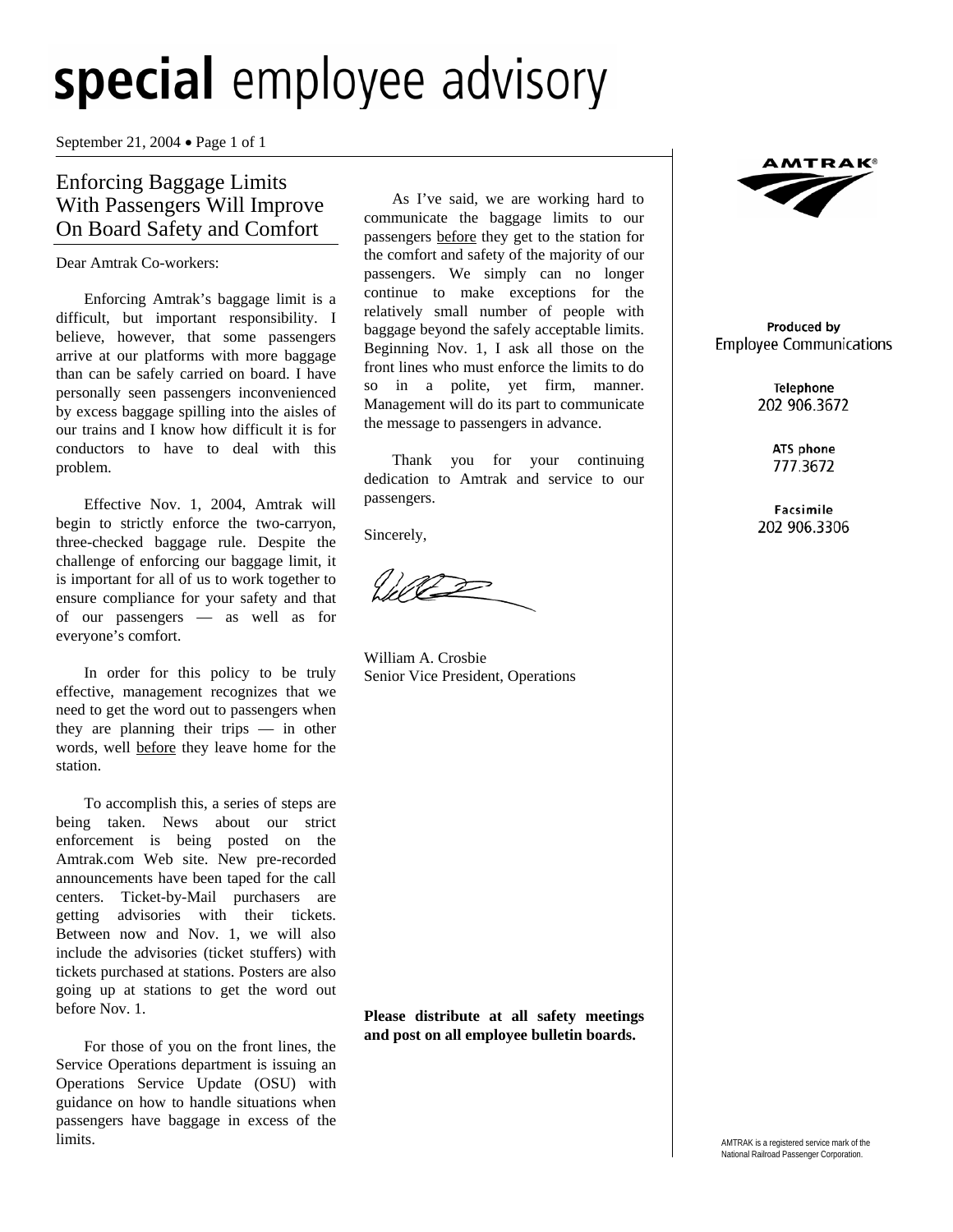October 27, 2004 • Page 1 of 1

### Amtrak Launches United Way Campaign

Amtrak will launch its 2004 employeegiving campaign through the United Way on Nov. 15. The month-long campaign will give employees an opportunity to provide assistance to hundreds of member agencies across the country that address the most critical needs of many people.

Amtrak has agreed to stand behind and support the United Way of the National Capital Area as the company is satisfied that recent restructuring and new leadership continue to put them on a path to success.

 For those who prefer to choose an alternative to the United Way, the Community Health Charities will also be offered. This agency is a family of more than eighty national and local health charities working to find the cause, cure, control or elimination of illness, diseases and conditions that kill and disable children and adults.

Last year, one out of three people in the United States received help from a United Way-supported agency or program. Throughout the year, United Way offices and agencies help to strengthen families, provide mentoring programs for children, support the elderly, increase self-sufficiency, and assist people with disabilities. Employees may find that their contributions to this all-encompassing charitable organization could be helping co-workers, family members, friends or neighbors – in addition to building a better community.

 Amtrak has made arrangements so that employees may make their donations to either of these two agencies through payroll deductions, or though a single, one-time contribution. Either way, every pledge, regardless of its size, is important and will be greatly appreciated.

**IMTRAK®** 

#### Produced by **Employee Communications**

Telephone 202 906.2696

> ATS phone 777.2696

Facsimile 202 906.3306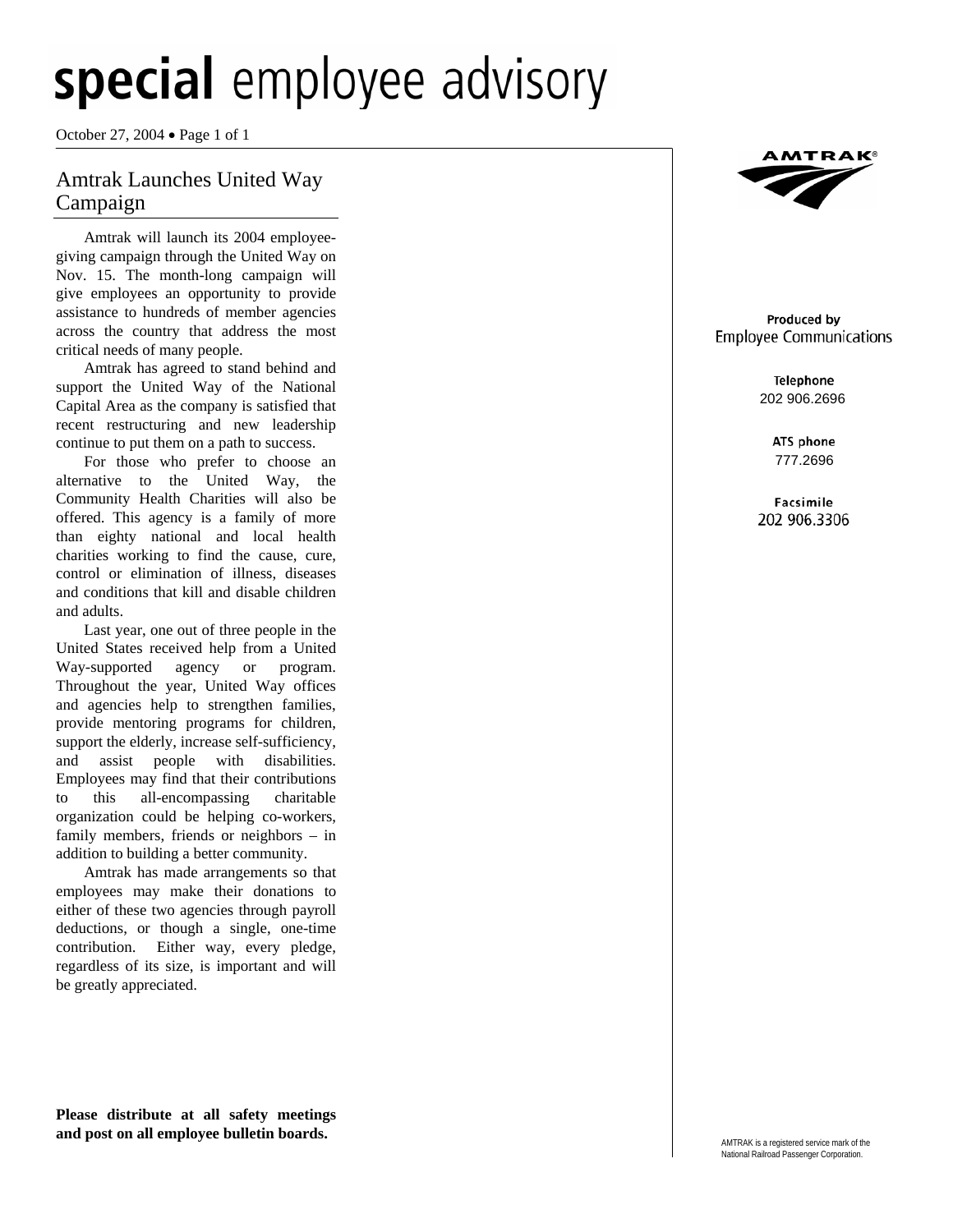January 26, 2005 • Page 1 of 1

### *Metrolink* Derails Following Grade-crossing Accident

At 6:15 a.m. PST in Glendale CA, two *Metrolink* commuter trains were involved in an accident following one train's collision with an automobile at a grade crossing. Numerous local emergency responders are presently on the scene, and there are reports of as many as nine fatalities and more than 100 injured passengers being transported to area hospitals.

The tracks at the accident site are owned by *Metrolink* and *Metrolink*  dispatches the trains. The trains are crewed under contract by Amtrak T&E employees.

Further updates will be issued as details are available.



#### Produced by **Employee Communications**

Telephone 202 906.2696

> ATS phone 777.2696

Facsimile 202 906.3306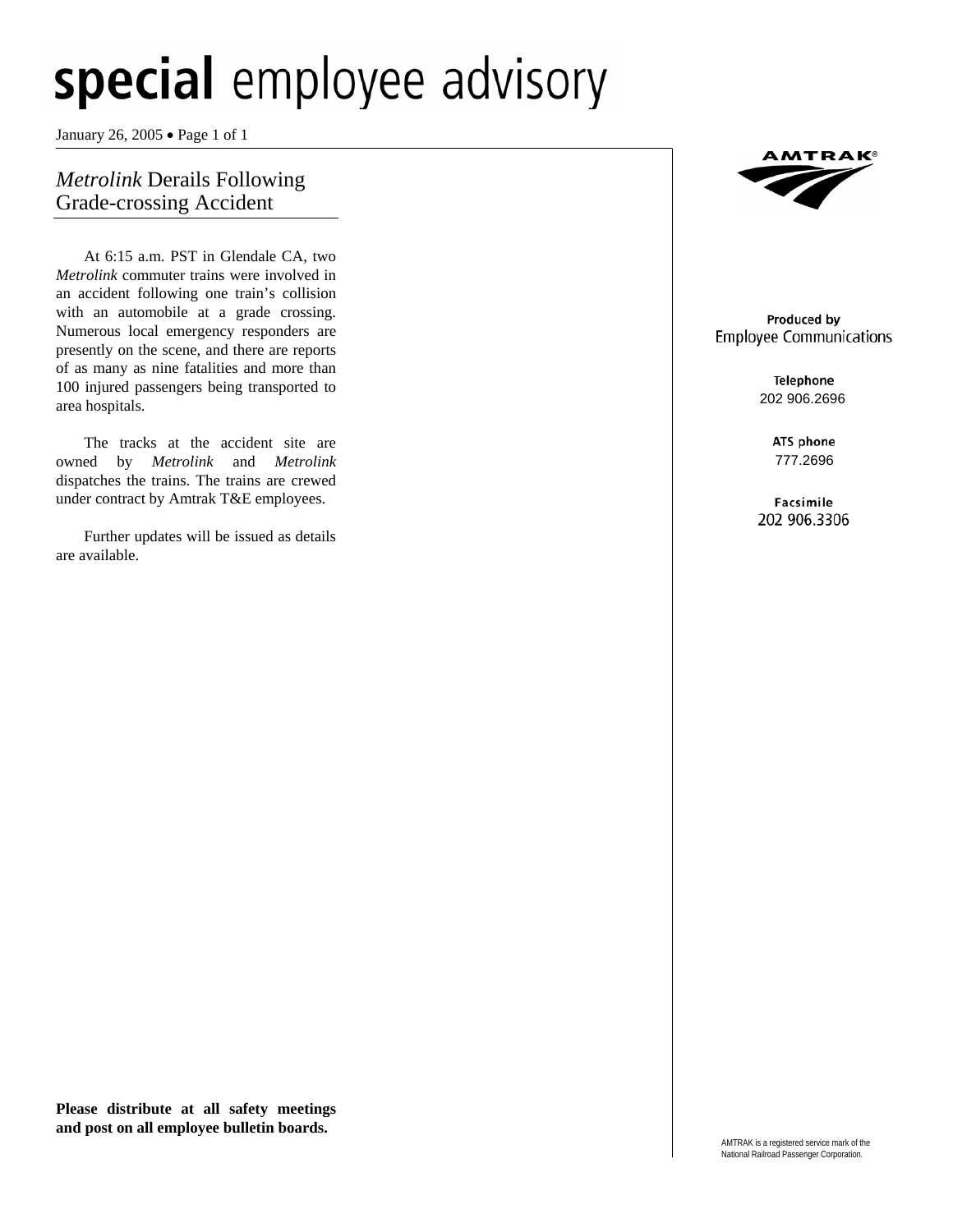January 27, 2005 • Page 1 of 1

### Amtrak Employee Perished in Metrolink Derailment Yesterday

It is with deep regret that I tell you that Conductor Thomas Ormiston, one of our employees aboard Metrolink train 901, passed away as a result of the horrific Metrolink derailment that occurred early yesterday morning in Glendale, CA.

As many of you know, two Metrolink trains derailed early Wednesday morning in Glendale at Chevy Chase crossing. The first train struck an automobile at the crossing, derailed, and fouled the opposite track. The second train ran into the wreckage and also derailed.

Each train is crewed by one engineer and one conductor, all of whom are Amtrak employees. Conductor Ormiston had been with Amtrak since 1992.

The engineer of train 100, Bruce Gray, sustained injuries and has been hospitalized. It has been reported that there were more than 100 people who were injured in the derailment.

A catastrophe of this scale is very distressing, particularly when we have lost one of our family. It affects all of us and as we mourn the passing of Conductor Ormiston, our thoughts are with his family.

Our thoughts are also with the families of our employee in the hospital and with the families of the deceased and injured passengers.

Sincerely,

 $\bigotimes$ aviil  $X.$   $\bigotimes$ unn

David L. Gunn



#### Produced by **Employee Communications**

Telephone 202 906.3672

> ATS phone 777.3672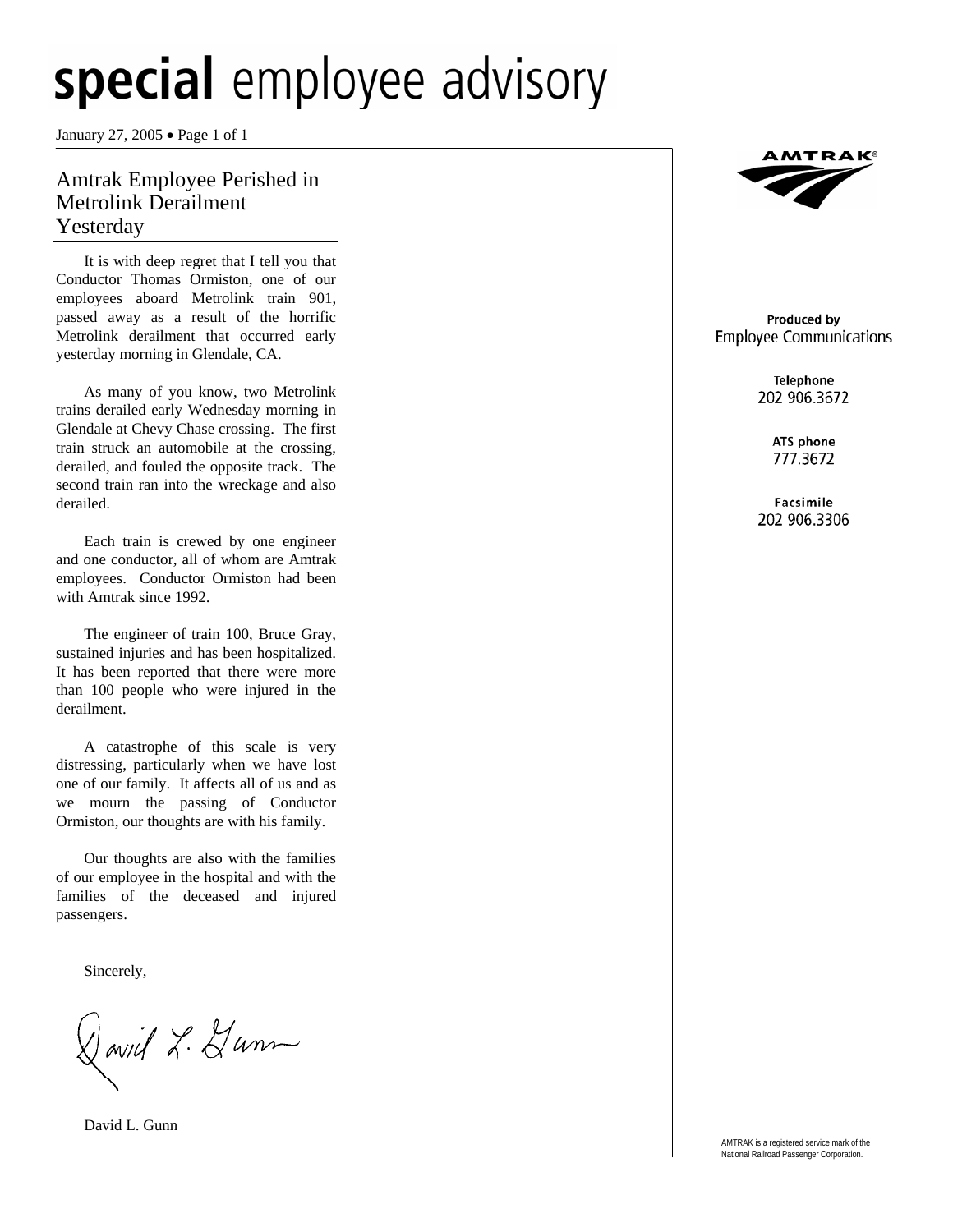February 4, 2005 • Page 1 of 1

Bush to Propose FY '06 Federal Support Level on Monday

Dear Amtrak Co-workers,

Earlier this week there were press stories stating that when President Bush proposes his FY '06 federal budget to Congress on Monday, he will include only \$360 million for capital projects in the Northeast Corridor and nothing more for Amtrak.

Because there's truly been no official word on this, I will hold off commenting until Monday.

Sincerely,

David L. Dunn

David L. Gunn

AMTRAK®

#### Produced by **Employee Communications**

Telephone 202 906.2696

> ATS phone 777.2696

Facsimile 202 906.3306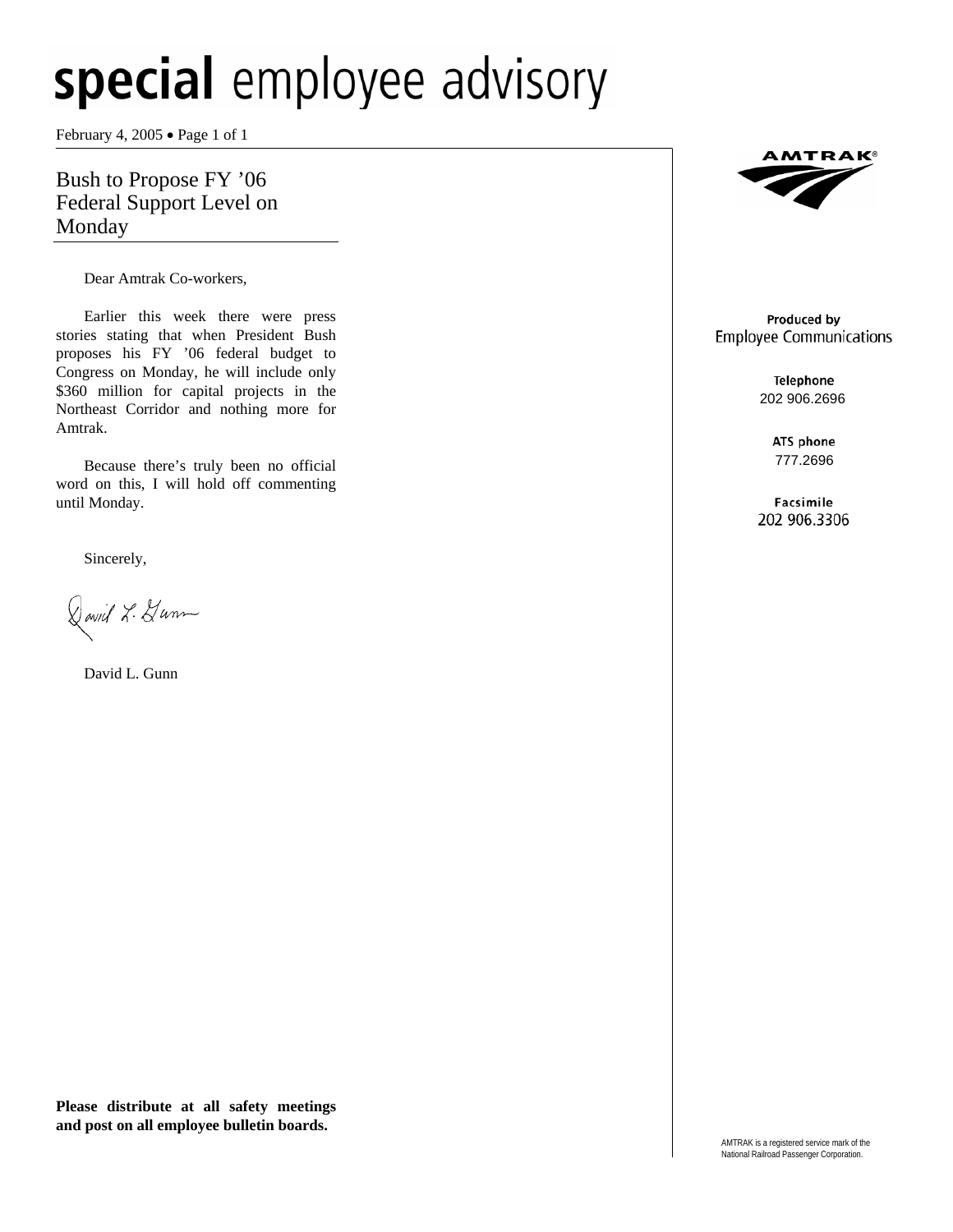February 24, 2005• Page 1 of 1

### Electric Traction Lineman Robert Collins Succumbs to Injuries

A seven-year veteran of Amtrak, Robert Collins passed away on Monday, Feb. 21 from injuries he sustained on the job near Perryville, MD, early on the morning of Thursday, Feb. 17.

"Mr. Collins made a lot of friends at Amtrak and he will be missed by all of us," said Division Engineer Joe Guzzi. "If you are so inclined, please say a prayer for Robert and his family. Remember also the men who were with Robert the night he was injured, those who assisted in the rescue effort and those from our railroad family who were close to him."

Mr. Collins joined Amtrak in November 1997, and worked in three different work zones in the Mid-Atlantic Division. He most recently worked out of the Perryville Maintenance-of-Way base. He was 34 years old and a resident of Baltimore.

Mr. Collins had family in the railroad, including two uncles who also work in the Mid-Atlantic Division Engineering department.

He will be laid to rest on Friday, Feb. 25, following a burial mass at Our Lady of Mt. Carmel Catholic Church in Essex, MD.



#### Produced by **Employee Communications**

Telephone 202 906.2696

> ATS phone 777.2696

Facsimile 202 906.3306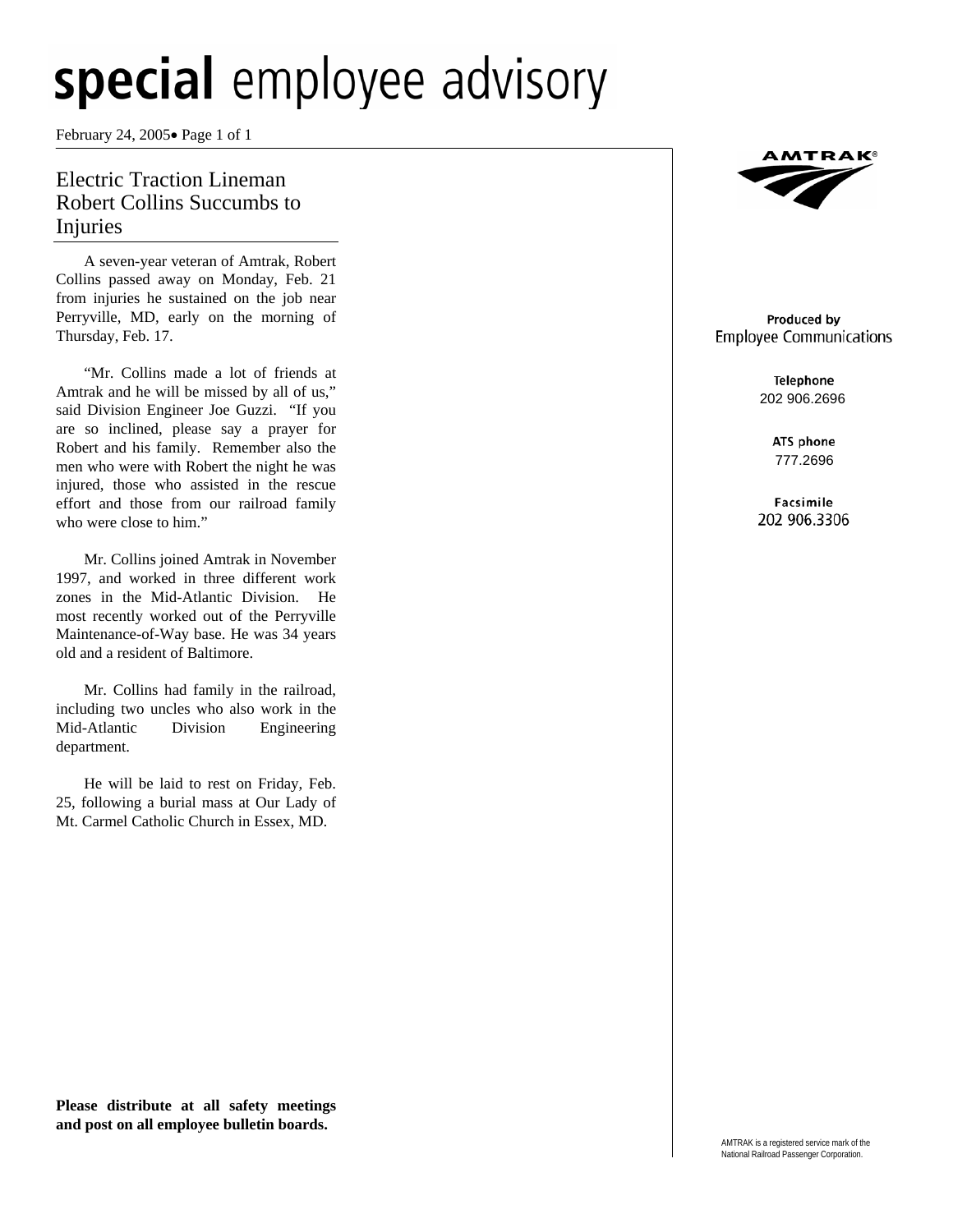March 18, 2005 • Page 1 of 1

### Gunn Reports on Yesterday's Board of Directors Meeting

Dear Amtrak Co-workers:

I want to report to you that we had a productive board of directors meeting in Washington yesterday. The board authorized management to procure materials and award contracts in advance that will allow us to go forward with numerous capital projects in FY '06.

The board-approved \$223 million advance-order plan is just a portion of the total plan for FY '06, but includes replacement of the lift span of the Thames River Bridge, the second phase of the Oakland maintenance facility, the Baltimore tunnel cable replacement project, and the long-lead materials for Amfleet overhauls and remans, Superliner overhauls and remans, P-40/42 overhauls, electric traction projects, track work projects, and so on.

However, the board has still not arrived at a grant request to Congress for FY '06. There will be an update when that happens of course, as you should know about all significant developments. I will be on vacation next week and return after Easter. Please continue to keep up the good work.

Sincerely,

 $\bigotimes$ owiel  $X$ .  $\bigotimes$ unn

David L. Gunn

**Please distribute at all safety meetings and post on all employee bulletin boards.** 



#### Produced by **Employee Communications**

Telephone 202 906.2696

> ATS phone 777.2696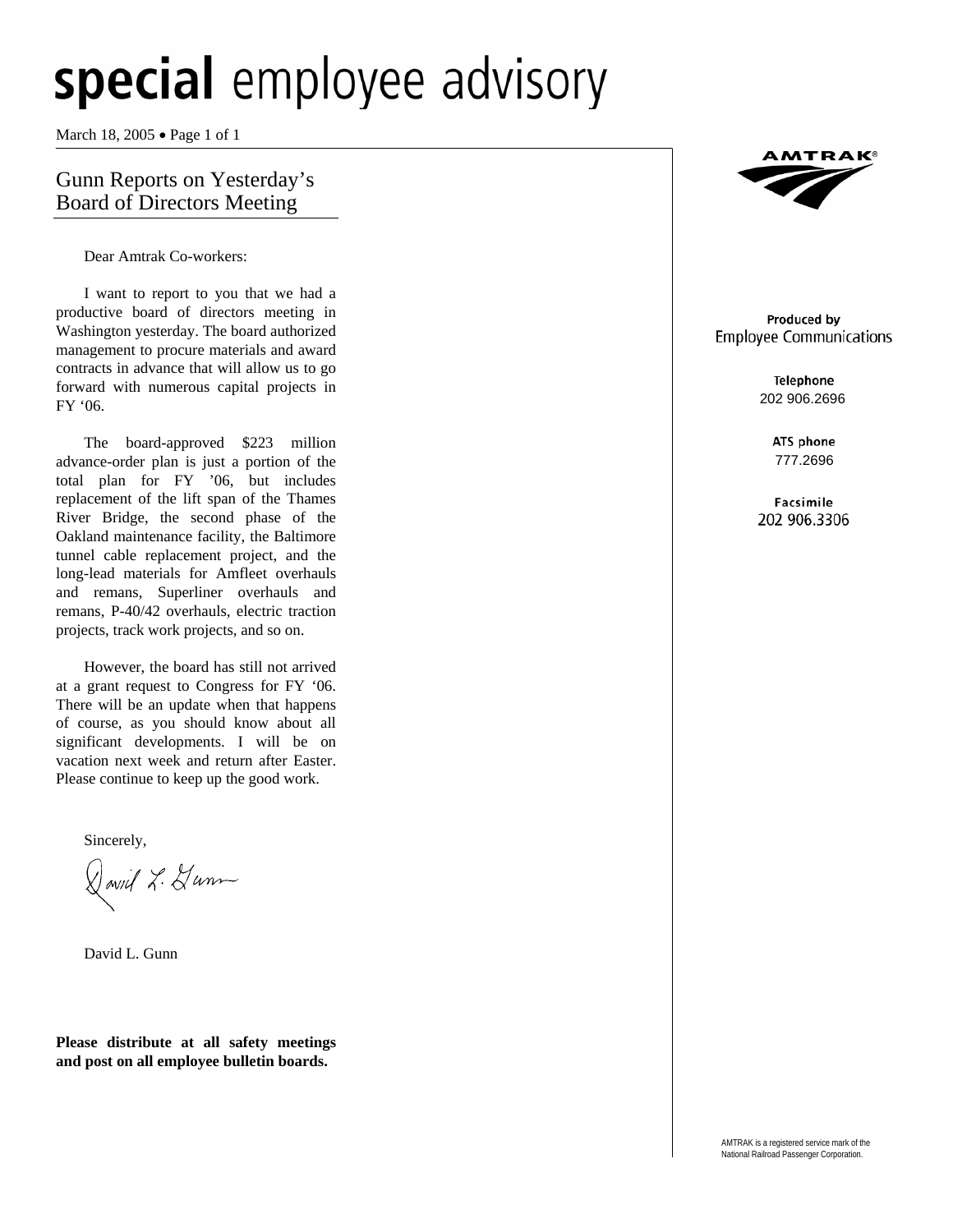April 15, 2005 • Page 1 of 1

### Brake Problems with *Acela Express* Trains Result in Service Cancellations

Cracks in the disc brakes of several *Acela Express* trainsets were discovered during routine inspections last night.

While no brake failures or other related safety problems have occurred, Amtrak has cancelled all *Acela* service today, Friday, April 15 and tomorrow Saturday April 16, as a precautionary measure.

All other Amtrak service will operate as scheduled, including *Regional, Clocker, Keystone, Empire* and long-distance train service, and extra trainsets of conventional equipment are being put into service in several *Acela Express* slots between Washington, New York and Boston.

*Acela Express* train service will resume when the brake problem is resolved.



#### Produced by **Employee Communications**

Telephone 202 906.2696

> ATS phone 777.2696

Facsimile 202 906.3306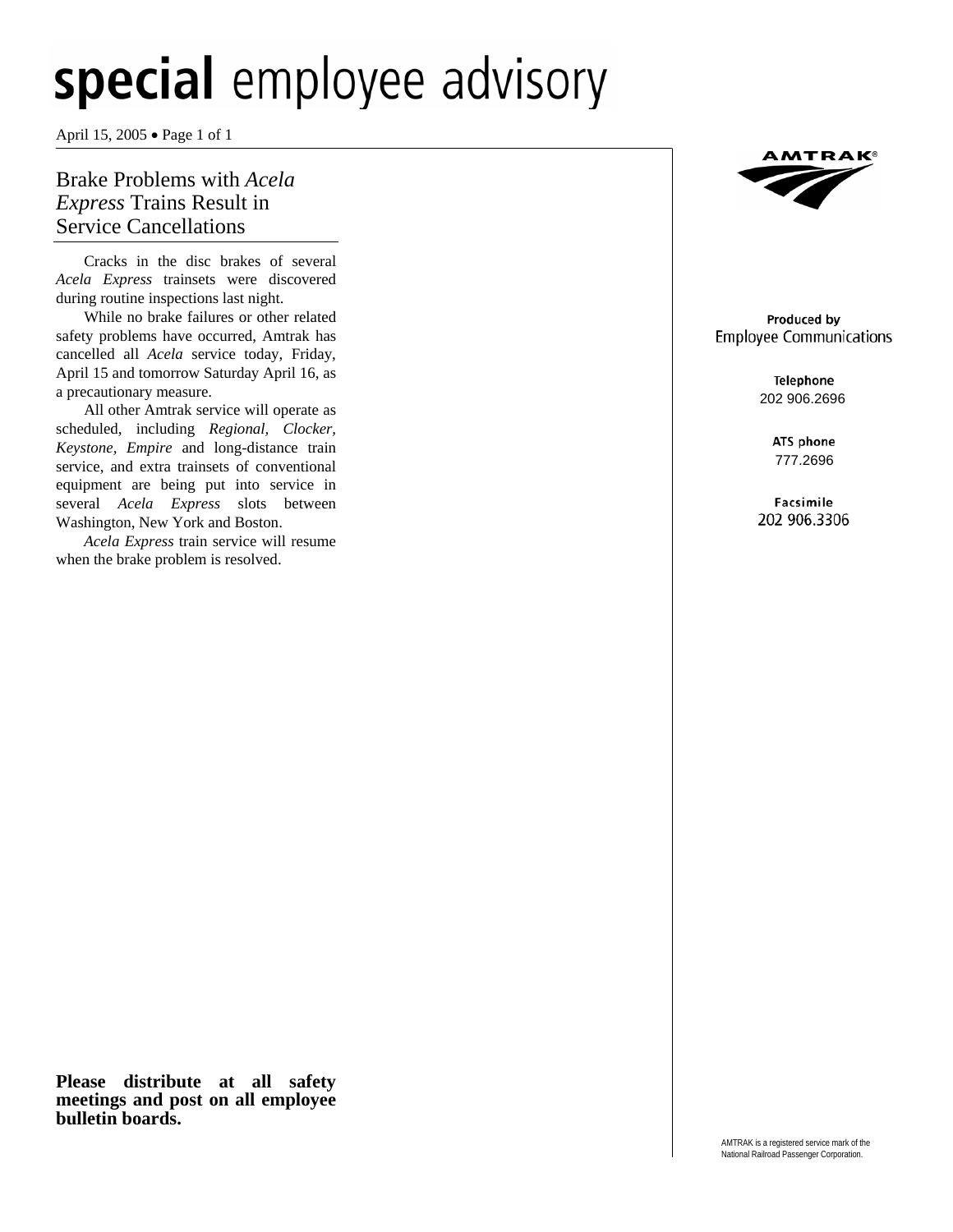April 15, 2005 • Page 1 of 1

### *Acela Express* Train Service Now Cancelled Through Wednesday

As a result of cracks discovered yesterday in the disk breaks of *Acela Express* trains, Amtrak has announced that all *Acela Express* service will now be cancelled through Wednesday, April 20. By then Amtrak's Mechanical department will have a clearer picture of the situation and the time it will take to remedy it, which will be significant.

Until then, the company is adjusting its train capacity on *Regionals, Clockers, Keystone Service* and *Metroliners* and reaccommodating its *Acela Express* passengers on these other Northeast Corridor trains.

Safety is Amtrak's top priority. *Acela Express* trains will return to service once it is determined that the equipment is safe to operate.



#### Produced by **Employee Communications**

Telephone 202 906.2696

> ATS phone 777.2696

Facsimile 202 906.3306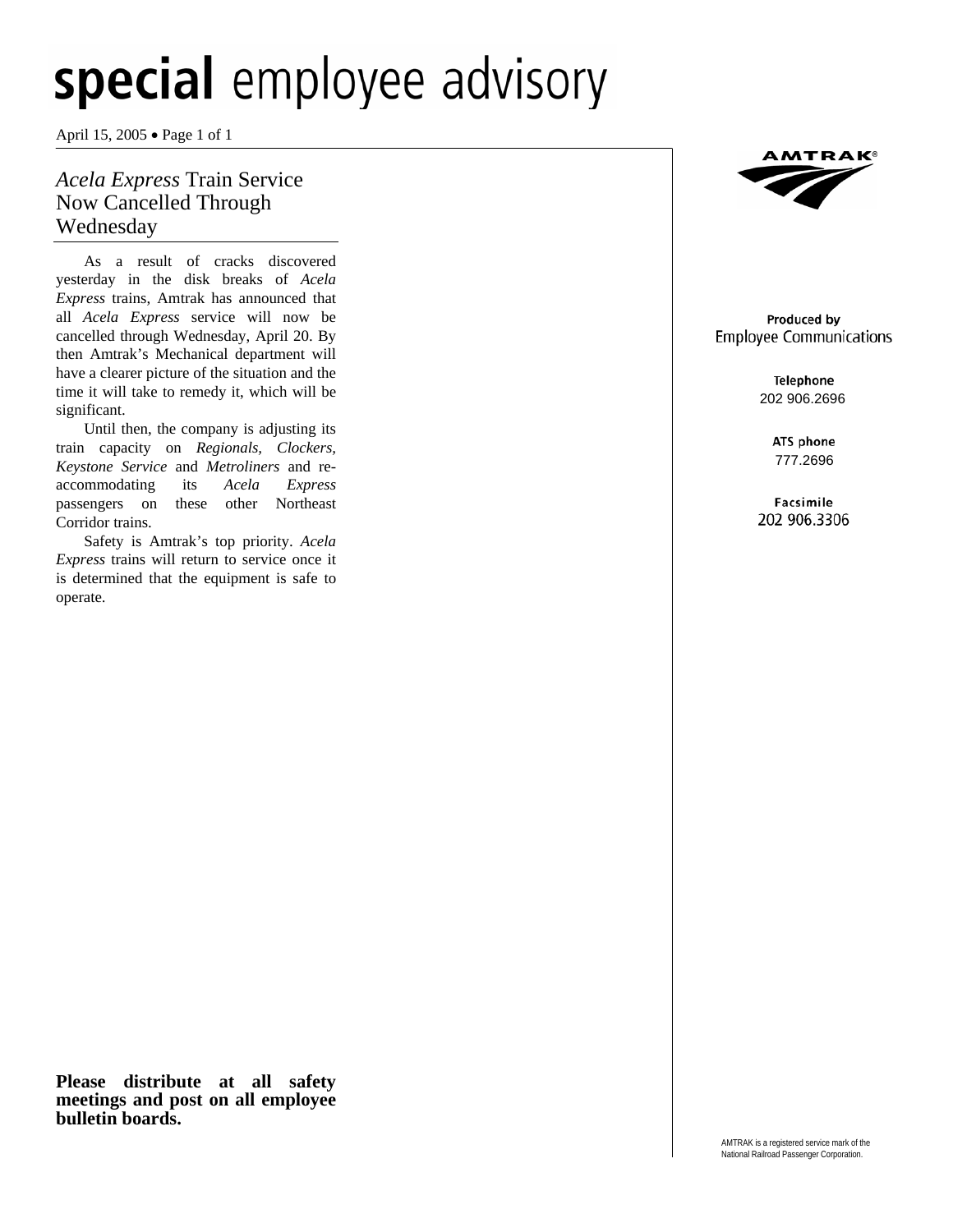April 20, 2005 • Page 1 of 1

### Message from President David Gunn

Dear Amtrak Co-workers:

I wanted to update you on the developments on *Acela Express* service. Starting Monday, we will be implementing a new, modified Northeast Corridor schedule to meet the demand for service while *Acela Express* service is suspended.

Our Operations Planning department, working with numerous other departments, has done an outstanding job of creating a schedule to meet the demand with *Metroliner* and *Regional* trains that will start Monday and expand the following week.

Starting Monday, we'll use *Metroliners*  to operate nearly every hour, on the hour, from 6 a.m. through 6 p.m., Washington  $-$ New York. We'll cover 13 of the 15 roundtrips previously served with *Acela*  equipment.

Beginning the week of May 2, as more equipment becomes available from the *Clocker* and *Keystone* services and Horizon cars from the Central Division, we will run 14 of the 15 *Acela* departures with *Metroliners*, in the same hourly slots from 6 a.m. to 6 p.m. between Washington and New York.

We'll also run most regularly scheduled *Regional* trains between New York and Washington.

Service between New York and Boston will continue on *Regional* trains. Starting May 2, we expect to have freed up more equipment and will run *Metroliner* service to fill four *Acela* slots on the north-end.

The trains are under warranty, and it is the responsibility of the manufacturer consortium to come up with a plan for service restoration. We will work with the consortium and federal rail safety officials to

be certain the *Acela* trains can be safely and reliably operated.

We will need inspections of each disc on the trains with a revised and approved inspection procedure for the cracks, an agreement on the life-cycle of the brake discs that meets our approval and a steady and reliable supply chain of replacement discs. There are only 64 spare discs available right now, and each set requires 72 discs. These are unique parts and are not currently in production. A production line will have to start.

This being the situation, our hope is that the manufacturer can resolve these problems and trains may gradually return to service this summer. But this depends on these solutions — and nothing else happening to delay this process.

In the meantime, it's vital that our frontline employees remain focused on delivering excellent customer service. From the call centers to our on-board crews, it's important — now more than ever — to continue to be professional.

Sincerely,

 $\bigotimes$ owiel  $\mathcal{X}\cdot\mathcal{Z}$ unn

David L. Gunn

**Please distribute at all safety meetings and post on all employee bulletin boards.** 



#### Produced by **Employee Communications**

Telephone 202 906.2696

> ATS phone 777.2696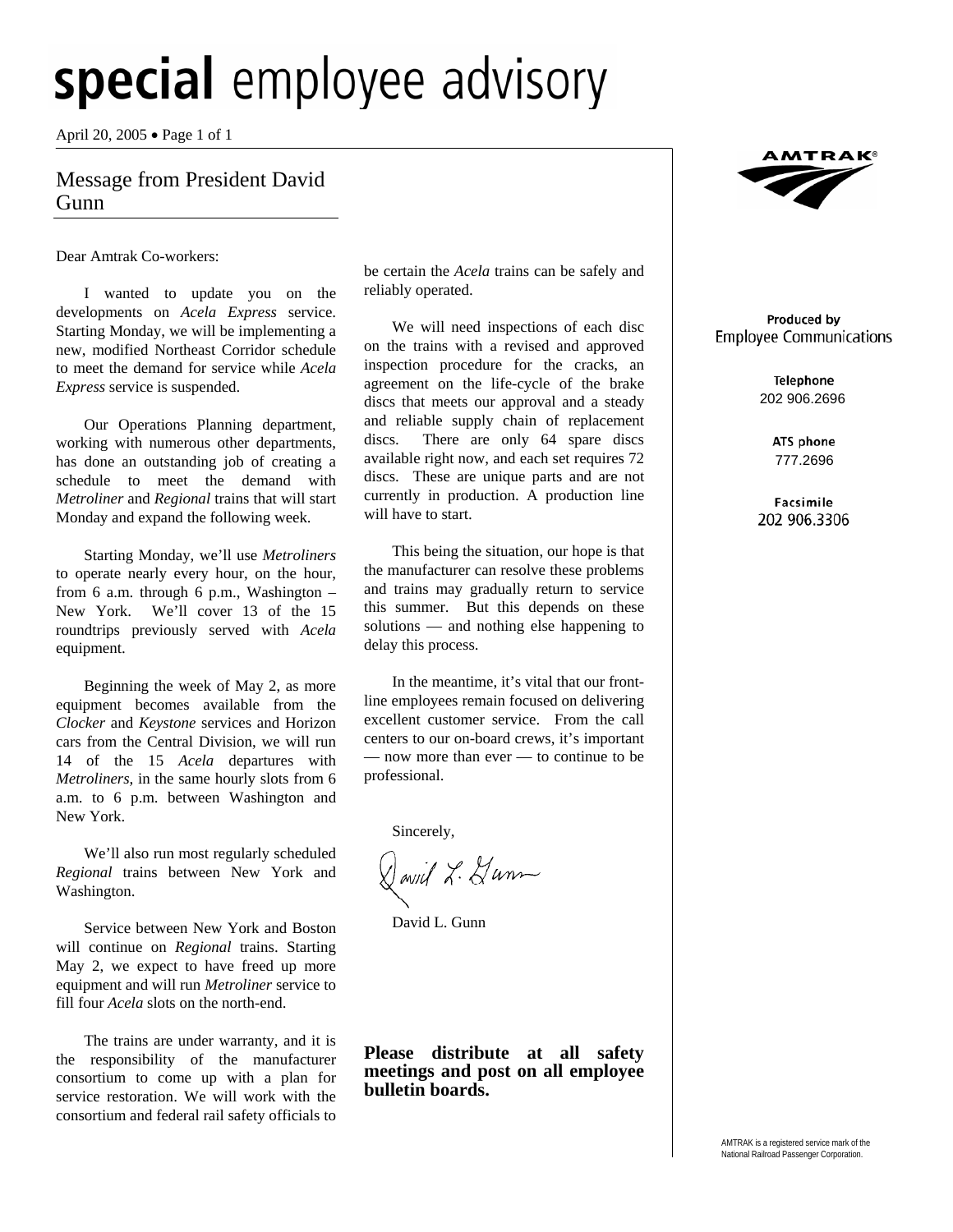April 21, 2005 • Page 1 of 1

### Message from President David Gunn

Dear Amtrak Co-workers:

This morning, our Board Chairman David Laney and I appeared on Capitol Hill to discuss our Strategic Reform Initiatives that we're releasing today.

Today, we submitted a request for \$1.82 billion in federal funding for FY '06 to continue the work we've been doing to bring Amtrak to a state of good repair and move forward with some of these initiatives.

The strategic reform plan — which was developed jointly by the Board and management — comprises a number of initiatives about the way we're structured, the way we operate, and legislation necessary to move some of these changes forward.

In short, the big picture is that we aim to have a federal/state matching grant program for corridor development, focus on the state of good repair of the Northeast Corridor and phase in cost-sharing by states, establish performance thresholds for longdistance trains and open up certain functions to competition.

These initiatives build on many of the things we've already set in motion and others that are new. One of the things we're going to do next fiscal year for accounting purposes is to display our financials along five business lines. Make no mistake — this is not a return to the SBU structure. This is a way for us to better account for how and where we're spending our money.

 But rather than getting into all the nittygritty here, read through the document yourself. It's posted on the Intranet home page and on the Internet, in the Government Affairs section.

 I will also make sure I keep you informed about our next steps, through the *Employee Advisories*. In the meantime, I ask that you stay focused on delivering safe, good passenger service.

Sincerely,

 $\sqrt{}$  avid  $\chi$ .  $\chi$  and

David L. Gunn



#### Produced by **Employee Communications**

Telephone 202 906.2696

> ATS phone 777.2696

Facsimile 202 906.3306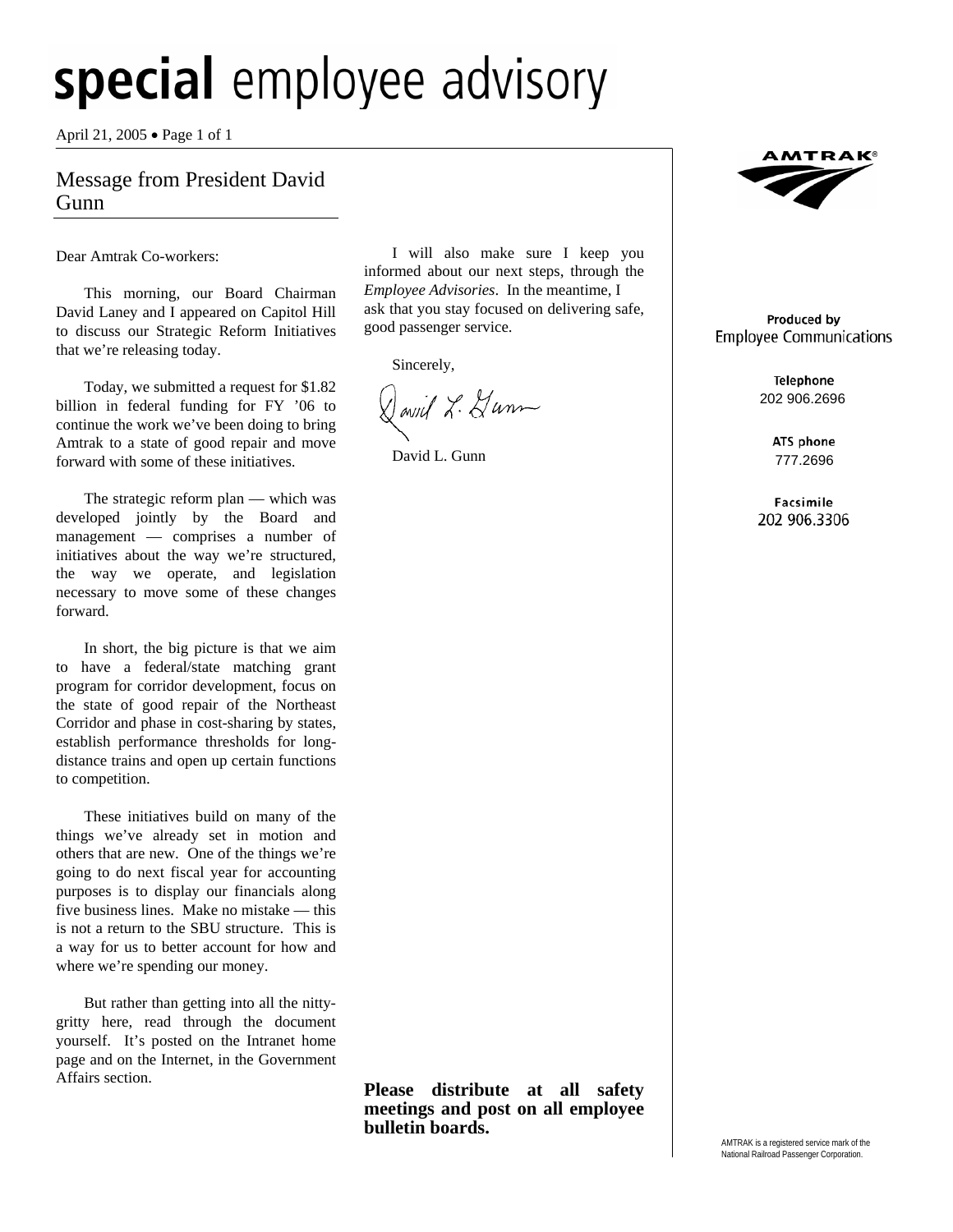May 11, 2005 • Page 1 of 1

### *Acela Express* and Amtrak Funding Face Congressional Hearings This Week

Congress will hold two hearings – one today and one tomorrow – of interest to all Amtrak employees.

This morning, a House railroad subcommittee will hear from a number of officials including Amtrak Senior Vice President of Operations Bill Crosbie and Inspector General Fred Weiderhold concerning the recent problems with *Acela Express*. Off-duty employees with Internet access may listen to the hearing live starting at 10 a.m. ET on the House Web site: www.house.gov/transportation.

 Tomorrow (Thursday, May 12, at 9:30 a.m., ET), Amtrak Chairman David Laney and President David Gunn will appear before the Senate Appropriations Subcommittee on Transportation, Treasury, the Judiciary, and Housing and Urban Development.

 They will discuss Amtrak's Strategic Reform Initiatives and our FY '06 federal grant request. (There is currently no information as to whether this hearing will be Web cast.)

**Please distribute at all safety meetings and post on all employee bulletin boards.** 



#### Produced by **Employee Communications**

Telephone 202 906.2696

> ATS phone 777.2696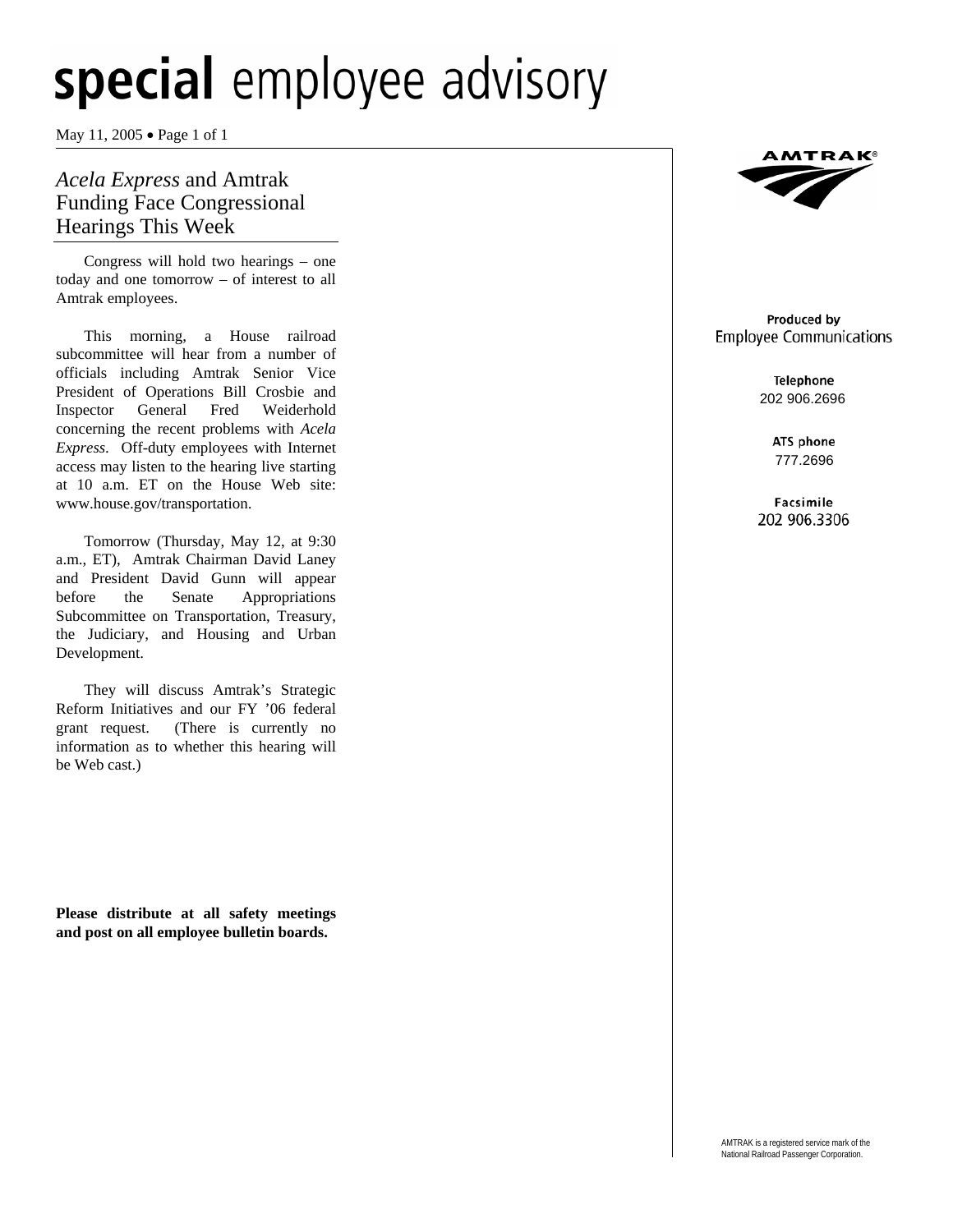June 15, 2005 • Page 1 of 1

### A Message from President Gunn on the FY '06 Budget

Dear Amtrak Co-workers:

Earlier today here in Washington, the House subcommittee responsible for proposing how much Amtrak receives in federal support voted \$550 million for Amtrak for the entire fiscal year that starts Oct. 1. That's a 55-percent cut from our present funding level.

There's still a long process ahead and this is not a done deal. Nevertheless, the practical impact of \$550 million in federal support would be the same as zero funding for Amtrak, and they know it. It can't run a single train from point A to point B — not on the Northeast Corridor and not anywhere.

Seven weeks ago today, I testified before the House subcommittee, reporting on all of the progress we've made lately. I reported that Amtrak had:

- Decreased our deficit per train mile from \$22 in FY '00 to \$13 in FY '04
- Increased system-wide ridership to 25 million — an all-time record
- Lowered headcount by 20 percent since FY '01
- Established a stable, efficient and vertically integrated management structure
- Completed millions of dollars in work to reduce the catalogue of deferred maintenance plaguing plant and equipment
- Presented Congress with a package of strategic reform initiatives that, if adopted, would transform the funding and development of passenger rail service

In addition to appearing before the subcommittee formally, I have had numerous private meetings with these same members. They know that this amount of money will result in the termination of all intercity passenger rail service. Comments otherwise are just political spin.

In light of all the progress you and I have accomplished, I am sadly disappointed at the subcommittee's action, and I imagine you are as well, given how dedicated so many of you are to your responsibilities and our passengers. Don't waver in your focus on passenger service and I won't in mine to secure adequate funding to operate our services and continue to make good on the reforms we've planned. Regardless of the subcommittee's vote today, I don't believe that rational people — lawmakers, governors or simply our regular passengers — want to see passenger rail service shut down, and I continue to hope in the end that reason prevails.

Sincerely,

 $\bigotimes$ aviil  $X$ .  $\bigotimes a$ mm

David Gunn President and CEO



#### Produced by **Employee Communications**

Telephone 202 906.2696

> ATS phone 777.2696

Facsimile 202 906.3306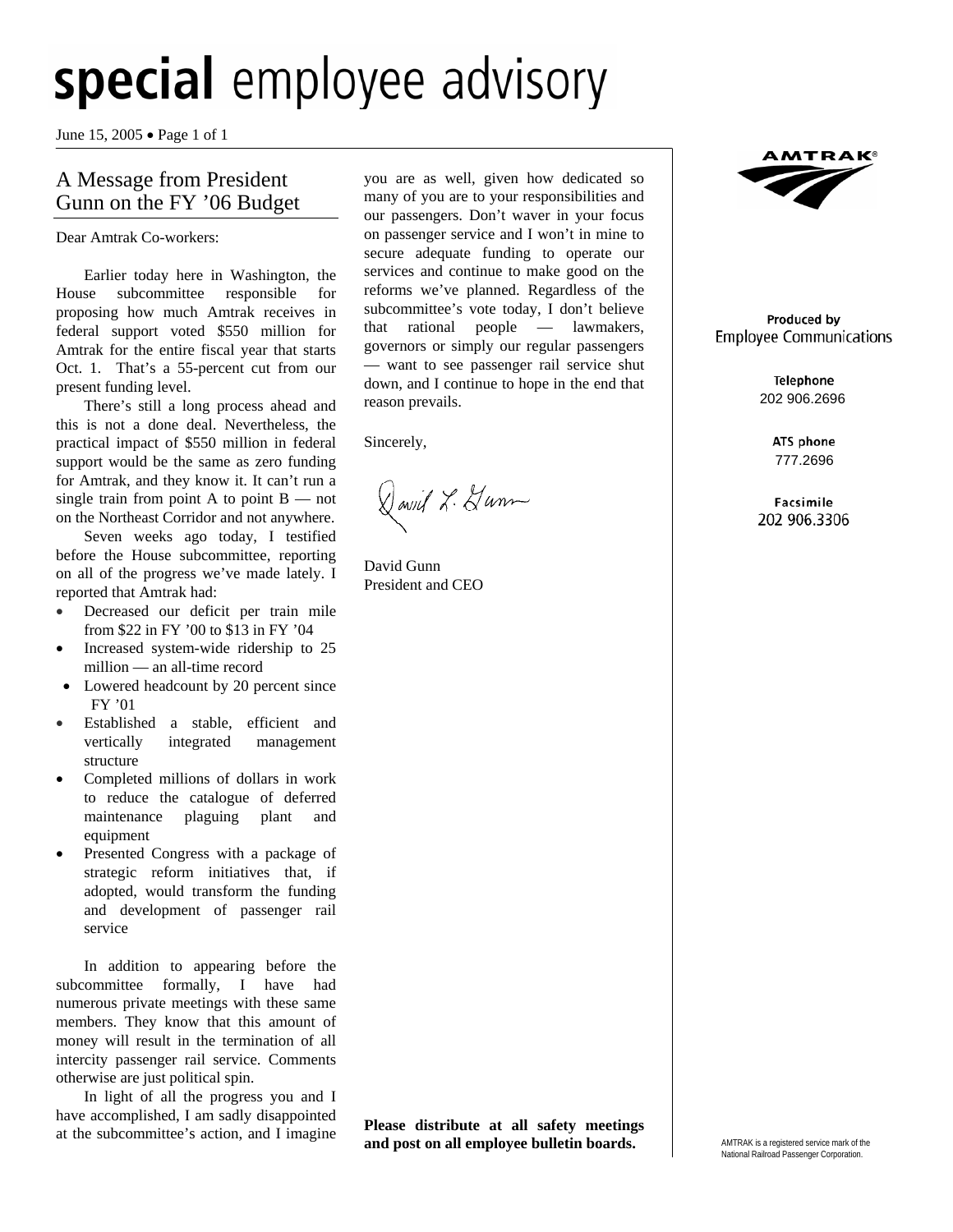June 29, 2005 • Page 1 of 1

### U.S. House of Representatives Approves Federal Funding

Today, the U.S. House of Representatives voted to provide Amtrak a \$1.176 billion federal appropriation for FY '06. After the U.S. Senate votes on its funding level in mid-July, the two bodies will agree on a final figure.

Amtrak issued the following statement today:

"We are grateful for the action taken today by the House of Representatives to increase the level of Amtrak funding in the Transportation Appropriations Bill.

"This sends a strong message that many in Congress believe that we need to maintain a national passenger rail system while we also have the opportunity to debate the recently released package of strategic reform initiatives and improve our nation's rail passenger service."

Look for more updates on the funding situation in upcoming *Employee Advisories.* 

**Please distribute at all safety meetings and post on all employee bulletin boards.**



#### Produced by **Employee Communications**

Telephone 202 906.2696

> ATS phone 777.2696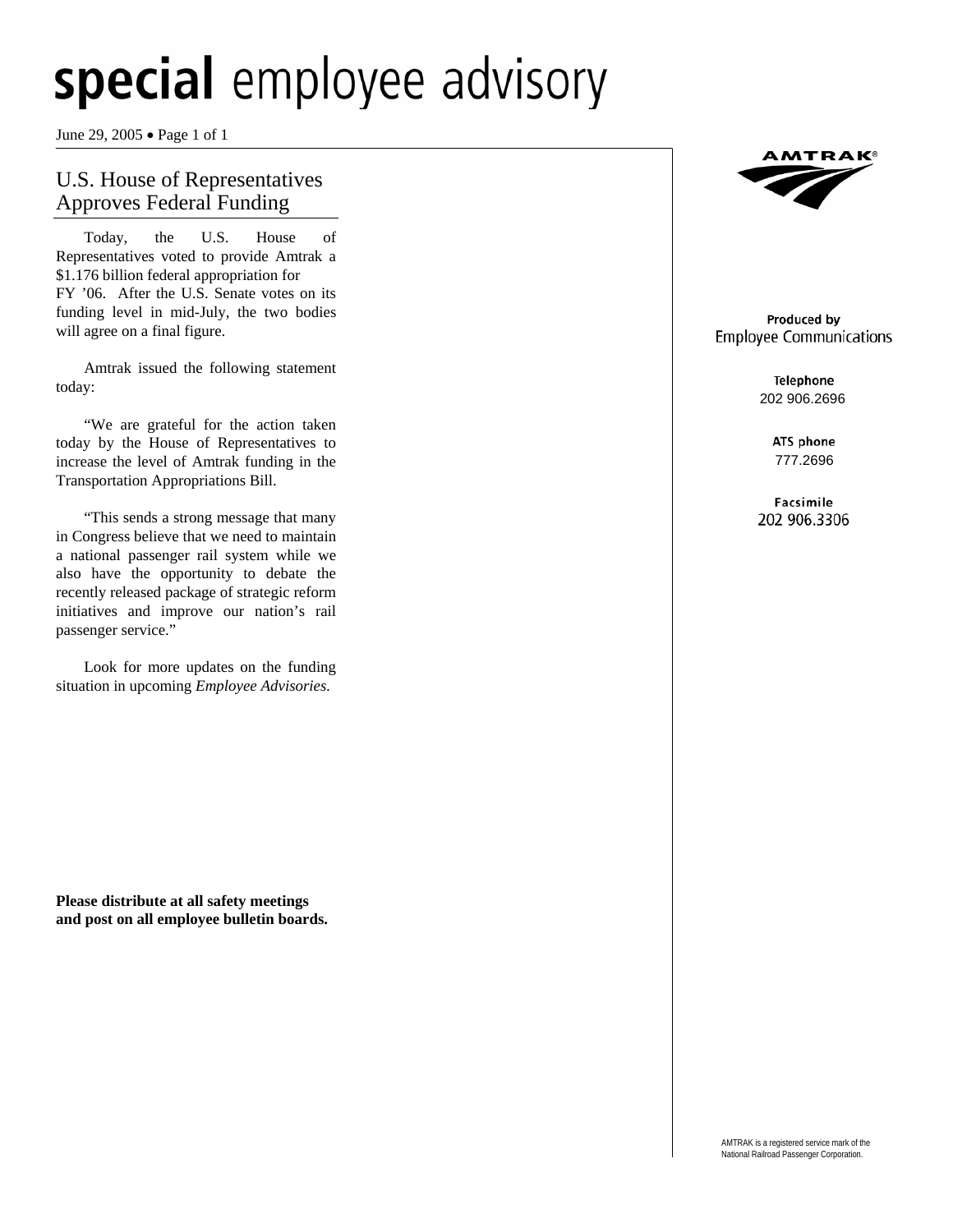August 30, 2005 • Page 1 of 1

### Hurricane Katrina Update - EAP Hotline Established at (800) 327-6448

Hurricane Katrina's impact on the Gulf Coast has caused extensive damage. All Amtrak rail service to New Orleans has been suspended. Amtrak will assess facilities and is awaiting word from the host railroads on the condition of the lines before resuming service.

Fortunately, many of our 350 employees in the New Orleans area evacuated the city, most of which is now under water. Amtrak is actively attempting to reach employees to see that they are safe.

Affected employees who have questions about work, employment benefits, payroll issues or other matters should call the 24 hour EAP hotline at 1-800-327-6448. This number is for employees only.

As more information concerning affected employees, facilities and services is available, additional *Employee Advisories*  will be posted.

**Please distribute at all safety meetings and post on all employee bulletin boards.**



#### Produced by **Employee Communications**

Telephone 202 906.2696

> ATS phone 777.2696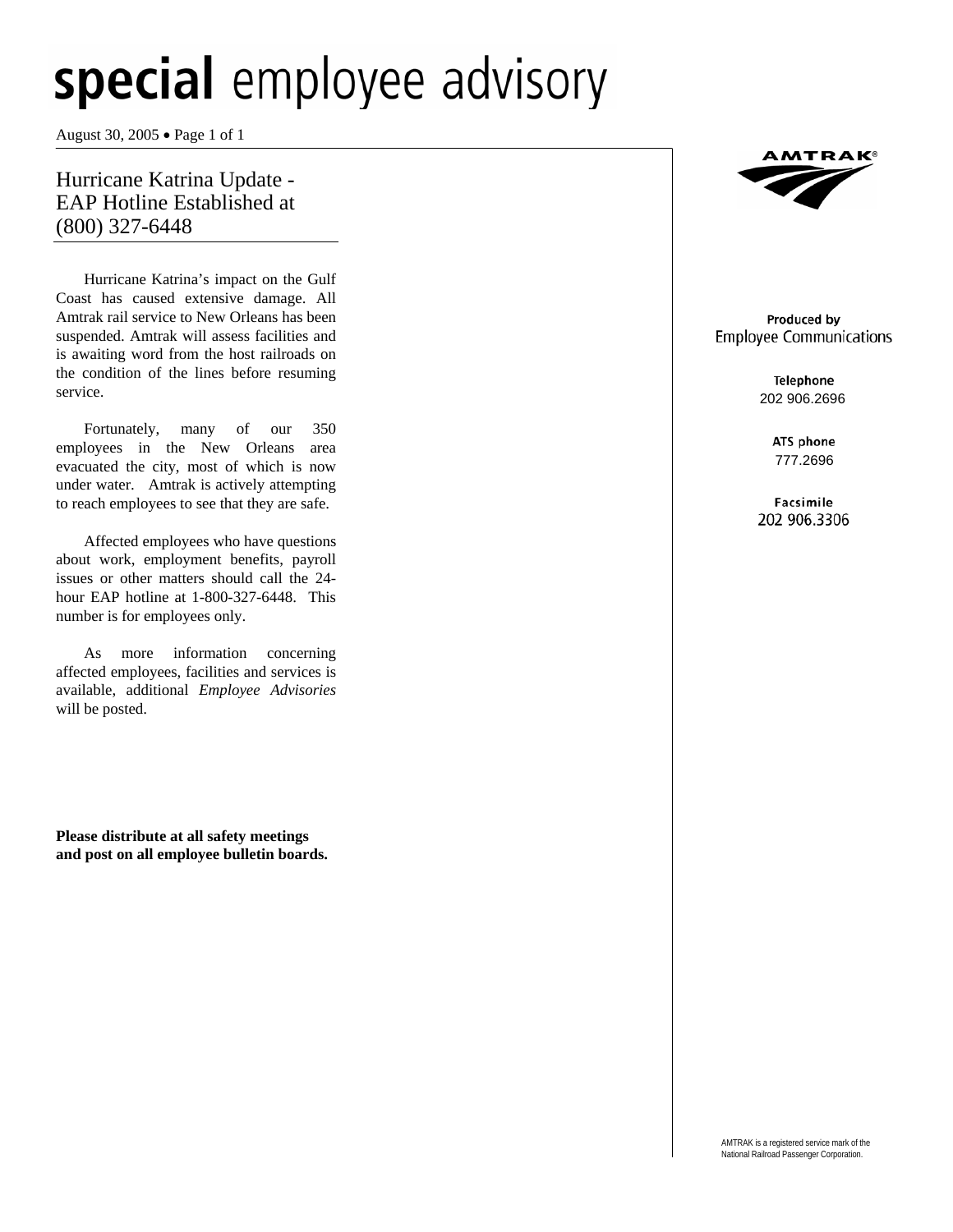September 1, 2005 • Page 1 of 1

### Update on Hurricane Katrina Aftermath

All Amtrak regular rail service to New Orleans remains suspended at this time, and an extended operating plan is currently in the works.

Because many of the over 350 employees in the area are temporarily displaced, Amtrak continues to focus on trying to reach them and make sure they and their families are safe.

Various departments, including Finance, Labor Relations, and Human Resources, are supporting the Southern Division and our employees affected by the disaster. There is a 1-800-327-6448 Amtrak hotline for affected employees who have questions about work, employee benefits and payroll issues.

 Employees with questions about work in other locations are being provided information about vacancies and a few are already working in other locations.

Employees across the system have asked about how they can help their coworkers. At this time, Amtrak is considering how to best establish a centralized relief fund for affected Amtrak employees, considering the current logistical challenges. More information about the potential for a fund is expected to be available next week.

This is obviously a very dynamic situation, with rapidly changing events. As more significant information concerning affected employees, facilities and services is available, additional *Employee Advisories*  will be posted.

**IMTRAK®** 

#### Produced by **Employee Communications**

Telephone 202 906.2696

> ATS phone 777.2696

Facsimile 202 906.3306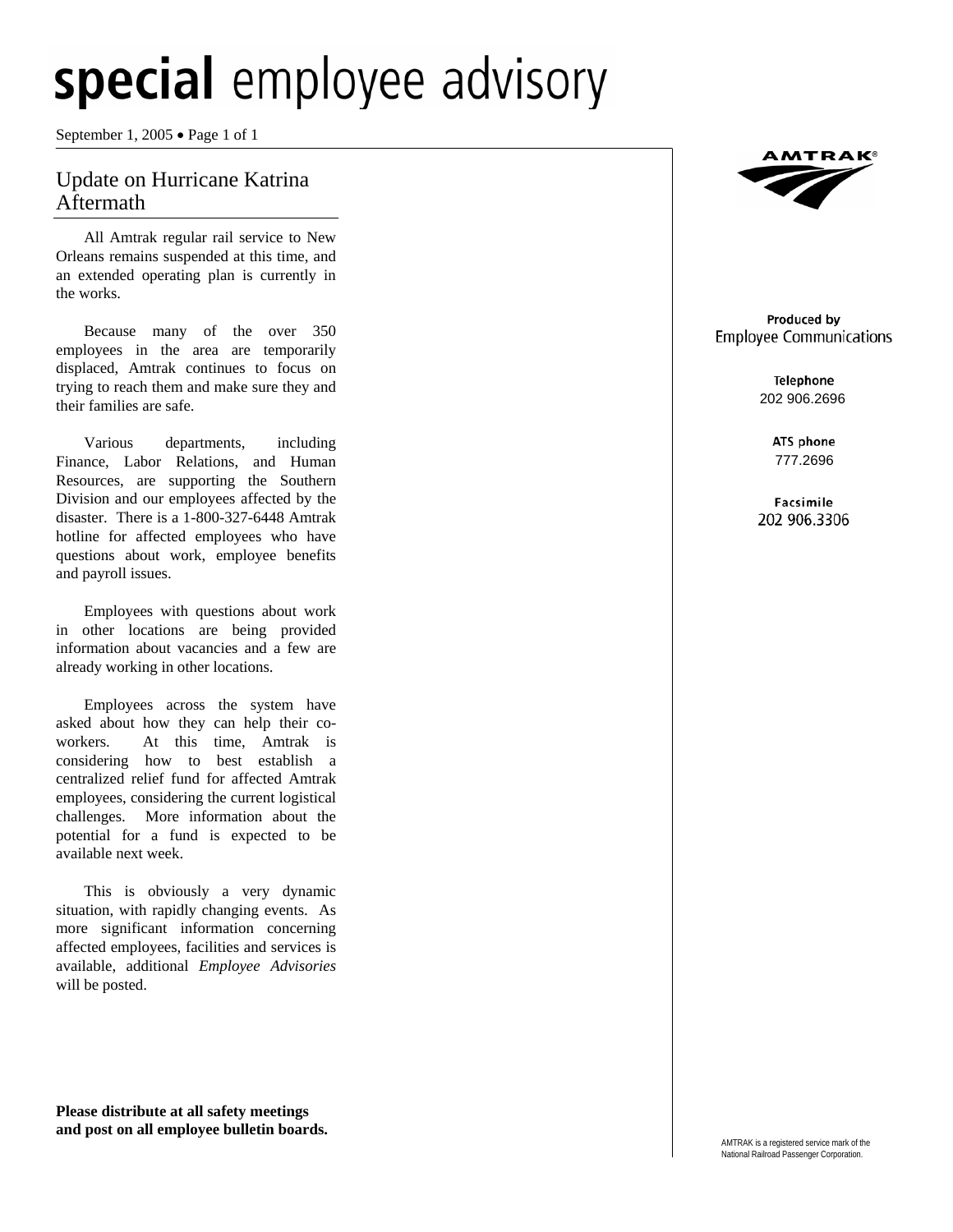#### September 6, 2005 • Page 1 of 2

#### Dear Co-workers,

Let me update you on the situation in Louisiana and Mississippi.

First, we are very concerned about the safety and welfare of our employees who've been affected by the hurricane, and we're reaching out to them. If you know of any employees who have not yet called the EAP Hotline, please have them do so. The number is (800) 327-6448. It is imperative that we contact all employees. Second, we want to do what we can so that if they are able to return to work, they may. Third, we want to make it possible for Amtrak employees to help other employees in need.

Despite great difficulty, we've managed to contact about three-quarters of our 370 New Orleans area employees. Many of them are facing very tough times right now. A number of them have lost all they have. We are making plans so that Amtrak employees can donate money and vacation time to these employees. When this is established, we will let you know.

As you can imagine, as we had a T&E and OBS crew base there, many employees have already begun to bid on vacancies and apply for transfers elsewhere around the system. To help ease the situation, we are allowing employees doing this to stay at crew hotels free of charge for the next 30 days. Also, affected Mechanical employees are being offered positions in Meridian and Jackson right now. Engineering employees and APD officers based in New Orleans are going to be needed there as we clean up and secure our facilities.

Last Tuesday, we faced the following conditions, as all the railroads were hit hard by Katrina: The CSX east of New Orleans was out for months, at least. The CN was closed south of Hammond and wasn't going to reopen for days. The NS suffered extensive damage over Lake Pontchartrain, and was to be closed for several weeks. The first line to be opened was the BNSF from Avondale at the east end of the Huey Long Bridge in New Orleans to Lafayette. This

could happen once the railroad repaired the Bayou Boeuf Bridge, which had been hit by a runaway barge.

When we knew that the BNSF would be the first line to open, we got in touch with the federal authorities to let them know that we could move a trainset from McComb on the CN through Hammond, then across to the UP to Baton Rouge and on to Avondale in New Orleans (via freight tracks). Knowing this, the Department of Homeland Security and FEMA asked that we prepare a service shuttling evacuees out of New Orleans.

Working quickly with the freights, we made up the train and had it depart Baton Rouge late Friday night for New Orleans. Saturday morning our train evacuated 97 passengers to Lafayette, where they then transferred to buses for Texas.

During this time, we worked with Houston Metro Transit to arrange bus transportation to various Texas destinations and prepared to make twice-a-day departures from New Orleans to Lafayette, with each train carrying up to 600 passengers. However, Saturday afternoon we were asked by the federal authorities to suspend the operation because Texas was no longer accepting evacuees. Since then, we have told FEMA and the FRA that we have two trainsets now positioned in Lafayette – one of Horizon equipment (moved east from Los Angeles) and the other Superliner (from McComb). This equipment could be used for evacuees, law enforcement, military, clean-up workers or anyone else as may be needed. We are standing ready to assist as necessary.

We are going to make every effort to restore regular passenger service to New Orleans as soon as possible. Right now, the *Crescent* is turning at Atlanta. That will be extended to Meridian in less than a week. The *City of New Orleans* is running to Memphis and will be extended to Jackson and Hammond. The *Sunset Limited* is turning at San Antonio. We'll make an assessment of how soon it can go to New



#### Produced by **Employee Communications**

Telephone 202 906.2696

> ATS phone 777.2696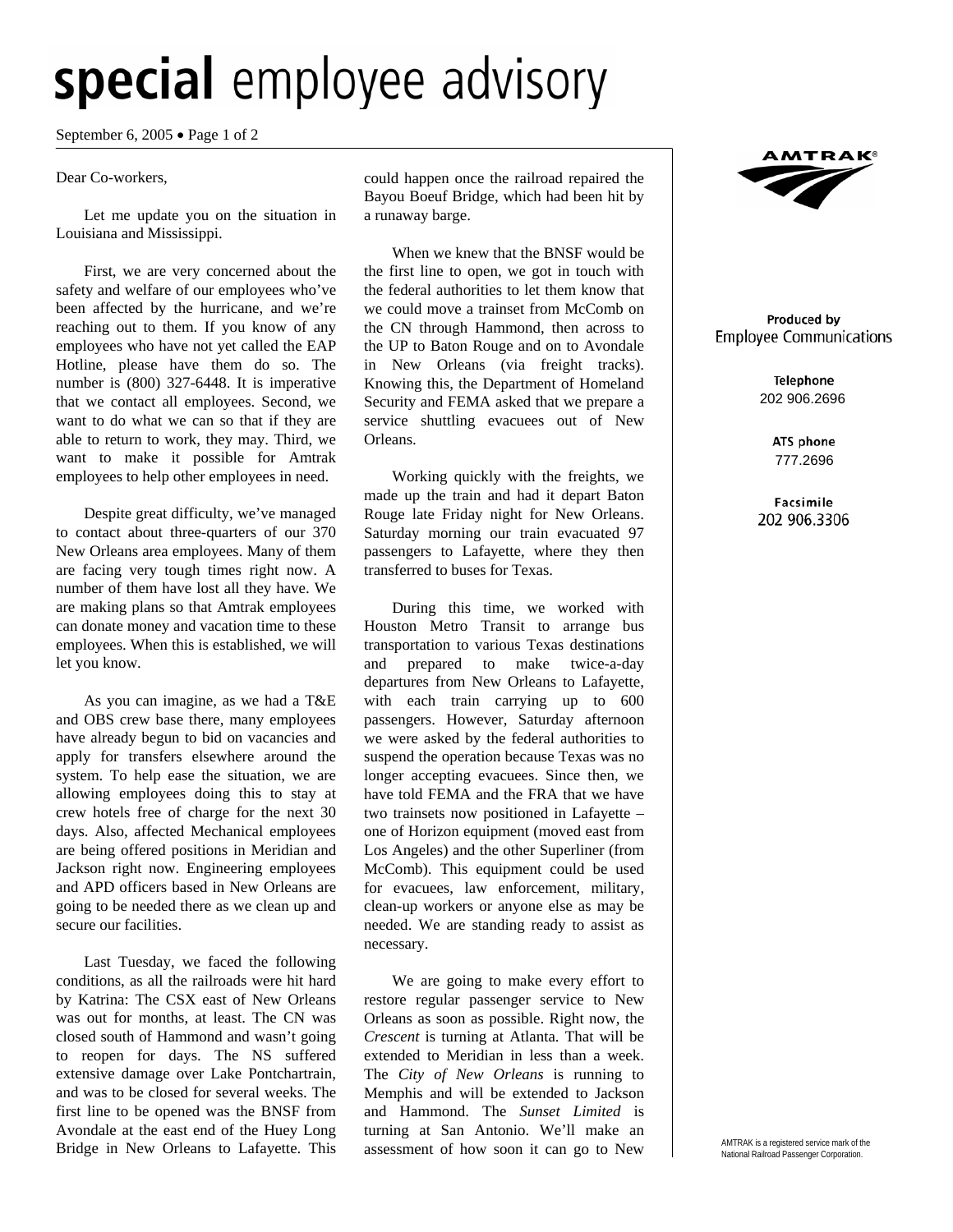September 6, 2005 • Page 2 of 2

Orleans, but it will be a very long time before it goes east of there, given the damage to the rail line through Biloxi and Gulfport.

At this time, we know that the station and the shops in New Orleans sustained a lot of flooding and hurricane damage. The coach shop lost 75 percent of its roof. Fortunately, all of the equipment that could move (seven locomotives and 20 cars) was dispatched to McComb before the hurricane struck, except for a single locomotive that's been powering the station. (That locomotive has been refueled and continues to operate.) Today, we had 15 employees from track, B&B and signal making assessments, preparing lists of needed materials and beginning the planning of repairs. As soon as we can, we are going to re-establish service north and west out of New Orleans.

Let me add that the station is being temporarily used by the state Department of Corrections to hold prisoners, but we are working closely with the department and their presence won't impede restoring our operations. They will be there only temporarily.

Many employees have asked how they can help. We are encouraging donations to the American Red Cross and other relief organizations. Donations are more effective than actual supplies right now, as moving things to New Orleans and the other communities along the Gulf Coast is very difficult. We are also going to set up some kind of fund for our own employees that will include vacation time. Finally, if you are in need of assistance, do not hesitate to call the Hotline and ask for help – that's what we are all here for.

Many employees have been working around the clock in the aftermath of the hurricane and I want to personally thank them for their efforts. They have again demonstrated this railroad's competence under some very trying circumstances. There are simply too many people to mention in this space who have put in a 110

percent effort, but they will be recognized at the appropriate time.

I am sure I will have more updates soon.

Sincerely,

David L. Dunn

David L. Gunn

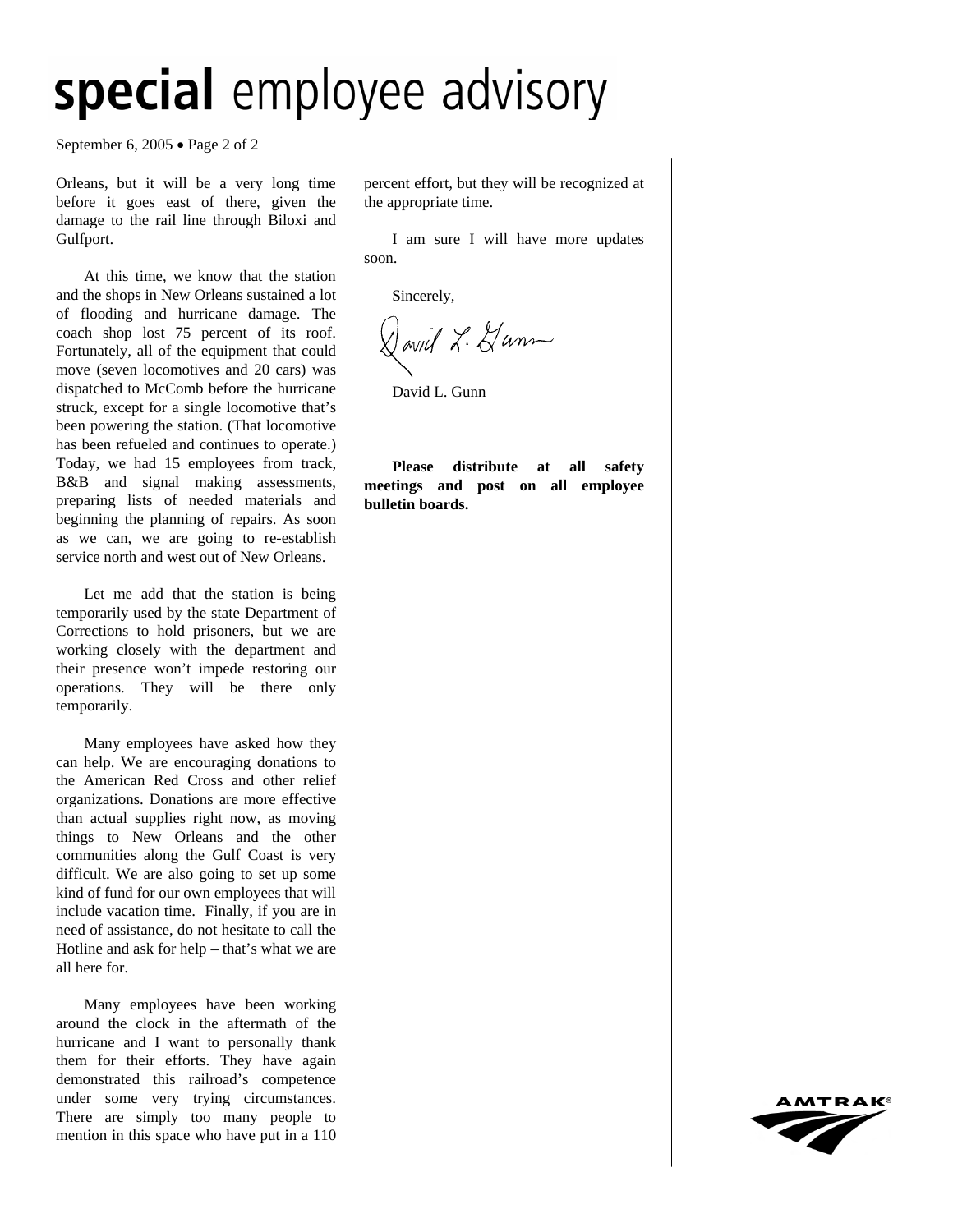September 13, 2005 • Page 1 of 1

### Special Relief Fund for Employees Affected by Hurricane Katrina

Amtrak has established a Hurricane Katrina Amtrak Employees' Relief Fund to enable all employees to make monetary donations to other employees who have suffered as a result of the hurricane. Approximately 370 employees work in the New Orleans area.

Donations may be made by payroll deduction by filling out form *NRPC 3238 Amtrak Relief Fund Payroll Deduction Form*, which can be found on the Intranet home page under "Latest News and Info," or under "Library" and then "Forms." Forms are also available in your local HR office. Employees have the choice of donating a one-time amount or choosing an amount to be deducted from each paycheck until the designated amount is reached. Donations may be made until Dec. 31, 2005.

Donations may also be made by sending a check payable to the National Railroad Passenger Corporation (Amtrak) Employee Relief Fund to the following address:

> National Railroad Passenger Corporation (Amtrak) Employee Relief Fund P.O. Box 533126 Atlanta, GA 30353-3126

Amtrak President David Gunn has appointed Gerri Hall, Vice President, Business Diversity and Strategic Initiatives, to serve as the Fund trustee. Details on how employees may apply for financial assistance from the fund will be announced once a process is finalized.

Amtrak has applied to the Internal Revenue Service for non-profit status for the fund so that donations can be claimed as a charitable contribution by employees when filing income tax returns. If and when the IRS approves the application employees will be advised.

**Please distribute at all safety meetings and post on all employee bulletin boards.** 



#### Produced by **Employee Communications**

Telephone 202 906.2696

> ATS phone 777.2696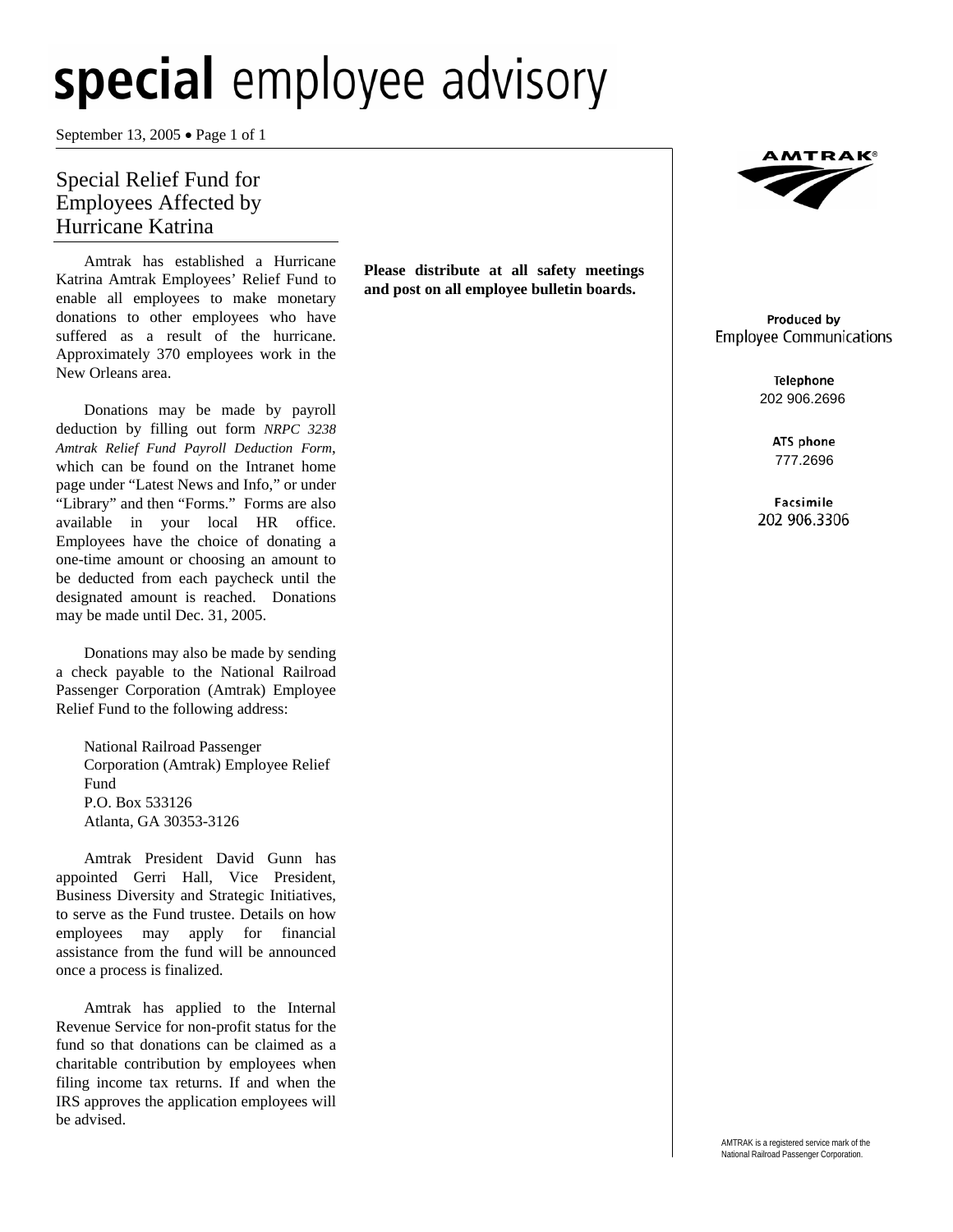September 15, 2005 • Page 1 of 1

### September 20 Fare Increases Postponed

Fare increases set for Sept. 20 have been postponed to allow for the conclusion of additional briefings with public officials and other interested groups, Amtrak announced today.

No new date for the fare action has been set.

Last week, Amtrak announced a fare increase in part to recover escalating fuel costs. As part of the fare increase, Amtrak would standardize and reduce discounts on monthly Smart Passes, which are now as much as 70 percent.

An average of 1,989 monthly NEC *Regional* train Smart Passes and 178 monthly *Empire Service* Smart Passes are purchased each month. The Smart Pass 10 trip fare was to be set at a 20 percent discount.

**Please distribute at all safety meetings and post on all employee bulletin boards.** 



#### Produced by **Employee Communications**

Telephone 202 906.2696

> ATS phone 777.2696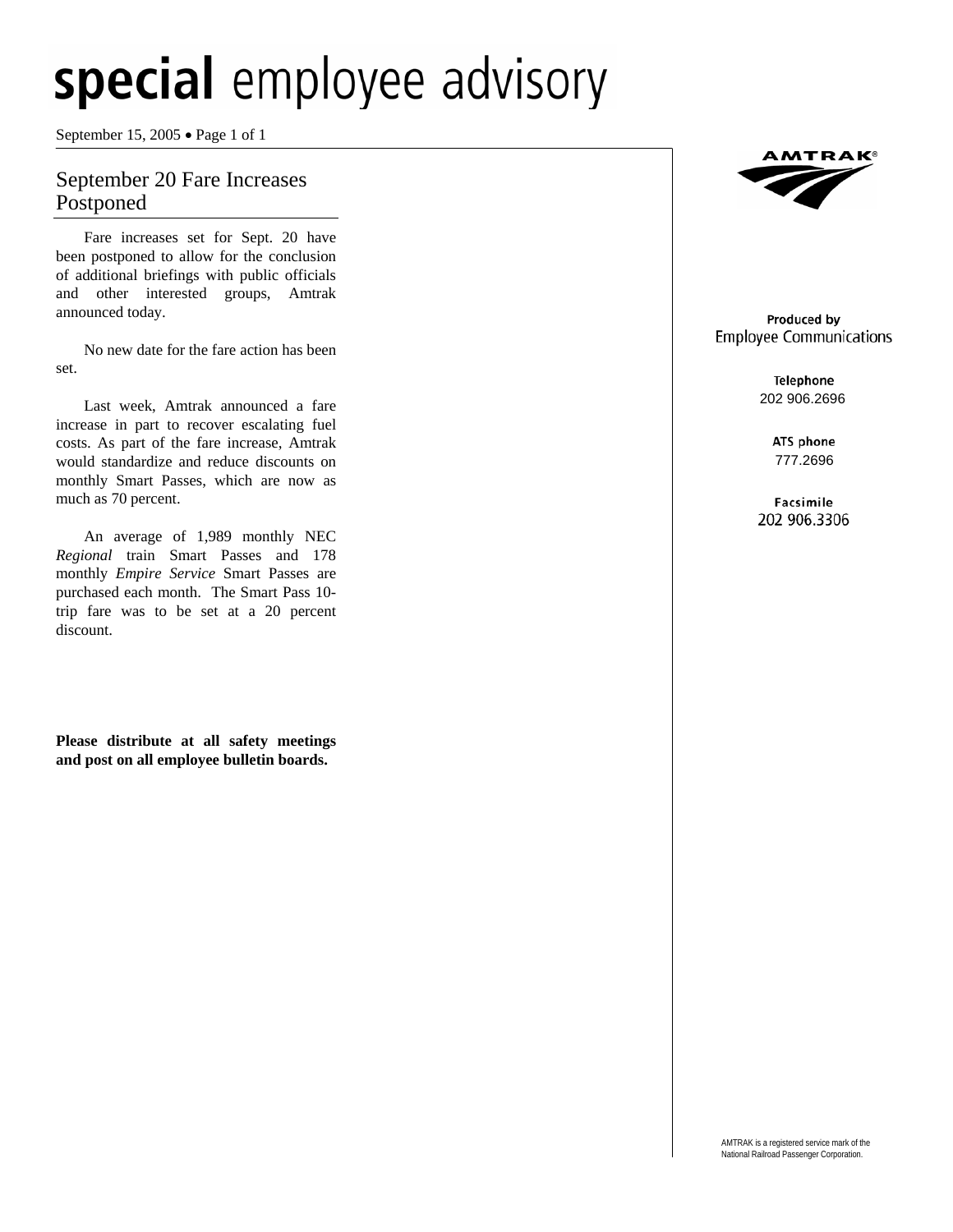October 27, 2005 • Page 1 of 1

### Donations Sought for Employees' Hurricane Katrina Relief Fund

Through yesterday (Oct. 26), the Hurricane Katrina Employees' Relief Fund has received 119 donations from employees totaling \$6,888.

 For employees who wish to make a donation to the fund — the time to do so is now.

 The fund managers wish to distribute funds to victims quickly, so your help is needed now.

 Donations may be made through payroll deduction by filling out form NRPC 3238, Amtrak Relief Fund Payroll Deduction Form, which is found on the Intranet home page under "Library," then "Forms." Forms are also available from HR offices. Employees may donate a one-time amount or an amount to be deducted from each paycheck for a period of time. Employees may alternatively send a check, payable to the National Railroad Passenger Corporation (Amtrak) Employee Relief Fund. Checks should be sent to P.O. Box 533126, Atlanta, GA, 30353-3126. Donations may be made until Dec. 31.

 In addition to making a monetary contribution, some employees have asked about donating their vacation days or if they could help with specific kinds of needs that victims may have. While is it not possible to donate vacation days, the possibility of additional donations of goods or services above and beyond the fund is being explored, and as there is news on this, it will be shared. We are all grateful for the many donations of goods that were collected and shipped via rail to New Orleans last month and recognize that employees continue to want to help other employees who are hurricane victims.

 We look forward to bringing you further developments regarding the fund and employees' efforts to help other employees in their time of need. Your support for the Amtrak Hurricane Katrina Employees' Relief Fund is greatly appreciated. **Please distribute at all safety meetings** 

**and post on all employee bulletin boards.** 



#### Produced by **Employee Communications**

Telephone 202 906.2696

> ATS phone 777.2696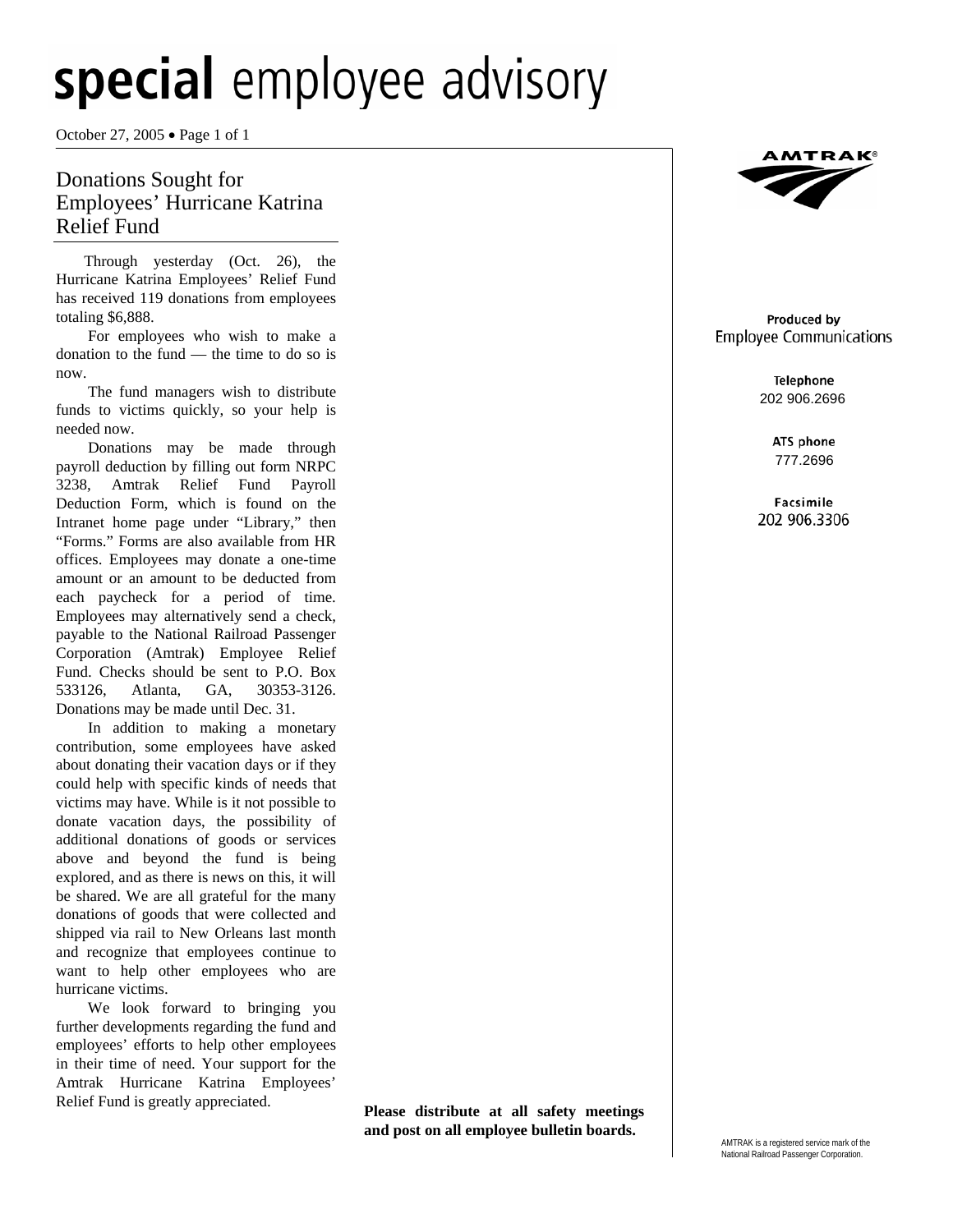November 9, 2005 • Page 1 of 1

### A Letter From Amtrak Chairman David Laney to Amtrak Employees

Dear Amtrak Employees:

The Amtrak Board of Directors announced today the release of David Gunn, its President and Chief Executive Officer for the past three years. The Board has named Chief Engineer David Hughes as Acting President and CEO to run the railroad as we conduct a national search for Amtrak's next leader.

Together with your hard work, David Gunn made important operational improvements during his tenure. Now, as we look to the future our priorities are changing and Amtrak requires a different type of leader who will more aggressively tackle the company's significant financial, management and operational challenges.

Earlier this year, Amtrak's Board and management prepared a blueprint for comprehensive reform as part of our fiscal 2006 grant request to the Congress. The good news in this strategic plan is that we can improve Amtrak, upgrade service in the vital Northeast Corridor, expand rail services in densely populated and increasingly congested corridors across the country, and bring more economic discipline to Amtrak's long distance services.

These reforms and others envisioned will require fundamental change, hard work and consistent support. They also require a leader who has the organizational, financial and management skills needed to help transform Amtrak into a more sustainable and high performing company.

Both chambers of Congress have passed 2006 appropriations for Amtrak that recognize the importance of an effective intercity rail travel system, while demanding much needed reform. The Board is committed to pursuing these reforms, and to

working closely with the Congress, the Administration, state governments and other essential partners to make sure we get this right, and get it done.

Putting Amtrak and intercity passenger rail service on a more stable and stronger course is our highest priority and in all of our interests. We look forward to working together in the critical months ahead.

Sincerely,

Leas the Amy

David M. Laney, Esq. Chairman

**Please distribute at all safety meetings and post on all employee bulletin boards.** 



#### Produced by **Employee Communications**

Telephone 202 906.2696

> ATS phone 777.2696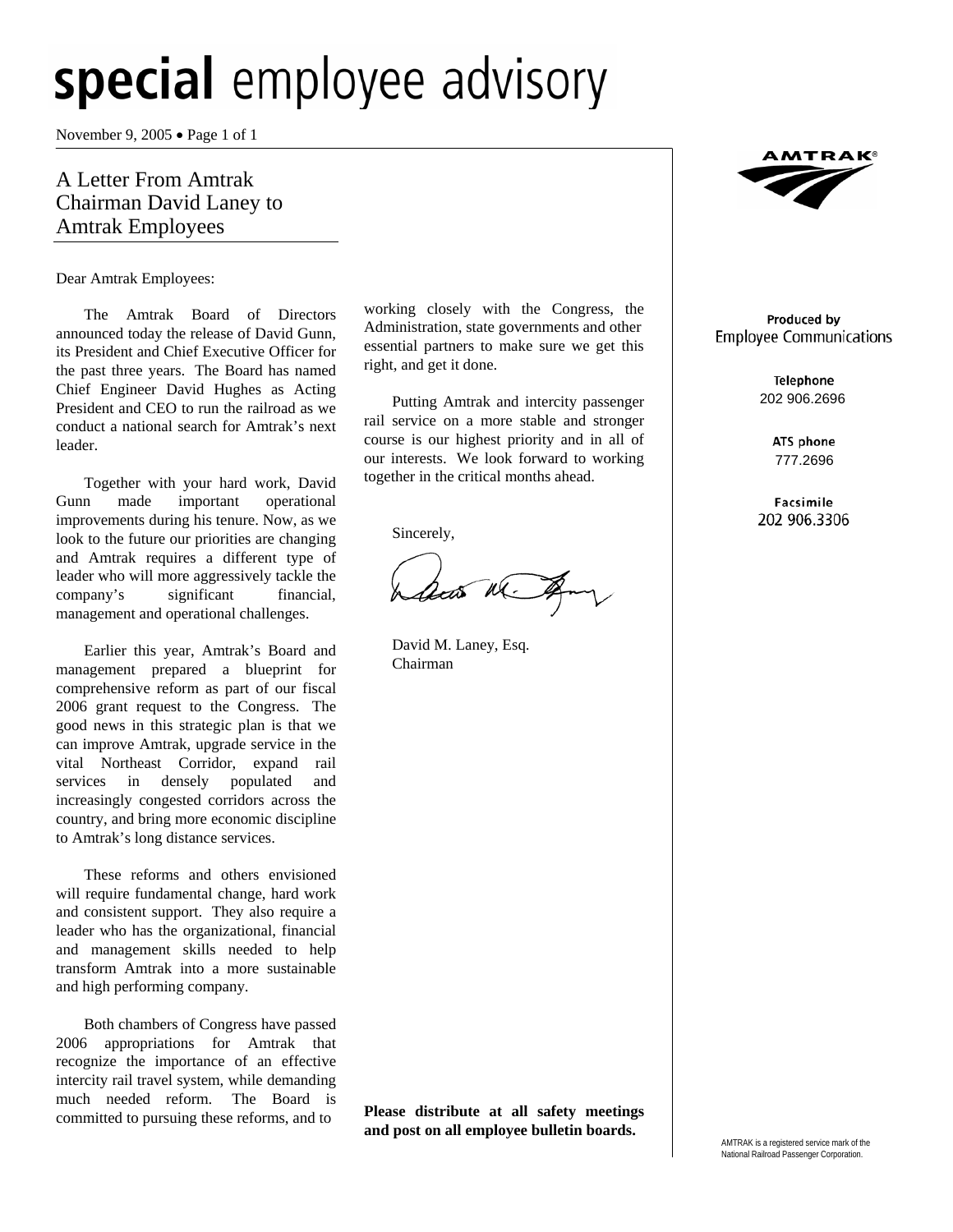November 15, 2005 • Page 1 of 1

### Employee Emergency Relief Fund for Hurricane Katrina Victims Gets Boost

Donations to the Amtrak Emergency Relief Fund are fully tax-deductible, the Internal Revenue Service has notified Amtrak.

All contributions made to the Amtrak fund this year will go to the hundreds of employees who were Hurricane Katrina victims; none of the funds will be allocated for administrative or processing costs.

To date, the fund has collected nearly \$17,000. While this amount has more than doubled over three weeks ago, it's still just a beginning.

Employees are strongly encouraged to contribute by Dec. 31. The Trustees of the fund hope to distribute the donations to our employees by then.

Many employees have made individual donations and others have been creative, such as a group of Procurement department employees in Philadelphia who hosted a tailgate luncheon. With food and supplies donated, 100 percent of the proceeds were contributed to the fund, adding more than \$660 to the total.

Donations may be made through payroll deduction by filling out form NRPC 3238, Amtrak Relief Fund Payroll Deduction Form, which can be found on the Intranet home page under "Library," then "Forms." Forms are also available in your local HR office. Employees have the choice on donating a one-time amount or choosing an amount to be deducted from each paycheck until the designated amount is reached.

Donations may also be made by sending a check payable to the National Railroad Passenger Corporation (Amtrak) Employee Relief Fund and mailed to P.O. Box 533126, Atlanta, GA, 30353-3126.

Additional information about the fund can be found on the Intranet by clicking on the home page link to Frequently Asked Questions about the Employee Relief Fund.

Please make your contribution today.

Your support is greatly appreciated. **Please distribute at all safety meetings and post on all employee bulletin boards.** 



#### Produced by **Employee Communications**

Telephone 202 906.2696

> ATS phone 777.2696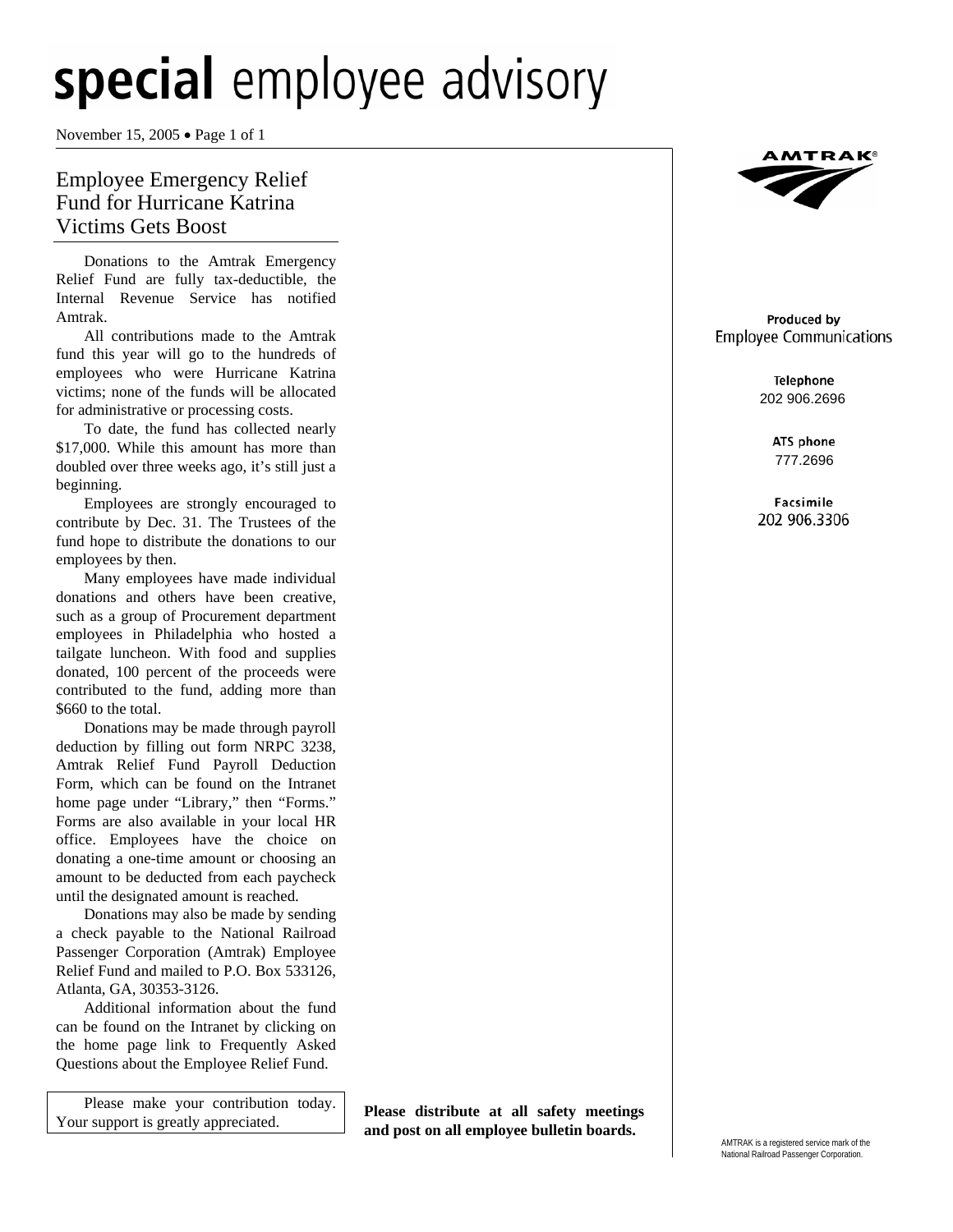March 16, 2006 • Page 1 of 1

### Amtrak Proposes \$1.6 Billion for Federal Support in FY '07

#### Dear Co-Workers:

 This morning, Amtrak Chairman David Laney and I testified here in Washington at a hearing of a Senate Appropriations Subcommittee in support of Amtrak's federal grant proposal for FY '07.

 As you know, building on the Strategic Reform Initiatives begun last year, Amtrak has examined the major elements of its operations and launched a comprehensive series of reforms to reduce its operating deficit and become less reliant on taxpayer support. These initiatives can be expected to reduce federal operating assistance over the next three to five years by \$500 million or more, assuming successful implementation of the key reforms.

 For FY '07, Amtrak plans to decrease its dependency on federal operating support by \$42 million, from its current level of \$540 million to \$498 million.

 At the same time, Amtrak plans to increase the reliability of its infrastructure through an enhanced capital projects budget that is \$235 million larger than the current year (\$730 million vs. \$495 million).

 This capital budget includes major onetime events such as the replacement of the Thames River Bridge, upgrading of Centralized Electrification and Traffic Control (CTEC) systems, a Northeast Corridor Master Plan that outlines long-term capital needs for its infrastructure and other investments needed to pursue the Strategic Reform Initiatives.

 Other funding needs such as debt service (\$295 million) and working capital (\$75 million) would also be funded under our proposal for FY '07, which totals \$1.598 billion.

 Our Strategic Reform Initiatives are working to improve our value proposition to our customers, whether it is the states with which we partner to provide service or our passengers who depend on that service.

With these reforms as our guide, we are entering a key turning point in Amtrak's future, transforming ourselves into a more modern business that effectively measures and delivers superior customer service.

 While passenger rail, like other forms of transportation, will always require some level of governmental financial support, we will be unable to effectively make the case for that support unless we demonstrate improvements in operating efficiency, financial performance and customer service. I sincerely believe that the 19,000 men and women of Amtrak are capable of making this happen, however.

 While many of the changes underway are a departure from business-as-usual at Amtrak, they are essential to positioning this railroad to take advantage of the growing resurgence of interest in passenger rail around the country.

 I hope you will take a few moments this week to read FY '07 Grant and Legislative Request to Congress. You may find it both on our Intranet site and at [Amtrak.com](http://www.amtrak.com/).

 As always, I will continue to keep you informed of developments as they occur.

Sincerely,

Oach Hur

David J. Hughes

**Please distribute at all safety meetings and post on all employee bulletin boards.**



#### Produced by **Employee Communications**

Telephone 202 906.2696

> ATS phone 777.2696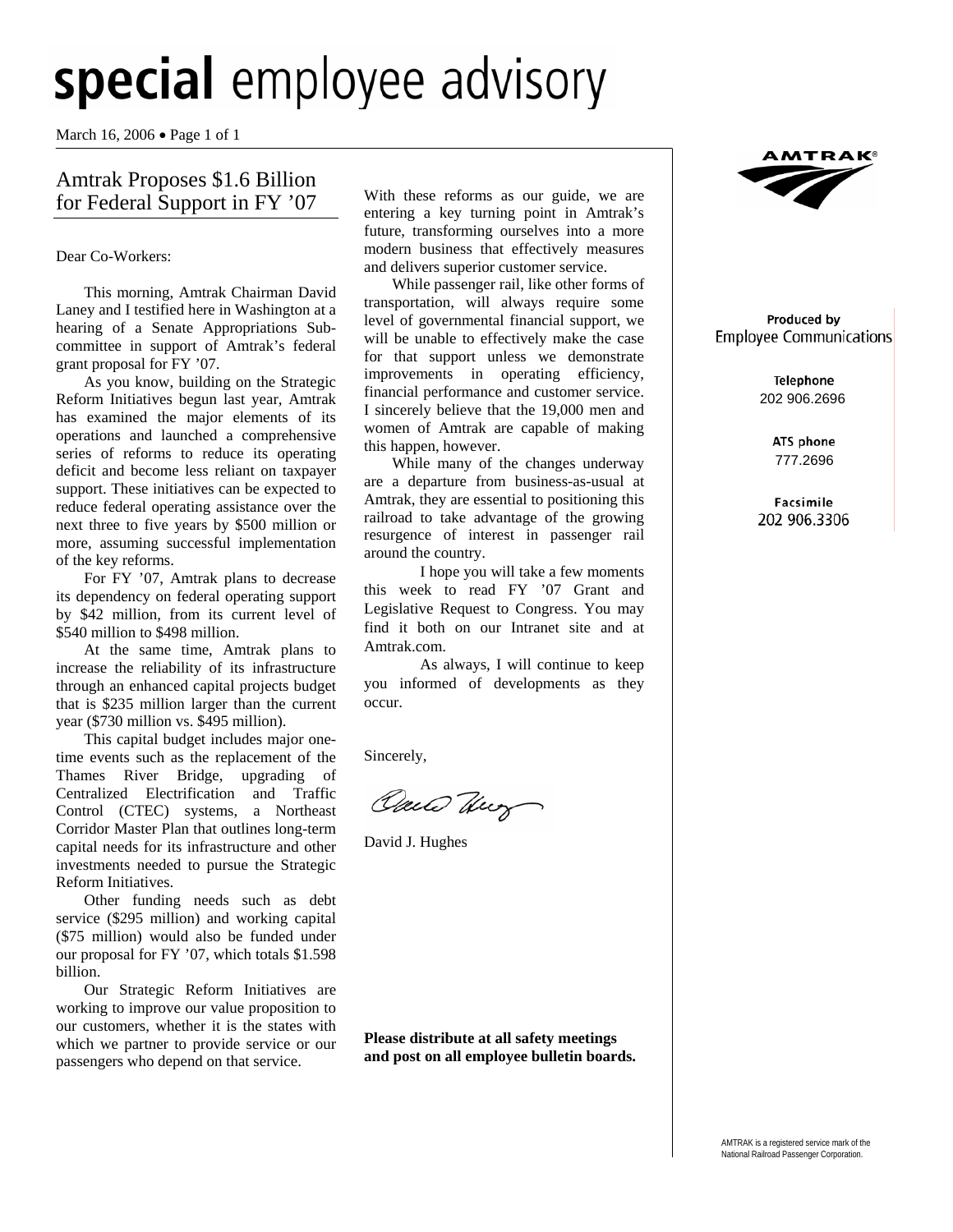April 7,2006 • Page 1 of 1

### Message from William Crosbie, Senior Vice President, **Operations**

#### Dear Co-Workers:

**Please join me in welcoming Tom** Schmidt as the new Assistant Vice President, Transportation, beginning April 17.

**Tom has over 35 years experience in** railroading and most recently served as CSX **Transportation's Vice President of** Engineering. While at CSX he held **numerous other senior positions in network operations, train control technology and service design. He also served as president** of the CSX-subsidiary Richmond, Fredericksburg & Potomac Railroad.

**Tom is an ideal match for the position. He's well-known for using new** management tools and teehnology to **modernize operations.**

I fully expect that he'll quickly become a leading part of the team here at Amtrak **that is working together to increase our operating performance and raise the bar on** the service we provide. I believe he will provide strong leadership of the **Transportation department as we more** closely align the reliable operation of our railroad with the delivery of superior **customer service.** As part of that *effort*, Tom and his department will report to Vice **President of Customer Service Emmett Fremaux.**

**Again, please join me in welcoming** Tom to Amtrak.

Sincerely,

William L. Crosbie **Senior Vice President, Operations**

Please distribute at all safety meetings and post on all employee bulletin boards.



#### **Produced by** Employee Communications

**Telephone** 202906.2696

> **ATS phone** 777.2696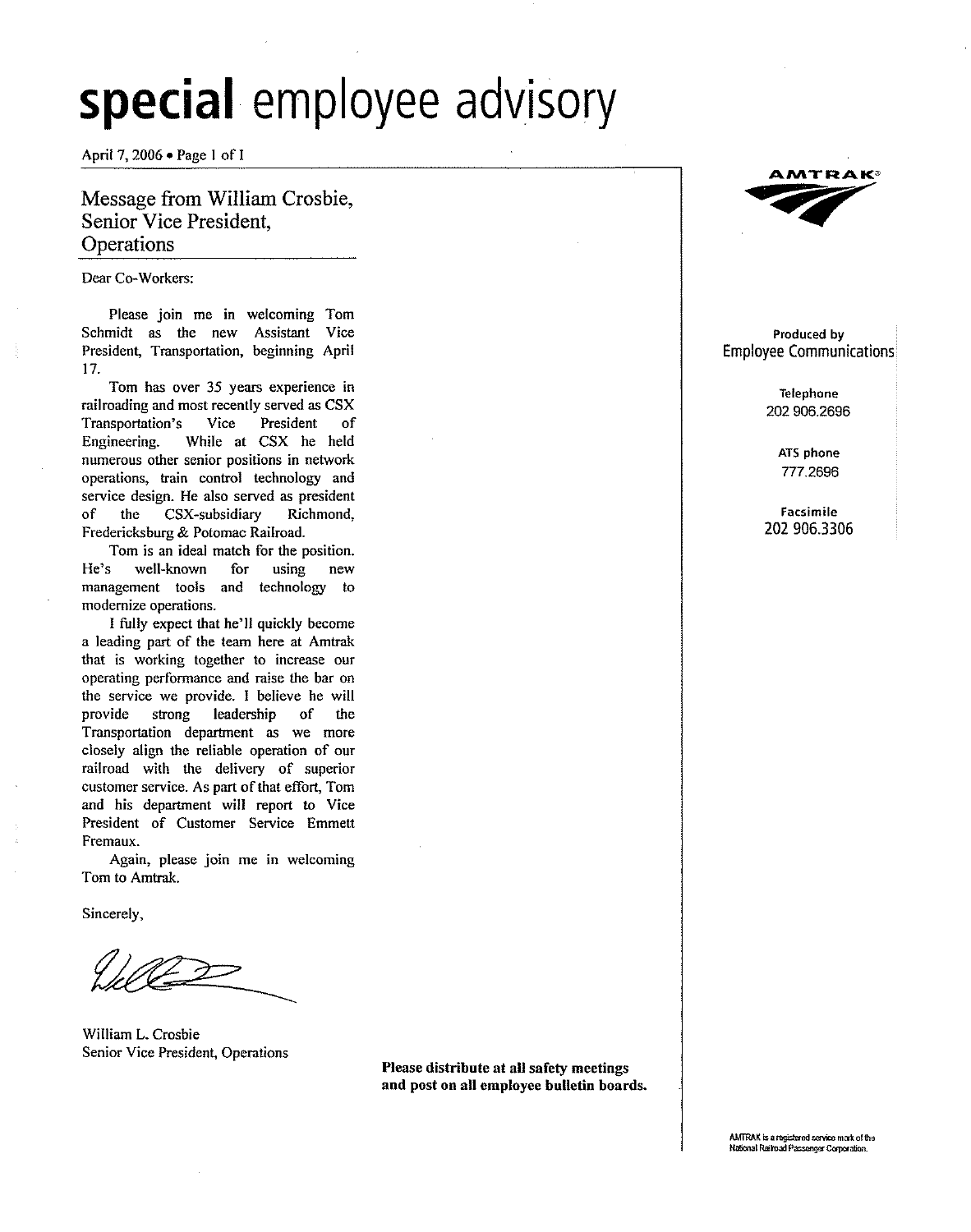May 25, 2006 • Page 1 of 1

### Limited Service Restored in Northeast Corridor

At approximately 10:30 a.m., limited **electric power was restored to the Northeast** Corridor between Washington and New York City. Trains are resuming operation, but delays are expected. Full power is expected to resume at approximately 11:15 a.m. As full power is restored and trains are **moved to their proper terminals, normal service will be resumed.**

At approximately 8 a.m. today, Amtrak's Northeast Corridor line **experienced a major power outage affecting** train propulsion power from Washington through New York Penn Station to a point in Queens, N.Y. Amtrak trains and other trains using the Northeast Corridor in the affected area (MARC, SEPTA and New Jersey **Transit) were stopped en route at various** locations between Washington and New York.

**The cause of the power outage is not** known, and Amtrak is investigating.

а мітрак®

#### **Produced by** Employee Communications

**Telephone** 202 906.2696

> **ATS phone** 777.2696

**Facsimile** 202 906.3306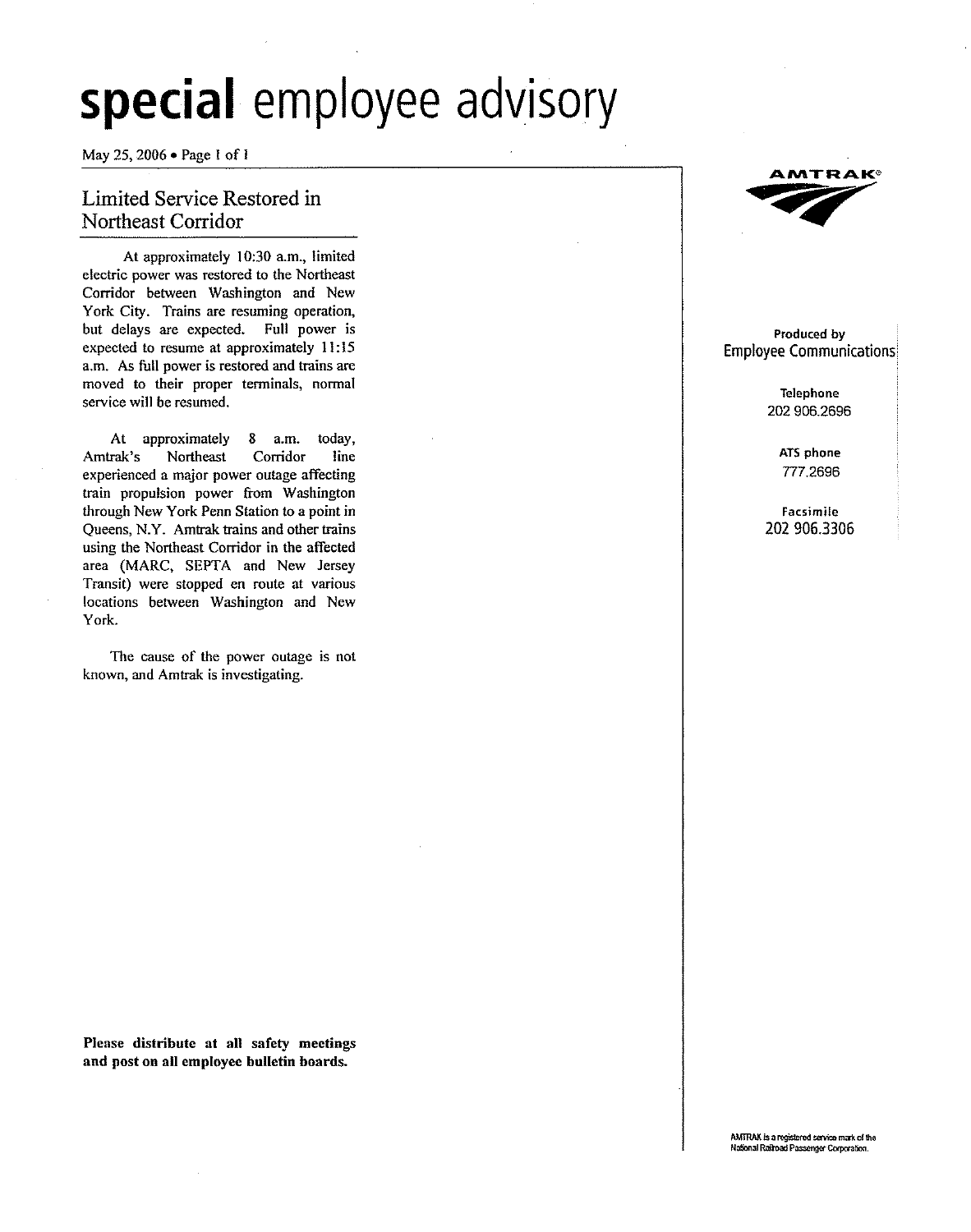May 25, 2006 • Page I of I

### Power Outage Affects Service Between New York and Washington

At approximately 8 a.m. today, **Amtrak experienced a major power outage** affecting trains in the Northeast Corridor between Washington and New York Penn Station and through to Queens.

Currently, Amtrak trains and other electrieally powered trains using the Northeast Corridor (NJ Transit, SEPTA and MARC) are standing at various locations between New York and Washington.

**Amtrak is using diesel locomotives to remove several trains from tunnels in New** York.

Meanwhile, Amtrak is working to **restore power from the substations along the route to the electric catenary lines that** supply power to the trains.

No cause has been determined for the **power outage. Amtrak is investigating.**

Please distribute at all safety meetings and post on all employee bulletin boards.



#### **Produced by** Employee Communications

**Telephone** 202906.2696

> **ATS phone** 777.2696

**facsimile** 202 906.3306

AMTRfIX is **aregistered 00fVic0 m," Qf tho** National Railroad Passenger Corporation.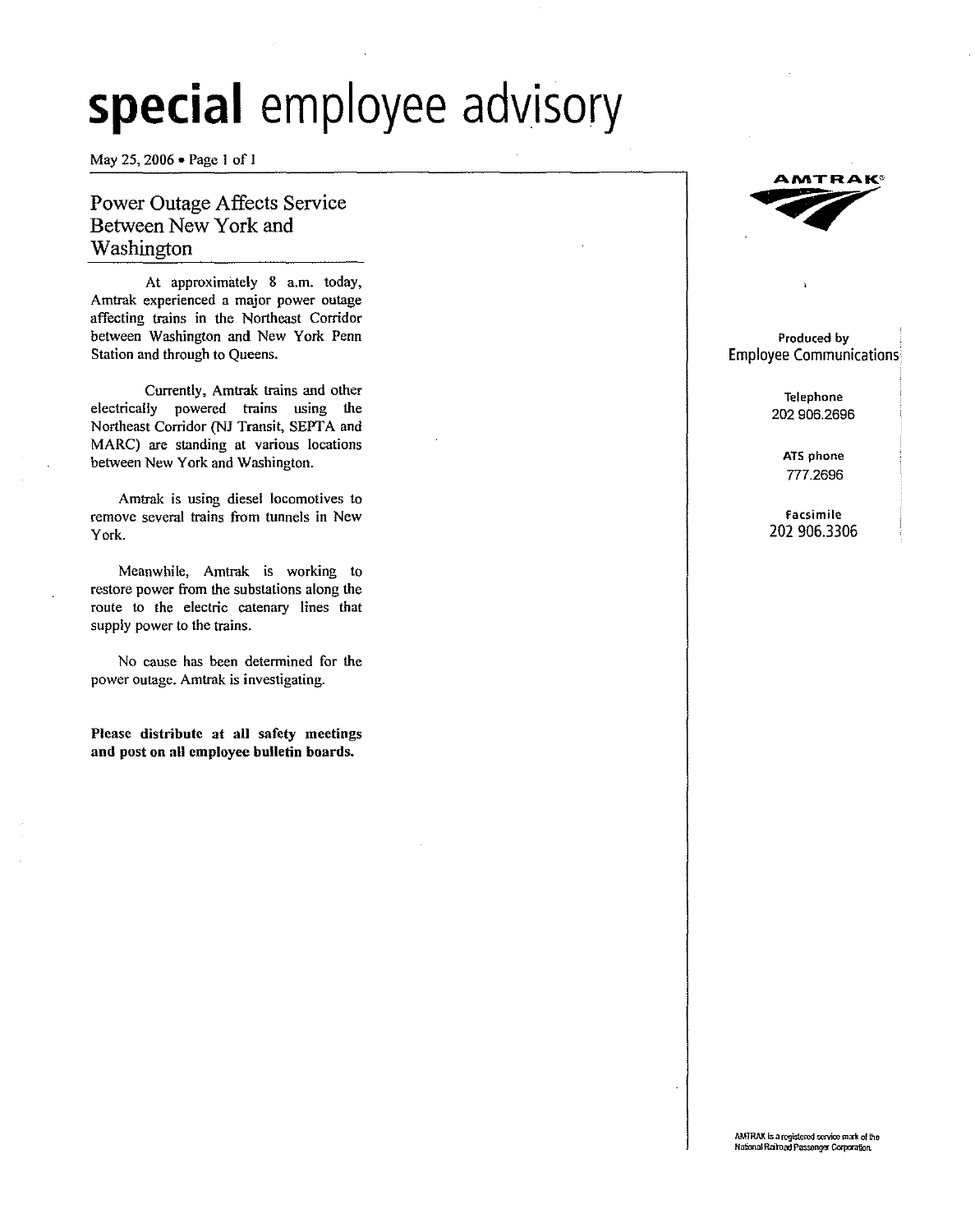May 26, 2006 . Page 1 of 1

### Amtrak to Participate in **National Memorial Day Event**

Dear Co-Workers:

In honor of those who gave their lives in service to our nation, this Memorial Day Amtrak will again participate in the National Moment of Remembrance when trains across the country will simultaneously sound their whistles to honor these veterans.

To support this effort. where permissible, on May 29 at 3 p.m., local time, Amtrak engineers will sound their locomotive horns. And, where practicable, employees should cease their normal activities from 3 p.m. to 3:01 p.m., local time, to observe one minute of silence.

Conductors on board passenger trains, and a designated station employee at all staffed Amtrak stations, will announce over the public address system at 3 p.m. local time, that everyone is invited to join in one minute of silence in remembrance of those who gave their lives in the service to our nation.

Please join me in honoring our veterans this Memorial Day.

Sincerely,

Oun Tur

David J. Hughes Acting President and CEO

Please distribute at all safety meetings and post on all employee bulletin boards.



#### Produced by **Employee Communications**

Telephone 202 906 2696

ATS phone 777.2696

Facsimile 202 906 3306

AMTRAK is a registered service mark of the<br>National Railroad Passenger Corporation.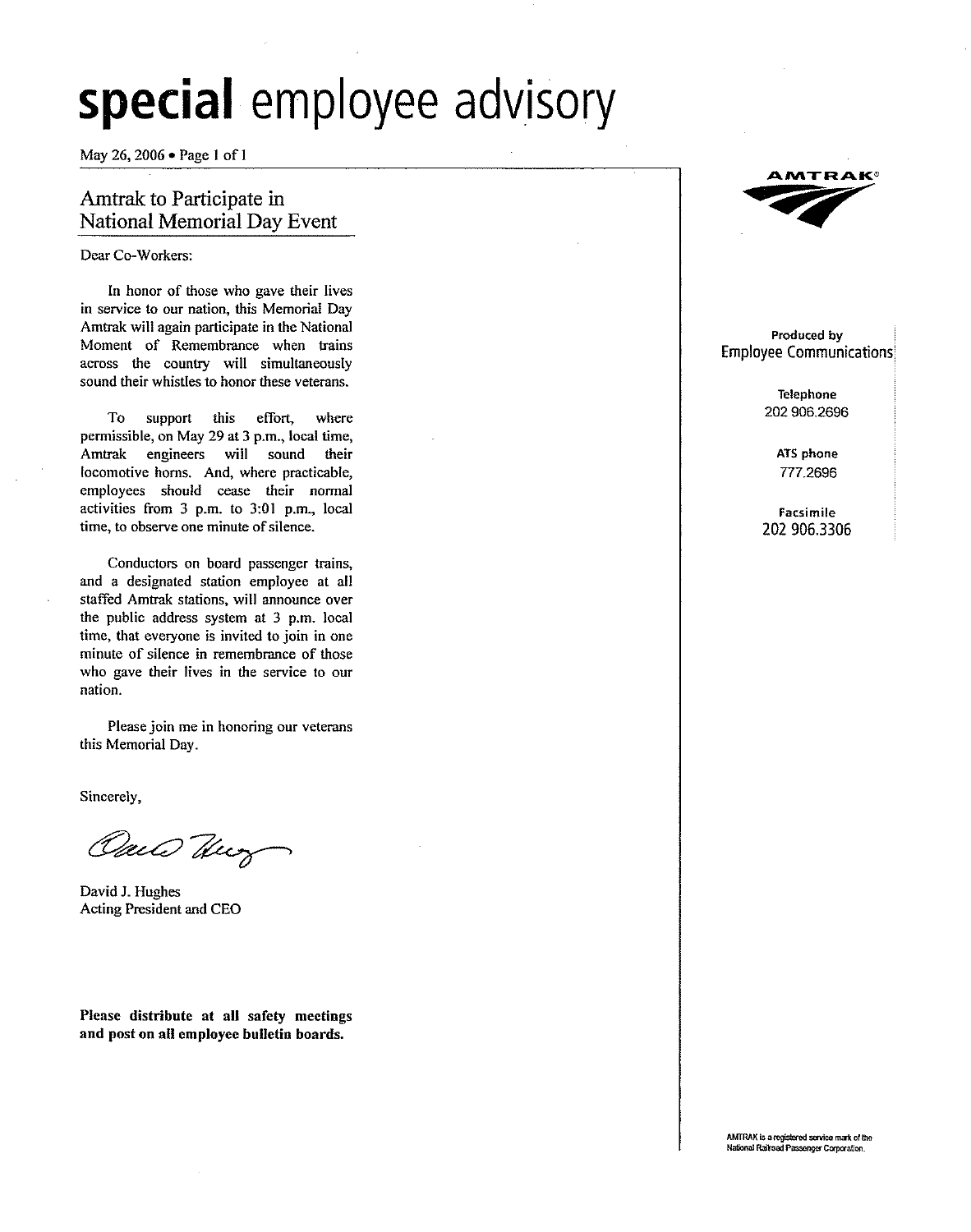September 8, 2006 • Page 1 of 1

## Amtrak to Transport Donations of Clothing and Other Items to Hurricane Katrina Victims

Employees are invited to donate clothing and other much-needed items to other Amtrak employees who are victims of Hurricane Katrina through a program being established by the railroad. Starting Monday, Sept. 12, the items will be transported by two baggage cars; one from the East Coast and one from the West Coast. The items will be delivered to Houston, TX, and distributed to affected employees from there.

Donated items must be packed in sturdy cardboard boxes and clearly marked accordingly on the outside of the box (for example: "Children's clothing").

The items need not be newly purchased, but must be clean and in good condition. Only the following items will be accepted:

- Personal hygiene and grooming items
- School supplies
- Men's clothing
- Women's clothing
- Children's clothing
- Toddler's and infant's clothing

Donations may not be packaged in plastic or paper bags, as they easily rip. Food, beverages or other perishables may not be donated.

Employees should check with the office of the appropriate division general superintendent for exact collection locations in the divisions. The cities and deadlines for collection are as follows:

- Baltimore Sept 12 all day
- Boston Sept 12 until #67 departure at 9:45 p.m.
- Chicago Sept 15 until #21 departure at 3:20 p.m.
- Los Angeles Sep 14 until #2 departure at 2:30 p.m.
- New York Sept 13 until #49 departure at 3:50 p.m.
- Oakland Sept 13 until #11 departure at 8:50 a.m.
- Philadelphia Sept 12 all day
- Portland Sept 12 until #11 departure at 2:25 p.m.
- Sacramento Sept. 13 until #11 departure at 6:35 a.m.
- Seattle Sept 12 until #11 departure at 10 a.m.
- Washington Sept 13 until #29 departure at 3:55 p.m.

**AMTRAK®** 

#### Produced by **Employee Communications**

Telephone 202 906.2696

> ATS phone 777.2696

Facsimile 202 906.3306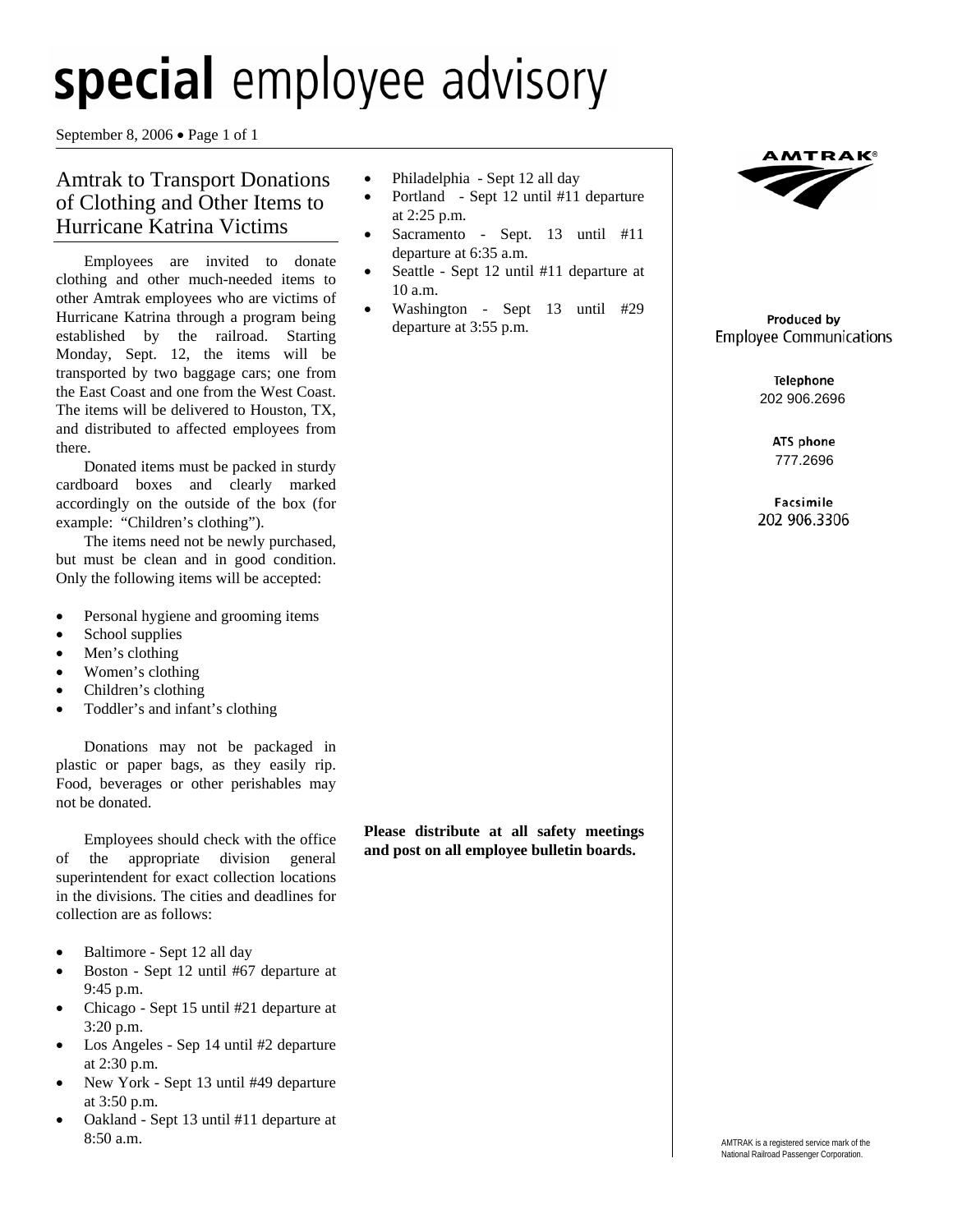December 14, 2006 • Page 1 of 1

## New Employee IDs to be Distributed This Week

Starting today, Amtrak Employee Identification Cards will be distributed to employees and office contract personnel who were photographed earlier this year. The cards are being delivered to the heads of departments for distribution within their departments over the course of the next two weeks.

While identification cards (also familiarly known as the "Flash Pass") that were issued previously by Amtrak will not be valid for identification purposes after Jan. 15, 2007, employees must keep them in their possession for various purposes such as rail travel privileges, electronic access to some buildings, time and attendance tracking, and for use with the Supply Pro system.

The new identification card serves as employee identification only — it is not a flash pass and does not provide electronic access to buildings that require it.

Under strict security guidelines, department managers will be required to certify that the identification cards were properly distributed in compliance with written instructions that govern the distribution, ownership, use and storage of the cards.

The exception to this are Washington-area office contract personnel, who are required to pick up their new card in person at corporate headquarters in Washington, at 60 Massachusetts Ave. in room 205 on the second floor, starting Jan. 2.

Starting Dec. 18, employees who have not yet been photographed for the new ID card must visit one of the eight Amtrak Police and Security Card Production Offices listed below. The hours of operations for each location will be communicated by the respective general superintendents. Employees will be handed their new identification right after they have their photographs taken. No appointment is necessary, and employees must bring must bring valid government-issued photo identification, such as a driver's license.

Card Production Offices Washington Union Station 2nd Floor, 2 E206 60 Massachusetts Avenue, NE Washington, DC

30th Street Station Office adjacent to Club Acela 2955 Market Street Philadelphia, PA

New York Penn Station Amtrak Police Office 234 W 31st Street New York, NY

Chicago Union Station Amtrak Police Office 210 South Canal Street Chicago, IL

South Station Office Adjacent to First Class Lounge 2 South Station Summer Street & Atlantic Avenue Boston, MA

Los Angeles Union Station Amtrak Police Office 810 N. Alameda Street Los Angeles, CA

Amtrak Auto Train Terminal Visitor's Office 600 Persimmon Ave. Sanford, FL

CNOC Lobby Desk 15 South Poplar Street Wilmington, DE

The new card must be displayed above the waist at all times while on Amtrak property. Policies regarding new identification cards are posted on the Intranet under "Security" then "Security Policies and Procedures."

A list of Frequently Asked Questions is available on the Intranet home page and under "Security" and "New Employee ID FAQs." If you have questions about the new IDs not answered in the FAQ, please call (800) 424-0224.



### Produced by **Employee Communications**

Telephone 202 906.2696

> ATS phone 777.2696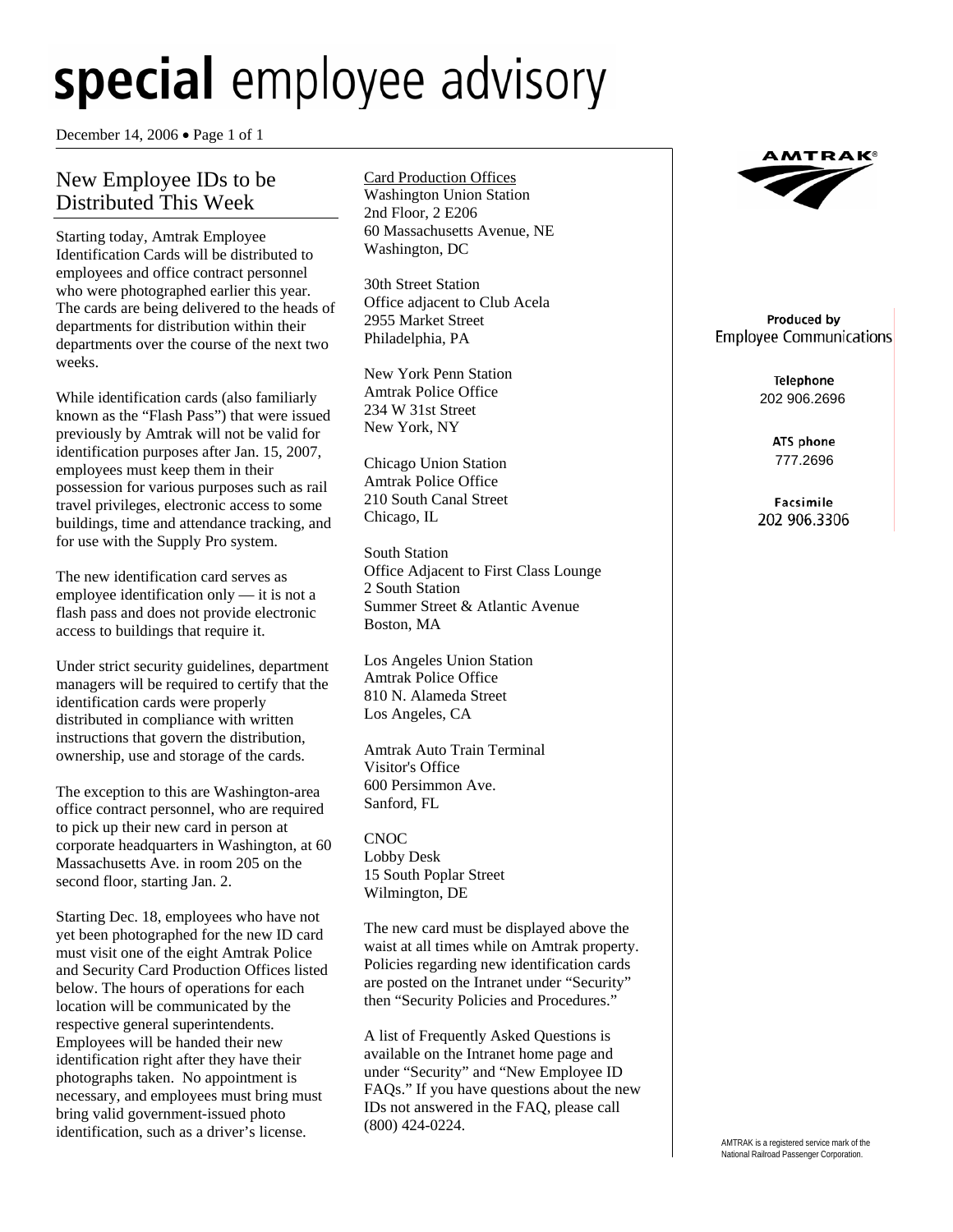December 18, 2006 • Page 1 of 2

## Message from President Alex Kummant

#### Dear Co-workers,

As of today, a number of changes to senior management become effective. The restructuring and personnel changes put in place the team that will drive the vision and the future of our company.

In addition to the personnel changes, some departments are reorganized and three positions — the heads of Security, Technology, and Marketing and Product Management — now report directly to me.

Alicia Serfaty will continue with the company as Counsel to the President to assist in the transition period. The Law department will be headed by a new member of the team, Eleanor Acheson, who will join Amtrak in mid-January. Eleanor comes to the company with an impressive 30 years in the legal profession. Until her arrival, Labor Relations Vice President Joe Bress will serve as acting general counsel.

The Finance department is being managed by Dale Stein, who serves as acting chief financial officer until a permanent selection is made, following the departure of David Smith.

Another addition to the team, Roy Johanson, who has extensive experience in corporate strategy development, serves as the head of the Planning and Analysis department. Paul Nissenbaum will be working closely with Roy on strategic planning over the next several months, before assuming a new executive role.

We have also made changes to the Operations department. In Transportation, Tom Schmidt is replaced by acting Vice President Jon Tainow until a permanent selection is made. Jon reports to Chief Operating Officer Bill Crosbie. In addition, the Police and Security department has been separated from Operations, with the head of that department now reporting directly to me. I've brought James McDonnell — who has over 30 years of security and

counterterrorism experience — to the company to serve as chief risk officer, replacing Al Broadbent. Further, the Customer Service department, managed by Emmett Fremaux, will no longer be part of the Operations department, as he now reports directly to me.

The Marketing and Sales department is also restructured. The marketing and sales functions are incorporated into Vice President Emmett Fremaux' organization, which has been renamed Marketing and Product Management. In addition, the Corporate Communications department becomes part of the Government Affairs department headed by Vice President Joe McHugh. With the reorganization comes the departure of Barbara Richardson, who managed the Marketing and Sales organization and her direct report in charge of corporate communications, Bill Schulz.

Another new member of the team is Ed Trainor, a former Amtrak executive who returns after having held senior technology positions at a variety of companies, to serve as chief information officer. Steve Emanuel, who headed that department, serves as his deputy, handling the day-to-day operations of Amtrak Technologies.

Unrelated to the reorganization is the appointment of a chief engineer. Deputy Chief Engineer Construction Frank Vacca has been selected as the company's next chief engineer, filling the position that Bruce Willbrant has capably held in acting capacity for 13 months. Willbrant resumes his duties as deputy chief engineer, Maintenance.

While change can be difficult, this reorganization is the result of a great deal of consideration. Ridership and revenue continue to grow and we've made a lot progress in the past few years — from rebuilding the railroad to paying down the debt — but we still face tremendous challenges ahead. One of my chief responsibilities as president of the company is to build the team that can tackle the challenges and I believe these changes will accomplish that.



#### Produced by **Employee Communications**

Telephone 202 906.2696

> ATS phone 777.2696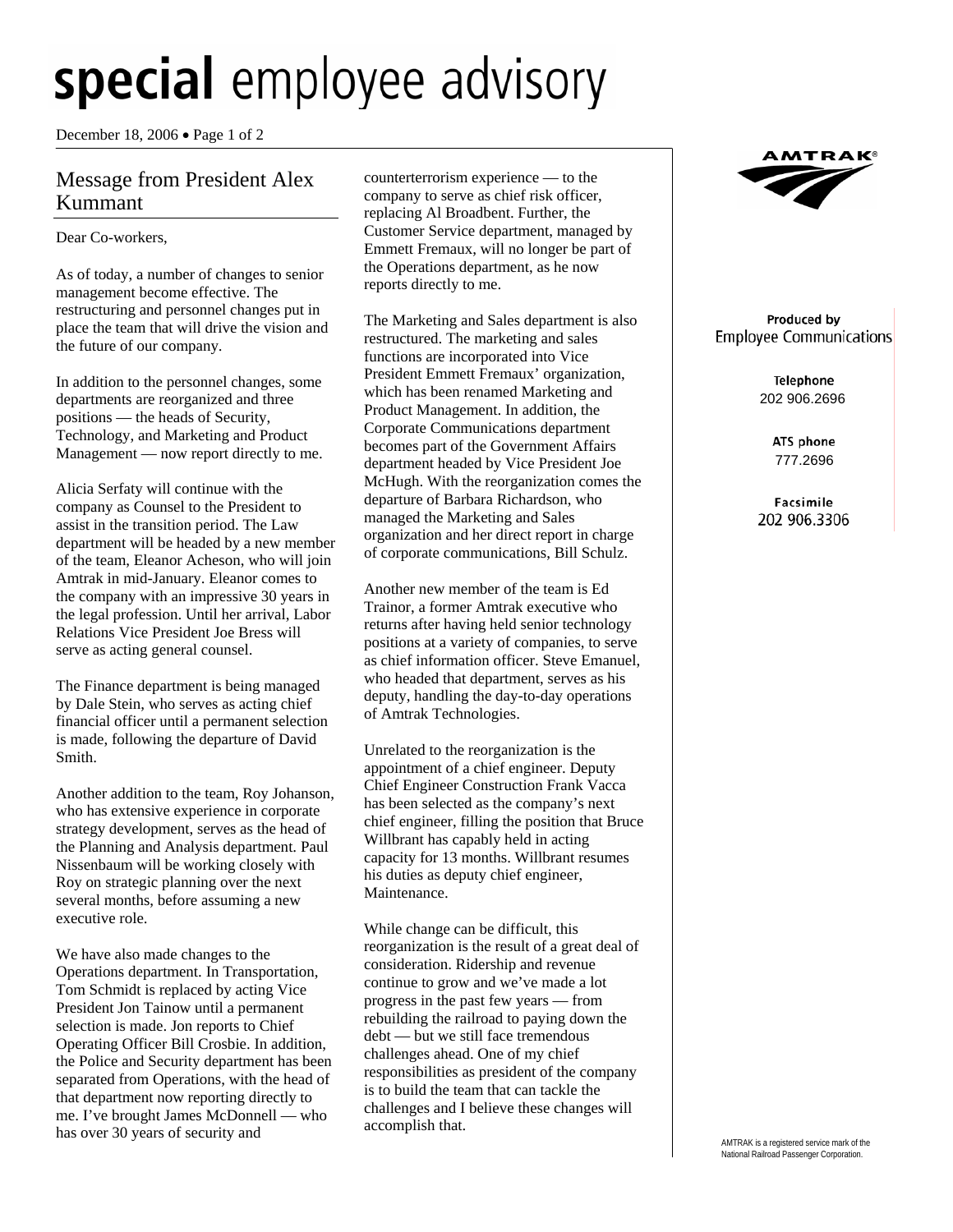This does not take away from the many accomplishments of the individuals who have left the company, each of whom served Amtrak competently and with dedication. I know all of us appreciate their many contributions and the years they gave to this company.

Next week, I'll have more information for you about the new members of the executive committee so that you have a better sense as to who they are. In the meantime, please welcome them aboard as they begin to introduce themselves to the company.

Please stay focused on your job and on the safety of your fellow co-workers.

Sincerely,

Alex Kummant

Alex Kummant President and Chief Executive Officer

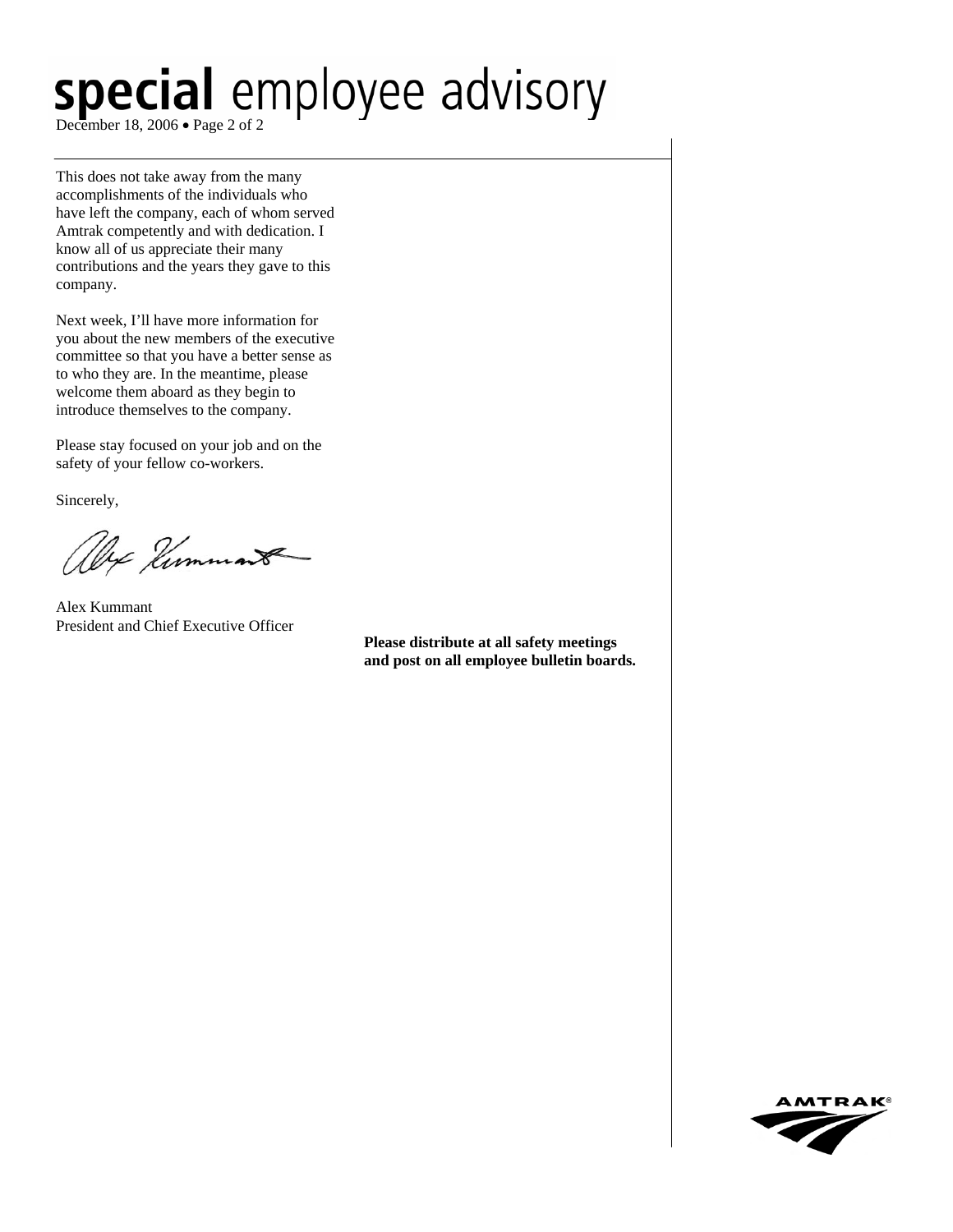July 18, 2007 • Page 1 of 1

## Crew Commended for Actions Taken at Scene of *Silver Star* Derailment

 Yesterday afternoon's derailment of the northbound *Silver Star* following its collision with a truck at a road crossing in Plant City, Fla., resulted in a number of crew and passenger injuries. The ensuing actions taken by the crew and others supporting the incident response were extremely well managed.

 While all nine cars and two locomotives remained upright, the impact of the collision resulted in injuries to five crew members and 16 passengers, all of whom were taken to medical facilities for treatment of nonlife-threatening injuries.

 The crew on Train 92 safely evacuated all 133 passengers within 10 minutes and handled the situation with extreme care and professionalism. "The coordination with CSX and emergency responders was textbook in quality," said Transportation Vice President Richard Phelps. "The efforts of employees and management during this incident clearly showed Amtrak at its best," he added, commending a number of departments, including CNOC and call centers, involved in managing the incident.

**IMTRAK®** 

#### Produced by **Employee Communications**

Telephone 202 906.2696

> ATS phone 777.2696

Facsimile 202 906.3306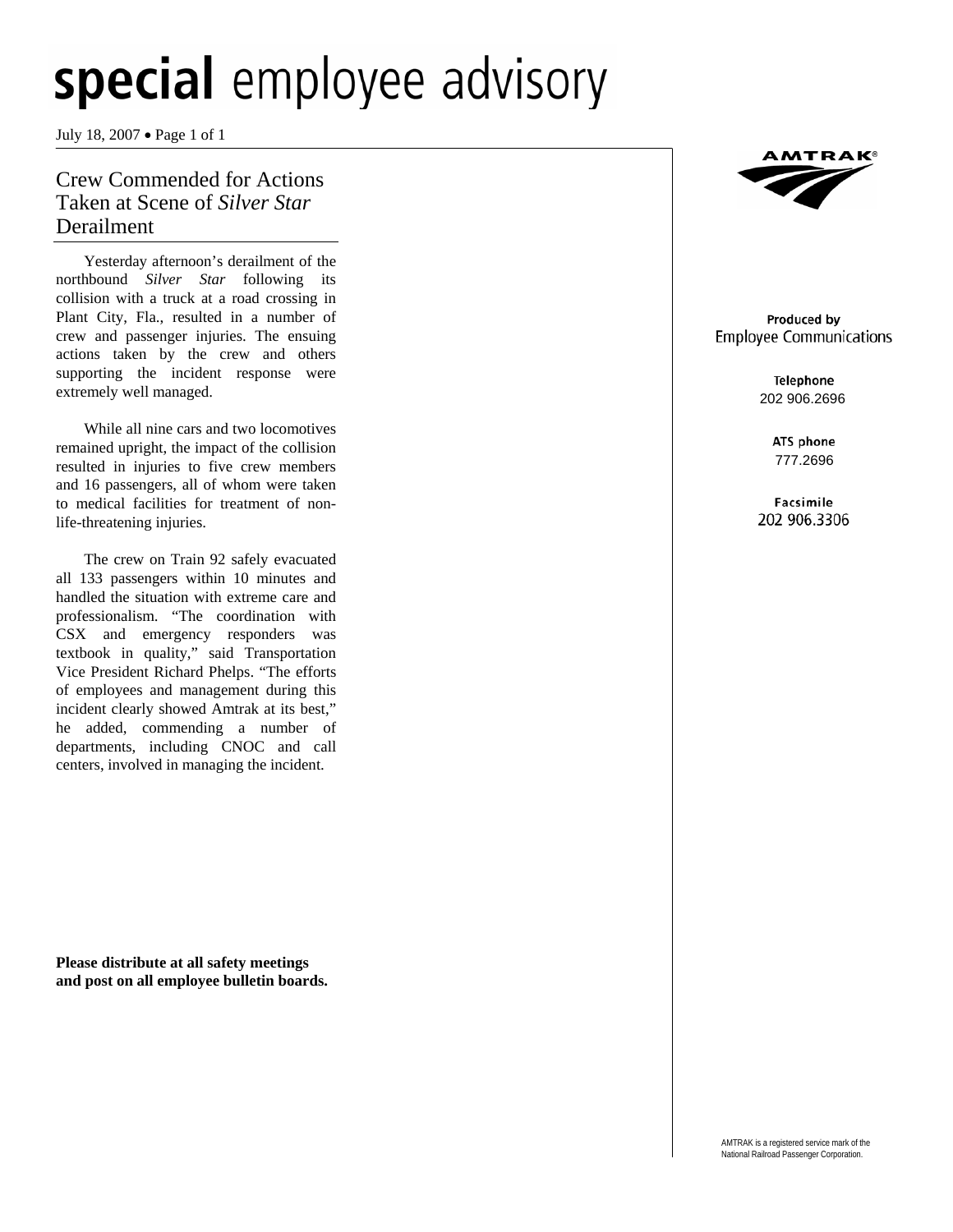July 20, 2007 • Page 1 of 1

Amtrak and Brotherhood of Locomotive Engineers and Trainmen Reach Tentative Agreement

Amtrak and the Brotherhood of Locomotive Engineers and Trainmen jointly released the following statement today:

Amtrak and the Brotherhood of Locomotive Engineers and Trainmen (BLET) have reached tentative agreement on a labor contract covering Amtrak's 1,300 locomotive engineers who operate the national passenger railroad's trains throughout its 21,000 mile, 46-state route system.

Details of the tentative pact will be sent to the affected BLET members for their review and ratification vote during the next several weeks. Details of the tentative contract will be withheld from public release until the ratification process has begun.

**Please distribute at all safety meetings and post on all employee bulletin boards.** 



#### Produced by **Employee Communications**

Telephone 202 906.2696

> ATS phone 777.2696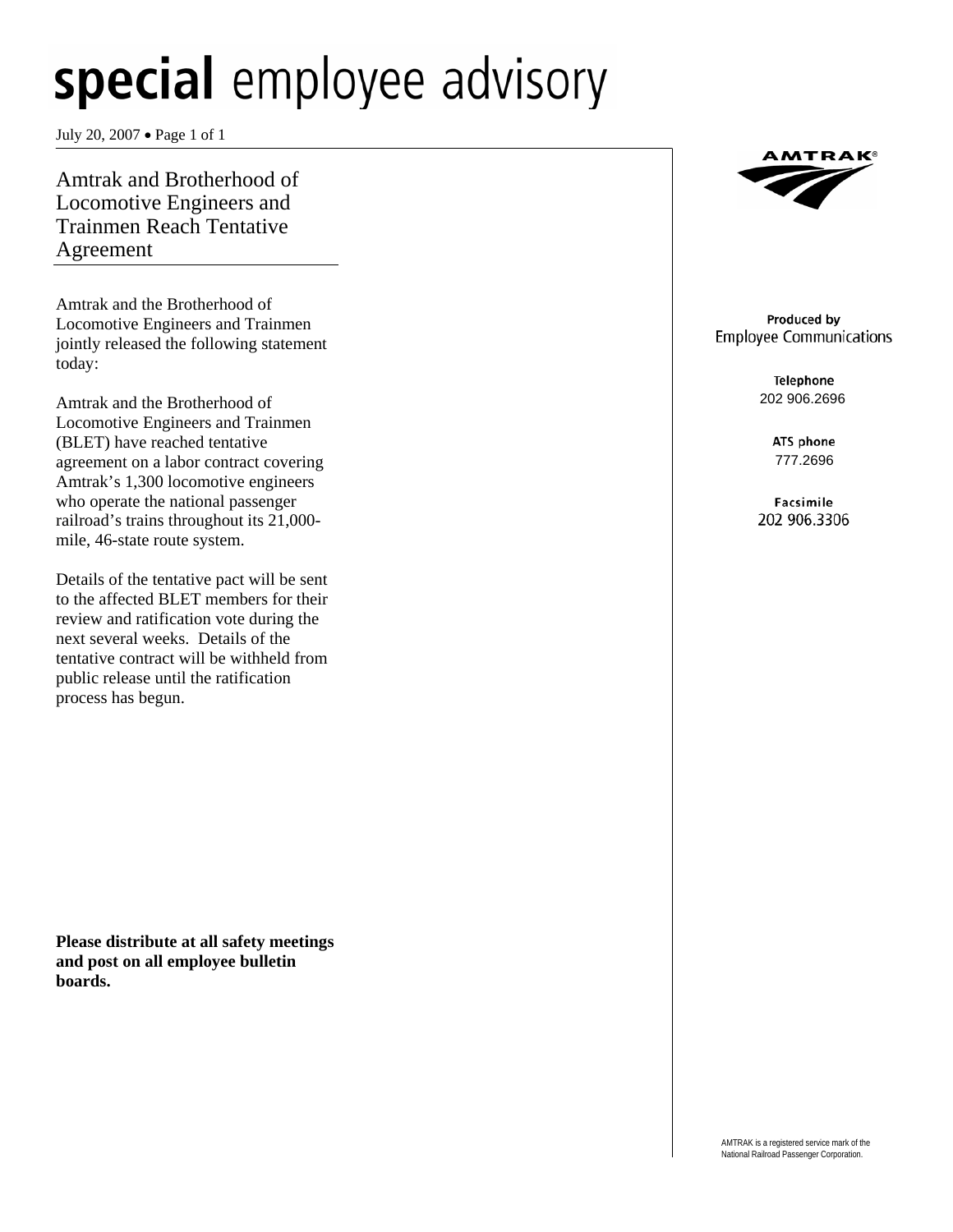July 23, 2007 • Page 1 of 1

### FOP Contract Ratified

Amtrak Police officers have voted in favor of a new labor contract between Amtrak and the Fraternal Order of Police (FOP), ratifying a contract that will improve compensation for Amtrak's approximately 288 sworn police officers and 45 security and communications officers.

 In effect through 2010, the contract provides compensation and workplace flexibility comparable to major municipal law enforcement agencies and health care cost containment. The contract will also help the company recruit and retain a skilled and wellqualified police force.

 "Having a contract in place that will help maintain a first-rate police force is a key component of our strategy to advance the modern-day security needs of the railroad," said President and Chief Executive Officer Alex Kummant. "We remain committed to negotiating fair agreements with the other unions."

 Ratification of the FOP labor contract comes on the heels of a tentative agreement with the Brotherhood of Locomotive Engineers and Trainmen announced on Friday.

**Please distribute at all safety meetings and post on all employee bulletin boards.** 



#### Produced by **Employee Communications**

Telephone 202 906.2696

> ATS phone 777.2696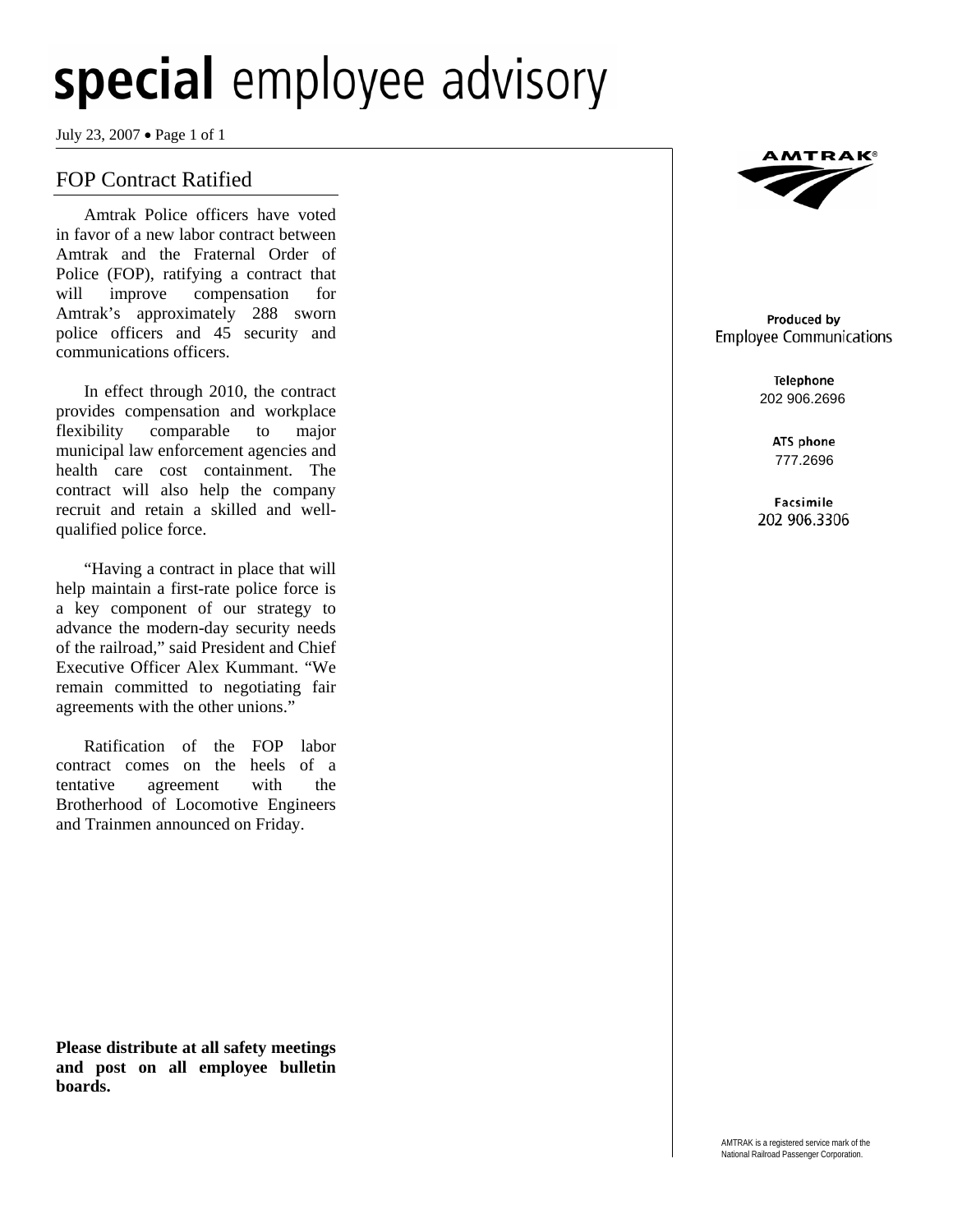August 29, 2007 • Page 1 of 1

## Employees Commended for Response to Weekend Arrow Outage

Dear Co-workers,

 We write to thank and recognize the efforts of the many front-line employees who persevered in the face of this weekend's unprecedented system-wide Arrow system outage.

 On Saturday and Sunday morning, call center employees, ticket agents, conductors and many others pulled together to manage what was a very difficult situation. While our front-line employees were handling the situation with customers, IT employees worked around-the-clock to identify and resolve the problem.

 In some cases, conductors assisted station employees with long lines and dissatisfied passengers. Tickets were booked by hand and online confirmation printouts were being accepted as tickets.

 Despite the situation, there were no delays associated with the outage. The fact that we kept the railroad on schedule is a testament not only to the individual efforts of everyone involved, but also to our collective efforts.

 The Arrow system was brought down on Saturday as a result of a failure of one of the three major power distribution panels that provide electrical power to our data center in Manassas, Va. While the system was back up and running on Sunday, IT, call center and station employees continue to manage the recovery from the outage.

 While an Arrow outage of this magnitude is highly unusual, we are nevertheless doing all we can to prevent it from happening again. We are currently assessing the causes of the failure and identifying measures we will be putting in place to keep another system-wide shutdown from occurring.

 In addition, we are in the process of fine-tuning procedures for station and train employees to better equip them for potential gaps in the reservations system, including assuring that stations have on hand an adequate supply of ticket books and access to conductor tariffs, while a better manual backup process is developed.

Sincerely,

William Crosbie Chief Operating Officer

Emmett Fremaux Vice President Marketing & Product Management

 $\infty$ 

Ed Trainor Chief Information Officer

**Please distribute at all safety meetings and post on all employee bulletin boards.** 



### Produced by **Employee Communications**

Telephone 202 906.2696

> ATS phone 777.2696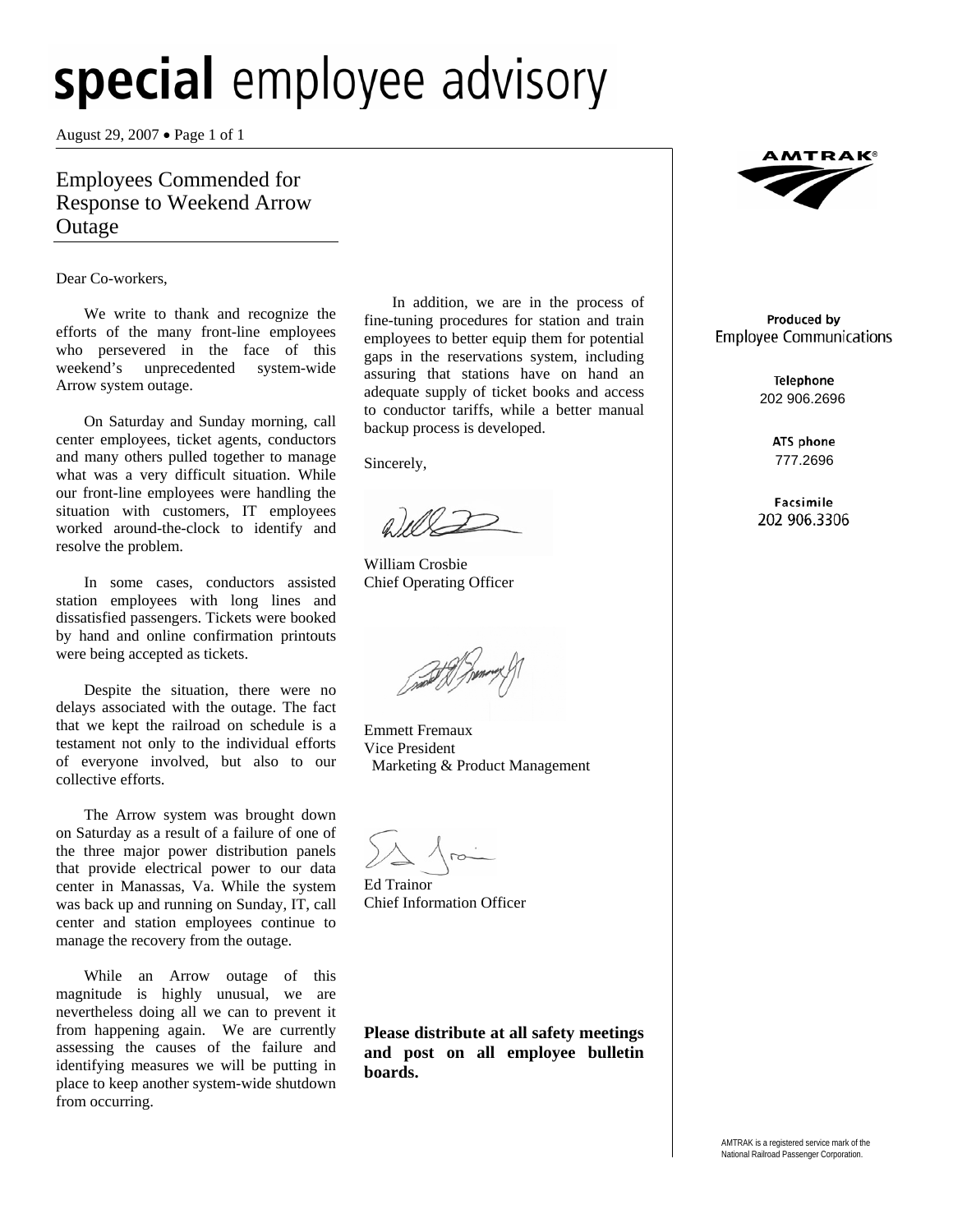September 6, 2007 • Page 1 of 1

Brotherhood of Locomotive Engineers and Trainmen Agreement Not Ratified

Dear Co-workers,

Yesterday afternoon, we were advised that the Brotherhood of Locomotive Engineers and Trainmen voted down the tentative agreement Amtrak had reached with the union's leadership in July.

We are disappointed with the outcome because we had put a fair and realistic deal on the table that would have rendered those employees' wages competitive with the industry, and that was financially responsible given the company's budget situation.

We believe in a strong future for Amtrak and will continue to strive to balance what's best for our employees and our future together. We all need to pull together to take national passenger rail service to the next level in the coming decade.

Sincerely,

Alex Elimmant

Alex Kummant *President and CEO* 

**Please distribute at all safety meetings and post on all employee bulletin boards.** 



#### Produced by **Employee Communications**

Telephone 202 906.2696

> ATS phone 777.2696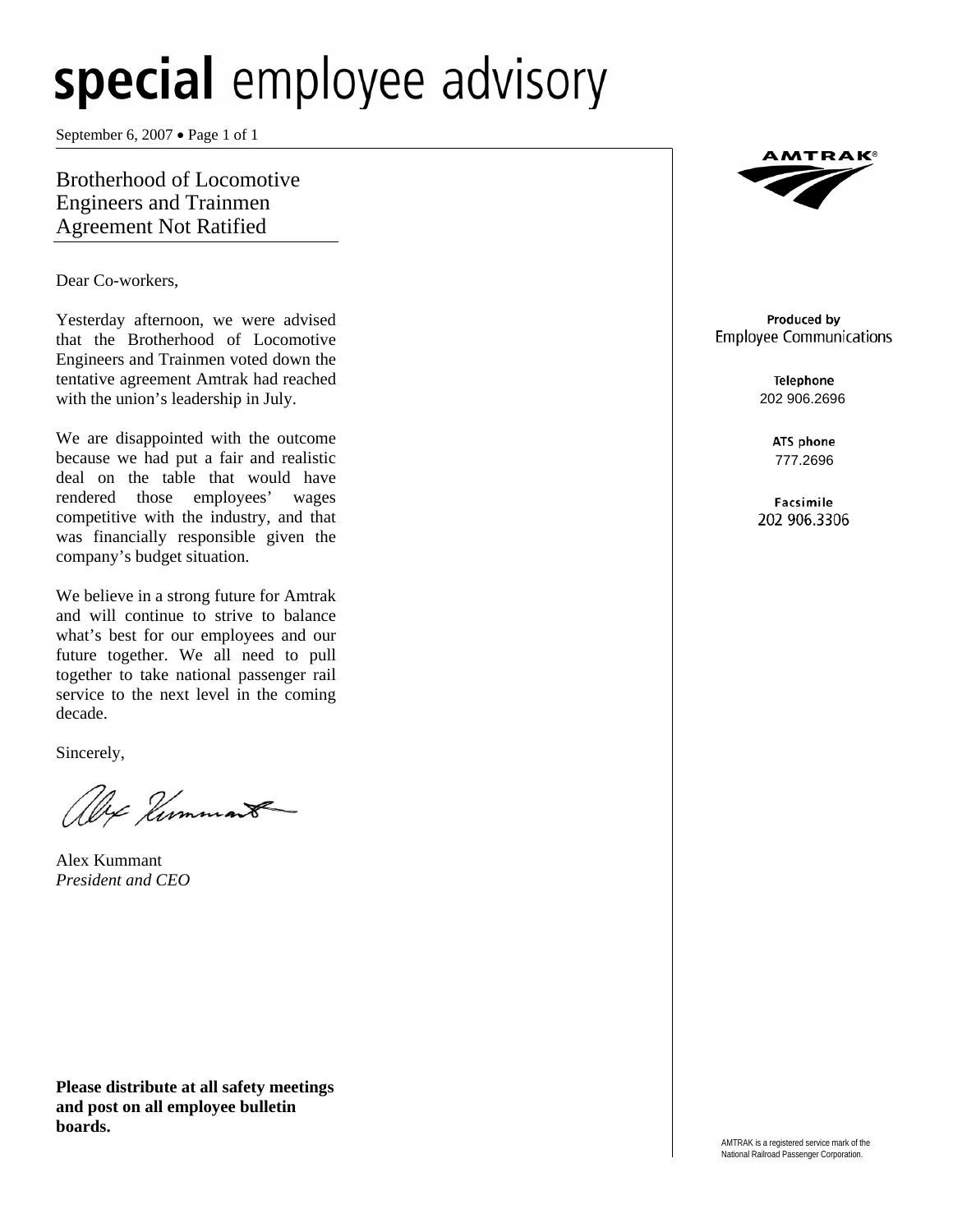September 18, 2007 • Page 1 of 2

## President and CEO Kummant: Outlook on Amtrak's Future

### Dear Co-workers,

 When I joined Amtrak a year ago, everyone told me that time passes quickly here, and it certainly does. It's hard to believe that this month marks my one-year anniversary — in some ways I feel like it was just yesterday that I walked through the doors at Union Station. I've learned a lot this past year, and while we need to continue to address our day-to-day problems, I wanted to share with you a few thoughts about our future together.

 First, I want you to know that I am most impressed with the dedication and expertise of our employees. There's a sense of mission that collectively drives our employees — whether you're in an office, aboard a train, in the shops or at a work site — and it's unique to Amtrak. Despite our challenges, there is a great loyalty to our company.

 Second, FY '07 will go down in the books as another strong year for us, both in ridership and ticket revenue. We have managed — in the face of rising fuel costs, inflation and other factors — to keep our operating loss steady. The credit for these accomplishments belongs not only to the employees who worked hard to deliver quality service this year, but also to those who rebuilt our infrastructure and fleet over the last few years.

 Third, I've realized that there is a huge reservoir of people out there who support Amtrak. It's not just the people who simply love trains and train travel; it's local, state and federal elected officials, community and business leaders, among others. I find that network very encouraging. I've met station volunteers, people who memorize our schedules, and others who know virtually every piece of equipment; they also give me a lot of free advice.

 Fourth, one of most important lessons I've learned over the last 12 months is that

we think too much in the moment; we are too worried about surviving and not enough about thriving. Simply getting through another month is too low of a bar for a company with as much talent as Amtrak. Without a doubt, we have to be focused on doing our jobs, operating safely and being good managers, but we have to break through to the other side.

 There are very few opportunities in business where the path is as well-lighted as ours. In addition to the growing support for passenger rail, there are factors that make intercity passenger rail extremely relevant in today's world. Highway and airway congestion, volatile fuel prices, increasing environmental awareness, and a need for transportation links between growing communities, are a few among them. The stage is set for Amtrak to take on a role not just as a contributor to the nation's transportation network, but as a leader among transportation modes.

 Growth is my strategy for the future and it will take shape along three integrated fronts: investing in our workforce, investing in our partnerships with states and freight railroads, and investing in equipment and infrastructure.

 You are the face of our product, and all of us combined are its strength. Our industry has changed and we have to change with it; we must invest in our human capital to build a 21<sup>st</sup> century workforce. Achieving new union agreements is only a part of the strategy; it also has to reflect the large number of expected retirees in the next few years. Accordingly, we need to map out sound hiring strategies to meet the needs of the future. Nonetheless, I reiterate my willingness to join our unions at the negotiating table to achieve fair and fiscally responsible agreements that meet the needs of the company and our deserving agreement-covered employees, as well as to better attract and retain a highly skilled and engaged workforce.

 At the risk of sounding like a broken record, the future of our business is in expanding and developing corridor service. We need to strengthen our partnerships with



### Produced by **Employee Communications**

Telephone 202 906.2696

> ATS phone 777.2696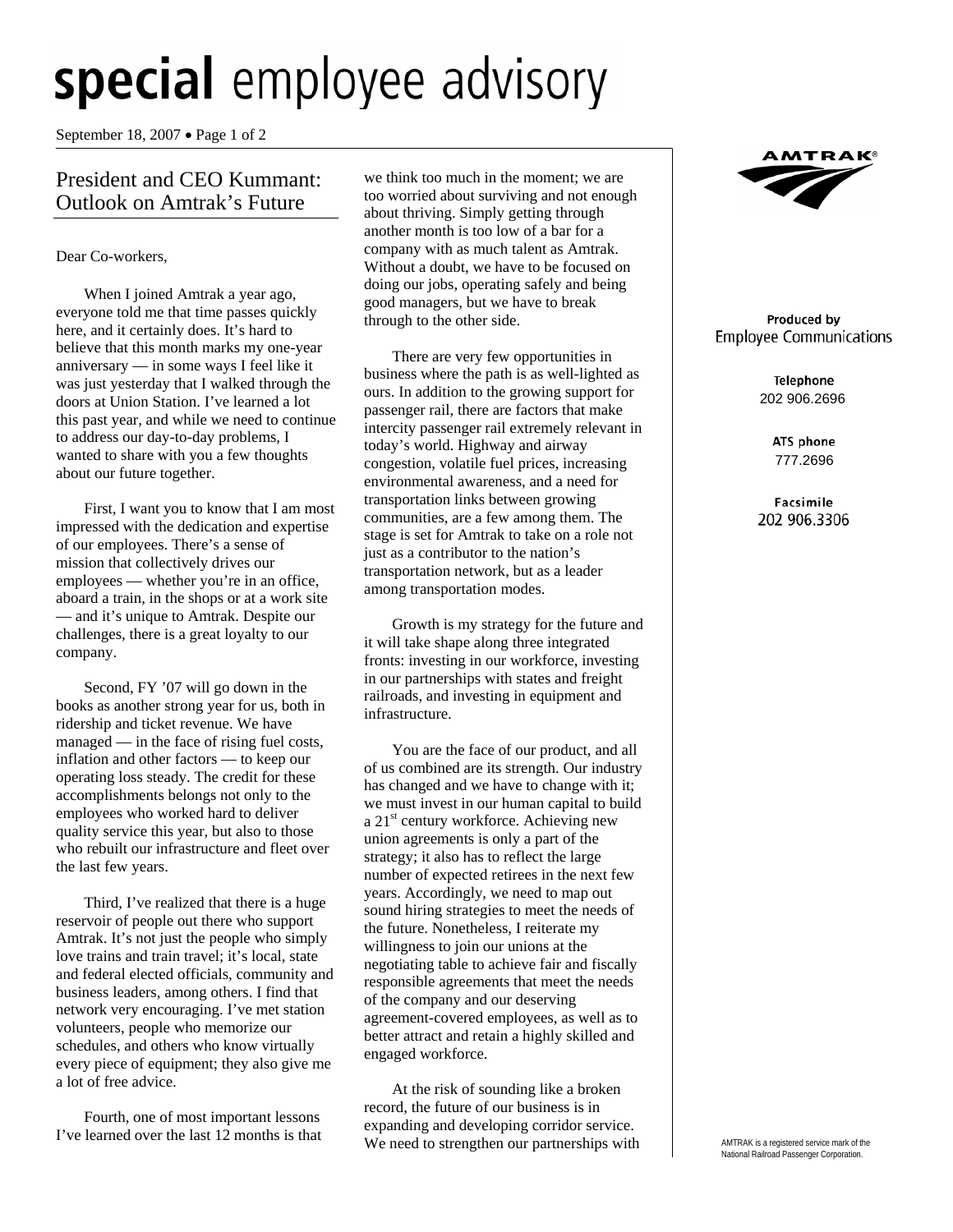September 18, 2007 • Page 2 of 2

states and host railroads to make that happen. We can take a leadership role in advancing corridor service with bold infrastructure projects that would break apart some of the key bottlenecks across the country. By dedicating some capital and working with our state and freight partners, we could open up segments of routes that would transform rail service.

 Imagine what a dedicated line from Chicago to Porter, Ind., would do for the Capitol Limited and Lake Shore Limited services, as well as our Michigan trains. Imagine what an additional line between Richmond and Washington could do to improve and expand service there, or another route developed to link Los Angeles and the Bay area. What I'm suggesting is that we have to be bold.

 If we hold out the promise of growth, we have to acquire new equipment. Much of our fleet is old and we run the wheels off our equipment. It's high time we invest in new equipment and our state partners — and prospective partners — are looking to us to take the initiative on this front.

 When I accepted this job, I knew I was joining a cause as much as a business. Amtrak was created at a time when few saw any chance of survival of passenger rail. Now we are seen as one of the solutions to high gas prices, climate change concerns, and congestion. The company has proven itself and now we have to be more than just survivors, we have to be builders. That challenge falls to all of  $us - I'll$  do my part in leading and driving the vision, but every single Amtrak employee can play a real role in taking us to the next level.

Sincerely,

Alex Kimmant

Alex Kummant *President and CEO* 

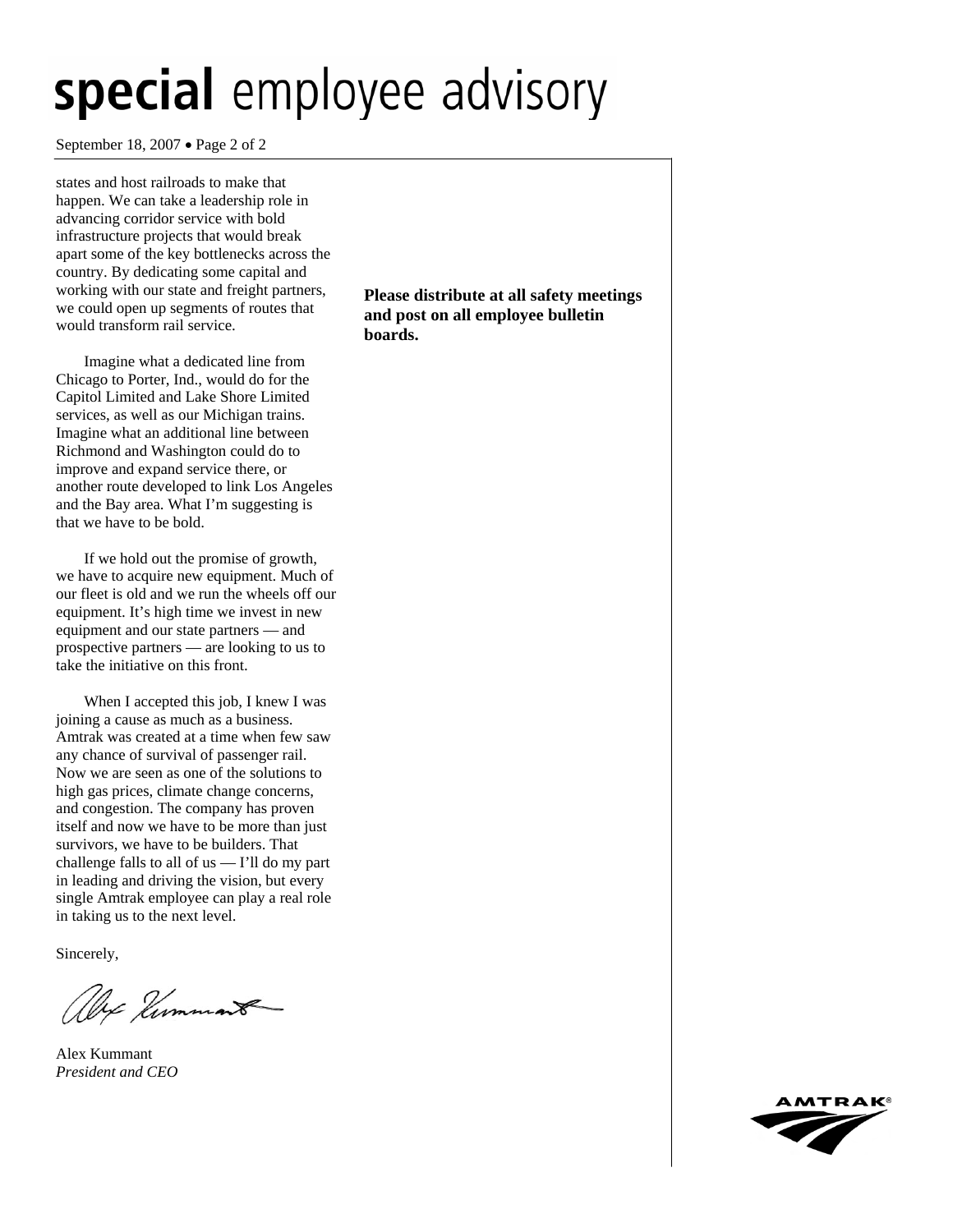October 3, 2007 • Page 1 of 2

## 2007 President's Service and Safety Awards Recipients Announced

Amtrak announces the recipients of the 2007 President's Service and Safety Awards, an honor bestowed upon employees who have made extraordinary contributions to the company during the calendar year 2006.

These outstanding employees will be honored at a ceremony on Oct. 29 in Washington, D.C. Congratulations to all recipients!

### **Achievement**

- − Curtis J. Dilly, Mechanical
	- − Power Restoration Team,
		- Engineering:
			- o Ezio DeVito
			- o Keith Kish
			- o Gerald J. Nangle
			- o Edward A. Mason
			- o Stevan A. Roberts
			- o Michael C. Salvatore
			- o Jay K. Sanders
			- o David A. Wech
			- o Kenneth C. Yeager

### **Business Diversity**

Eileen H. Magee, Office of the Inspector General

### **Champion of the Rails**

- Concept Car 37000 Team, Mechanical:
	- o James A. Allison
	- o Dennis J. Watson
- Tunnel Life Safety Equipment Committee:
	- o Samuel P. Caliciotti, Transportation
	- o Joseph P. Hadel, Mechanical
	- o Gary P. Hearn, Transportation
	- o Jonathan A. Hines, **Transportation**
	- o Thomas J. Murphy, Mechanical
	- o Donald H. Savidge, Transportation
- o Peter M. Stevens,
- Transportation
- o Andrea Uriarte (LIRR)
- o Thomas Retzlaff (LIRR) o Joseph Navarro (LIRR)
- o Jeffrey Stephens (LIRR)
- o Kenneth Walther (LIRR)
- o James Gee (NJT)
- o Jerry D'Andrea (NJT)
- o Robert Lavell (NJT)
- 
- Beech Grove Trolley Float Team, Mechanical
	- o John H. Johnson
	- o Michael T. Milburn
	- o David J. Milenbaugh
	- o Jerry R. Price
	- o Jerry M. Woodlee

### **Environmental Achievement**

- − Robin W. Reynolds, Engineering
- Joseph P. Riley, Mechanical

### **Project Excellence**

- − Christopher R. Stratemeyer, Mechanical
- Todd R. Thomas, Procurement & Material Management
- Beech Grove Air Brake Steering Subcommittee, Mechanical
	- o James A. Edmond
	- o Henry J. Jones
	- o James D. Liddle
	- o Douglas A. Marcum
	- o Michael D. McDaniels
	- o Michael C. Pickhardt
- − Washington Ticket Office,
	- Transportation
		- o Karen L. Larkin
		- o Anella M. Popo-Griffith
		- o Dennis Prophet
		- o Francine L. Winters

### **Safety Achievement (Luna Awardee)**

− Richard Pratt, Engineering



### Produced by **Employee Communications**

Telephone 202 906.2696

> ATS phone 777.2696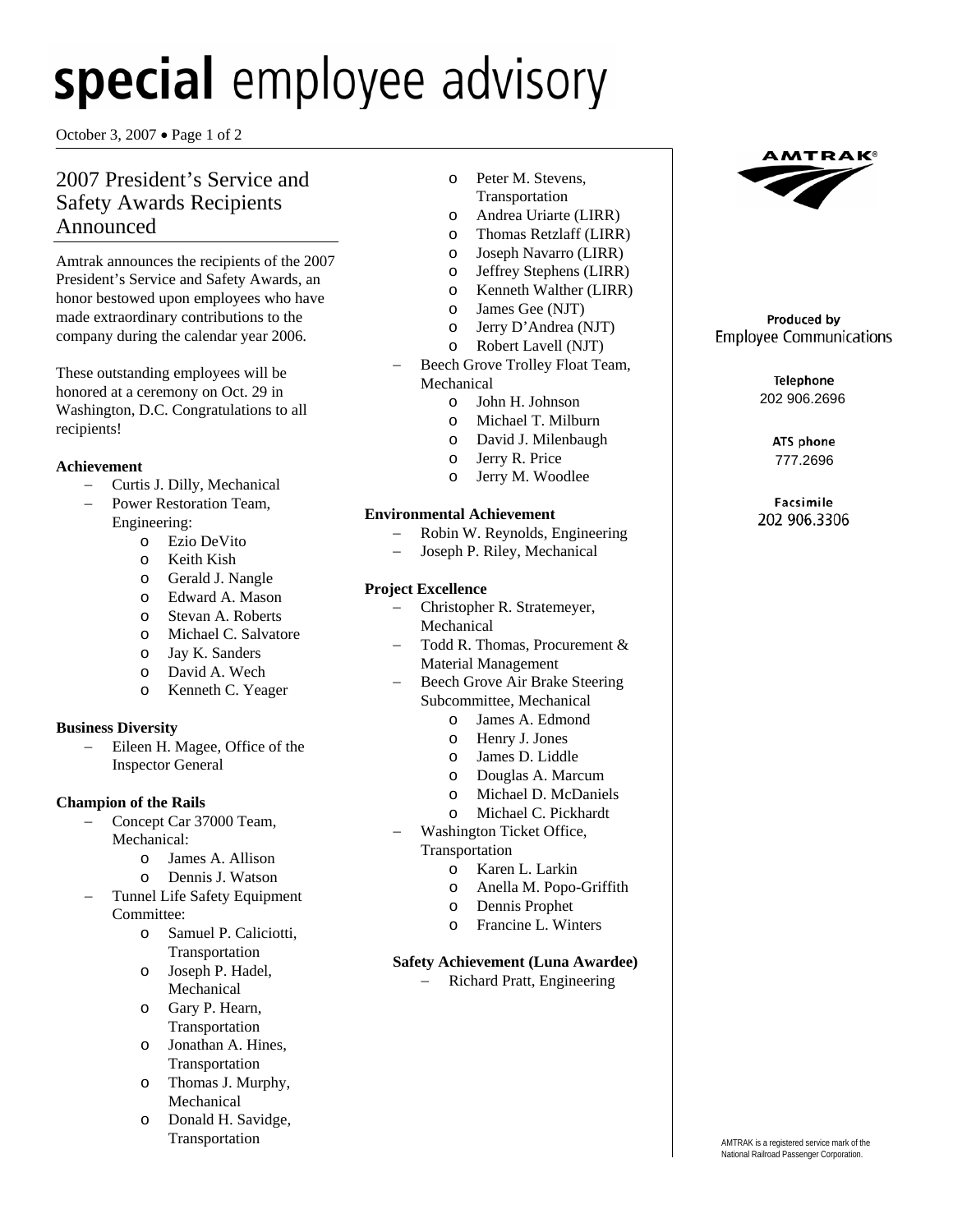### October 4, 2007 • Page 2 of 2

#### **Safety Committee of the Year**

- − Central Florida Safety
	- Committee, Transportation o David L. Anderson
		-
		- o William H. Craig o Sharon Y. Crane
		- o Donald E. D'Orto
		-
		- o Danny J. Gregg

### **State Partners**

- − Patricia Quinn, Northern New England Passenger Rail Authority
- − Eugene Skoropowski, Capitol Corridor Joint Powers Authority
- − William Bronte, Caltrans

### **Sustained Excellence**

- − Nicholas G. Alleyne, Transportation
- William L. Anderson, Engineering
- − William J. Auve Jr., Finance
- Brian D. Bell, Transportation
- Lynn D. Berberian, Transportation
- − Richard Berti, Mechanical
- William F. Boland, Engineering
- − Candace E. Carter, Marketing & Product Development
- − Raymond Costanzo, Engineering
- Gary L. Crowe, Transportation
- Gary Erford, Transportation
- − Richard M. Esposito, Transportation
- − Richard W. Ewing, Mechanical
- − Maria A. Faulkner, Human **Resources**
- − Evelyn C. Gautier, Marketing & Product Development
- Gerald G. Gibilaro, Marketing & Product Development
- − Marcos Gonzalez, Transportation
- − Glenn Gray, Mechanical
- − Mark A. Herman, Amtrak Police
- − Rae A. Huebner, Mechanical
- − Christopher M. Jagodzinski, Transportation
- − Donald R. Johnson, Transportation
- − Paul W. Johnson, Marketing & Product Development
- − David L. Jones, Transportation
- − Thomas F. Kirk, Transportation
- − Debra H. Large, Transportation
- − Carl S. Lewis Jr., Engineering
- Lake B. Lewis Sr., Transportation
- − Carleton J. MacDonald, Marketing & Product Development
- − Collin O. Mason, Transportation
- Michael B. McCarthy,
- Transportation
- − Marilyn B. McCouch, Human **Resources**
- Thomas J. Mulvey, Engineering
- − Robert E. Peck Jr., Information Technology
- Dorothy J. Pope, Procurement & Materials Management
- − Luretha C. Rhyne, Information Technology
- − Camille A. Ross, Environmental Health & Safety
- − Angelo F. Rossi, Mechanical
- − Karen Shannon, Transportation
- − Veronica D. Sheahan, Human Resources
- − Althera Stiggers, Mechanical
- − Sharon K. Strehlein-Roe, Procurement & Materials Management
- − Richard J. Sullivan, Transportation
- − Robert Sunyoger, Transportation
- − Alfred J. Veltri, Engineering
- − Michael T. Walsh, Engineering
- − Lew C. Wood, Mechanical
- **Valor** 
	- − *Silver Star* Crew, Train 91, Transportation
		- o Abdeltif Brij
		- o Christopher J. Cook
		- o Neville L. Grant
		- o Edward D. Mahler
		- o James D. McKenney
		- o James A. Newman
		- o Ray O. Nunes
		- o George W. Parker
		- o Eugene E. Secord
		- o Linda F. Smith
		- o Matthew M. Stidwell
		- o Dian M. Wilson
- − Carl F. Ferritto, Mechanical

− Stephen A. Rivera, Transportation

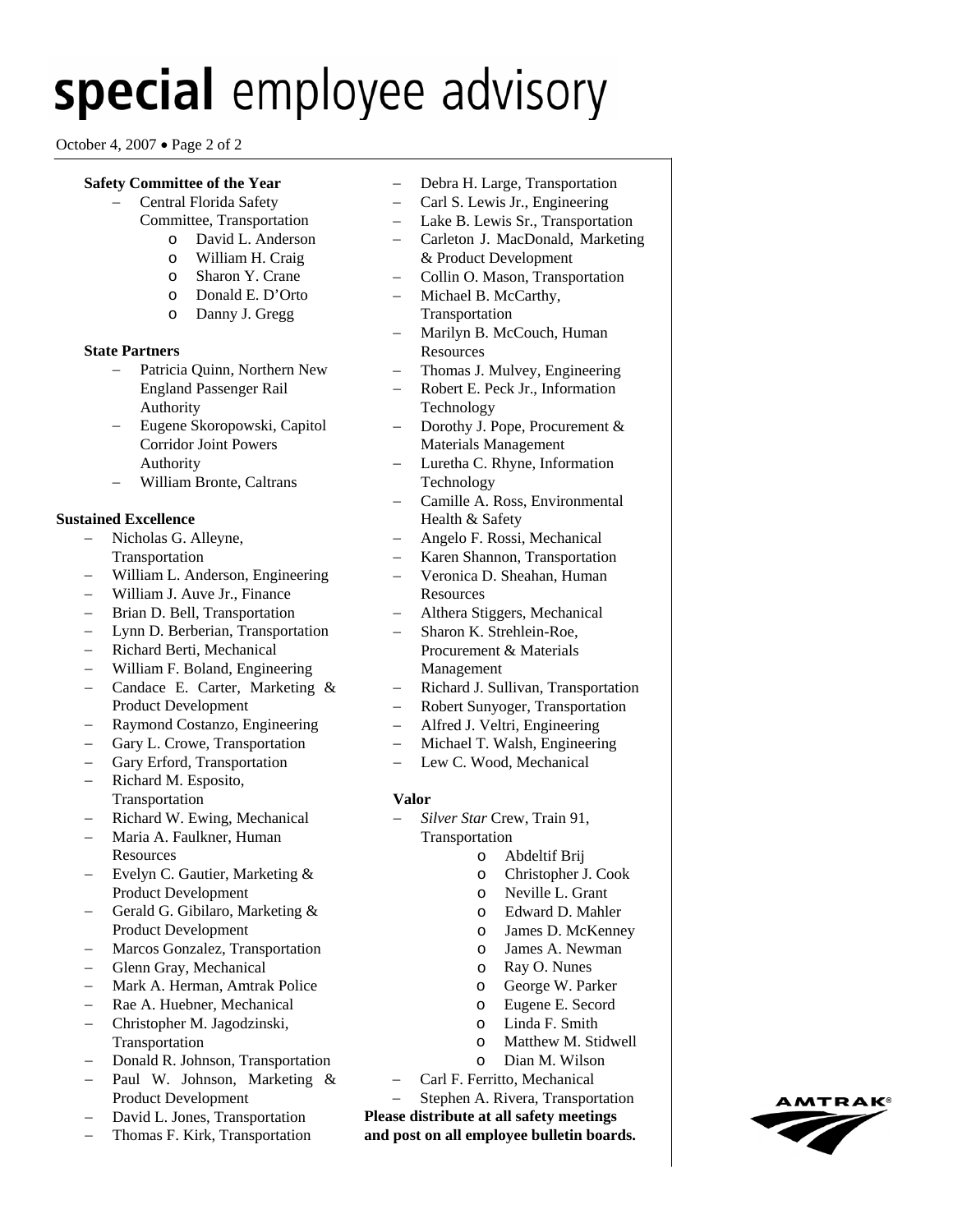October 19, 2007 • Page 1 of 1

## Amtrak Challenges Coalition to Preserve Bargaining Rights Provided Under RLA

 Amtrak today filed a lawsuit in the United States District Court for the District of Columbia to seek a declaratory judgment to protect the bargaining rights of its employees, and determine the legality of the use of the newly created Passenger Rail Labor Bargaining Coalition to refuse to bargain with Amtrak on an individual union basis.

 The Complaint states that the formation of the coalition violates the Railway Labor Act because it prevents each of the four member unions from bargaining independently on behalf of its respective membership as required by law. Under the Railway Labor Act, each union has a legal responsibility to bargain with Amtrak on behalf of its membership only.

 The Coalition was formed in late September by the leaders of the Brotherhood of Maintenance of Way Employes (1,584 Amtrak members), the Brotherhood of Railroad Signalmen (549 Amtrak members), the National Conference of Firemen and Oilers (259 Amtrak members), and the American Train Dispatchers Association (155 Amtrak members).

 By forming the coalition, the four unions have agreed to give up their individual responsibility to reach collective bargaining agreements with Amtrak. The agreement establishing the Passenger Rail Labor Bargaining Coalition blocks any of the four member unions from reaching an individual agreement with Amtrak by requiring approval of the other Coalition unions before any agreement is submitted to each union's membership for ratification.

Amtrak is asking the court for a declaratory judgment on the legality of the unions' coalition, in particular, the provisions that prevent a single union from reaching agreement absent consent from the other member unions.

 "This is a straightforward question that can only be answered by the courts. Our action is taken to restore the rights of our employees," said Joseph M. Bress, vice president Labor Relations, "because it is our view that this coalition dilutes the vote of each Amtrak employee who is represented by the unions in this coalition."

 Amtrak and nine of the unions that represent the company's employees were proffered arbitration by the National Mediation Board (NMB) yesterday. If arbitration is rejected by the unions and Amtrak, the NMB will release them from mediation, which kicks off a process that involves a 30-day "cooling off" period during which the NMB engages in further mediation, often referred to as "super mediation." If no agreements are reached at the end of the 30 days, a Presidential Emergency Board will likely hold hearings and submit a proposal to the President during another 30-day period. That is followed by a third 30-day "cooling off" period, at the end of which, if the proposal is rejected, the parties may pursue self-help. More information about this process is posted on www.nmb.gov under "Mediation."

 The unions proffered mediation on Oct. 18 are the American Train Dispatchers Association; Brotherhood of Maintenance of Way Employes; Brotherhood of Railroad Signalmen; International Association of Machinist and Aerospace Workers; International Brotherhood of Electrical Workers; National Conference of Firemen and Oilers; American Railway and Airway Supervisors Association (ARASA/Maintenance of Equipment); American Railway and Airway Supervisors Association (ARASA Maintenance of Way); Joint Council of Carmen, Coach Cleaners and Helpers.

 The action taken by Amtrak against the coalition and its four member unions will not interfere with the other five unions that were proffered arbitration by the NMB yesterday.



### Produced by **Employee Communications**

Telephone 202 906.2696

> ATS phone 777.2696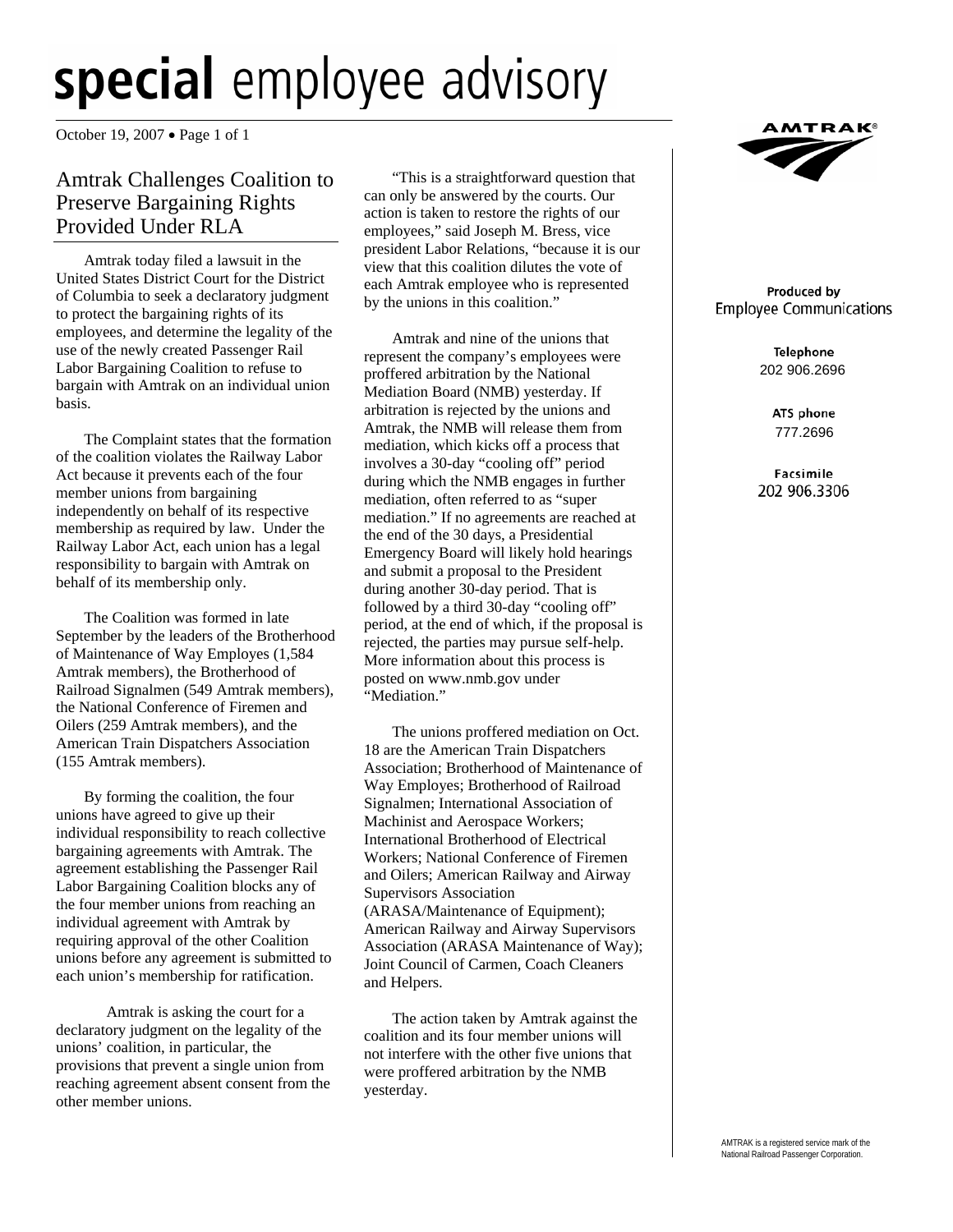October 24, 2007 • Page 1 of 1

## Amtrak Provides Assistance to Employees Impacted by Southern California Wildfires

Amtrak is helping employees affected by the wildfires currently raging in portions of Los Angeles and San Diego counties.

The Southwest Division has set up a Command Center in the Los Angeles office to identify employees directly impacted by the fire and subsequent evacuation. At this time, 17 employees are reported as having been evacuated from their homes or unable to get to their homes.

Presently, Amtrak is not aware of any major incidents related to the fires and evacuation involving these or other employees.

The company is attempting to contact these employees to ensure their safety and offer immediate support for their physical and/or emotional needs. The Employee Assistance Program, along with other local, state and private assistance, is available to provide a number of services.

The division has also established an emergency contact number **— (213) 683-6700; ATS 761-6700** — for impacted employees to call, or for any employees aware of potentially at-risk colleagues not yet accounted for.

This emergency contact number is not staffed around-the-clock, but staff is available to respond to voicemail messages.

The fires are also affecting operations in the region. *Pacific Surfliner* service between San Diego and San Juan Capistrano was cancelled today, and a decision will be made this evening about tomorrow's operating plan.

As the situation evolves, Amtrak will be assessing the ongoing impact of the fires and evacuation efforts, and any need to offer additional internal and external resources to employees.

In the meantime, we will continue to offer our support and hope that each and every Amtrak employee dealing with this catastrophe is safe.

**Please distribute at all safety meetings and post on all employee bulletin boards.** 



### Produced by **Employee Communications**

Telephone 202 906.2696

> ATS phone 777.2696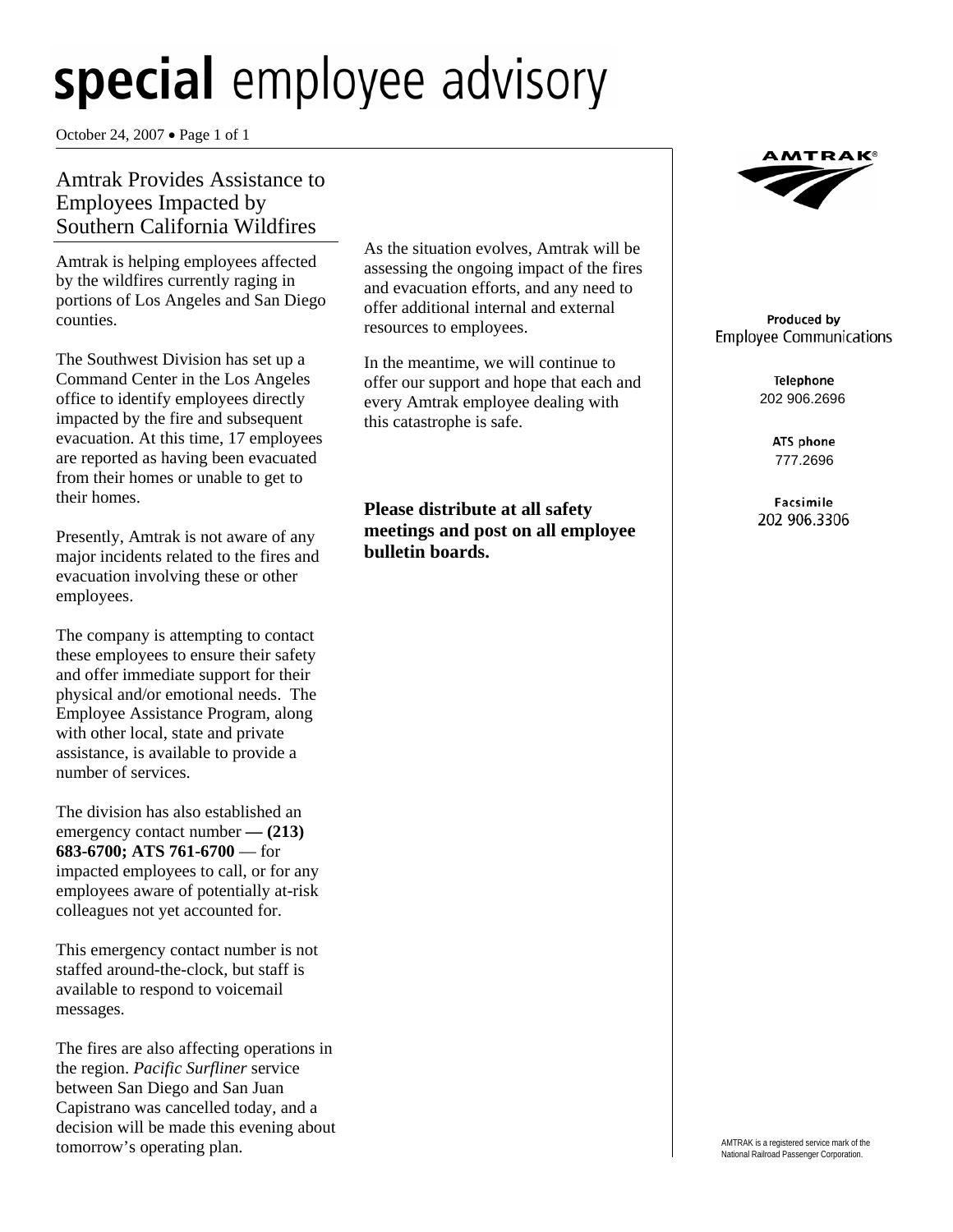November 2, 2007 • Page 1 of 3

## Frequently Asked Questions About Labor Negotiations

 Yesterday, the National Mediation Board (NMB) officially released Amtrak and nine of the unions that had been in mediation with the Board. This release initiates a process aimed at resolving the issues and reaching agreement, but which could ultimately result in an imposed agreement or self-help.

 During this process, which is expected to span about three months (barring any extensions), there will be considerable discussion about the issues associated with reaching agreements with the unions that represent Amtrak employees. The following frequently asked questions provide factual information to help employees understand some of the issues.

1. Why do labor negotiations take so long?

Negotiations in the railroad (and airline) industry are governed by the Railway Labor Act (RLA) and are administered by the National Mediation Board. When the RLA was passed in the 1920s by Congress with labor involvement, they designed the process to be long and drawn out so as to avoid (almost at all costs) any disruptions in interstate commerce. As a result, it can take a very long time for the parties to conclude negotiations. When the parties are unable to reach an agreement in direct negotiations, the determination of how quickly the parties get through the negotiating process is controlled by the NMB because of the mandatory mediation provisions found in the RLA.

2. Why hasn't Amtrak reached agreements yet?

Amtrak has been working to reach agreements with all of its unions. Since the start of this latest round of negotiations in 2000, Amtrak has reached both tentative and ratified agreements with a number of its unions representing a significant portion of Amtrak's workforce:

- In 2003, Amtrak reached a ratified agreement with TCU. In 2004, Amtrak reached ratified agreements with ASWC and ARASA On-Board Service Supervisors. These three agreements cover one-third of Amtrak's unionized workforce. - In 2004, tentative agreements were reached with the train dispatchers and ARASA Maintenance of Way supervisors, but were rejected by the membership. - In 2005, Amtrak reached a tentative

agreement with the sheet metal workers. Unfortunately, the tentative agreement was withdrawn by the union.

- In the summer of 2007, Amtrak reached a ratified agreement with the Fraternal Order of Police.

- In September 2007, Amtrak reached an agreement with the Brotherhood of Locomotive Engineers and Trainmen, but the membership rejected it. Had the BLET agreement been ratified, by the end of FY 2010, the average Amtrak locomotive engineer would have been paid in excess of \$92,000 a year (including average overtime), placing them in the top 10 percent of all individual wage earners nationwide. The signing bonus would have added another \$4,500 in cash.

3. In general, what has Amtrak proposed?

Amtrak's proposals have all involved wage increases and medical plan cost controls consistent with the freight settlements that extend through 2009. Our proposals include pay increases, not wage cuts, and a \$4,500 signing bonus. This is in sharp contrast to what we have all read and heard in the media about large wage cuts and lower wage scales like those taken in the airline and auto-related industries.

Our proposals also seek work rule and productivity changes unique to each union. Amtrak's proposals protect employees by including no involuntary furloughs resulting from work rule changes.



### Produced by **Employee Communications**

Telephone 202 906.2696

> ATS phone 777.2696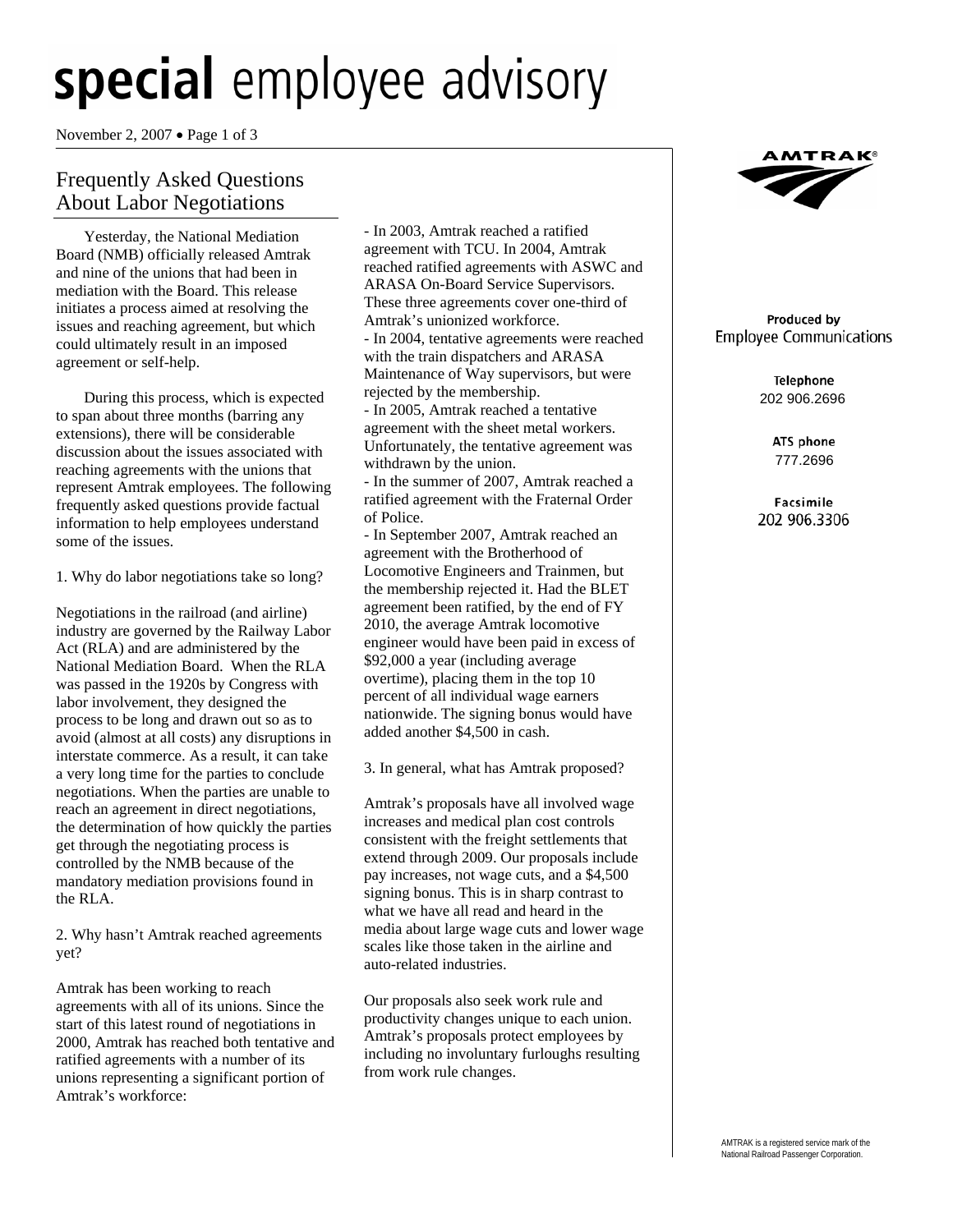November 2, 2007 • Page 2 of 3

4. Have union employees had any wage increases?

Unions that settled through 2004 (see question No. 2 above) have received a nearly 14 percent increase in wages, plus 1.95 percent Cost of Living Adjustments (COLA).

During the course of negotiations with the remaining unions, employees have received COLAs every six months. On average, wages have increased 8.5 percent from 2000 to the present as a result of the COLAs.

5. What about management employees how large have their increases been since Jan. 1, 2000, compared to union employee wages during this time, had agreements been reached?

Since Jan. 1, 2000, management employees have received a total COLA increase of 17.5 percent as of Oct. 1, 2007. In FY 2001 and 2002, there were no pay increases for management employees.

Had labor reached agreement based on management's proposals, union employee wages would have increased a total of 23.3 percent by Oct. 1, 2007.

6. What kind of wage increases and money is Amtrak offering to the unions whose agreements have been open since 2000?

Amtrak has offered both general wage increases and a signing bonus to employees. Wages would increase, on average, by 25.6 percent through FY 2010. Amtrak has also offered a signing bonus of up to \$4,500 for each employee upon ratification of new agreements. The increases are in line with those in the agreements ratified by the freight railroads and their unions.

The wage increases Amtrak has proposed, if added to the 8.5 percent COLAs employees have received, would total 34 percent from 2000 to 2010.

7. If Amtrak just recorded its highest ticket revenue ever, why can't it afford the full retroactive pay the unions seek?

Amtrak still continues to lose a significant amount of money. It is true that Amtrak has experienced record ridership and ticket revenue during the past few years. Unfortunately, the increase in revenue goes toward decreasing the company's approximately half-billion dollar operating loss. Amtrak still requires annual federal funding support to compensate for its operating loss. In FY 2007, Amtrak received \$485 million in federal operating support — less than what it requested from Congress. Amtrak expects the operating loss in FY 2008 to be about the same as last year. Amtrak is under continued pressure to reduce its operating budget beyond current levels.

8. Can't Amtrak just get more money from Congress to fund the backpay unions want?

While the unions have varied on their backpay demands, Amtrak estimates the minimum amount of backpay required to meet union demands to total \$214 million. Amtrak's yearly appropriation from Congress does not have enough money in it to meet the backpay demands and to continue to operate a safe and reliable railroad. Congress would have to appropriate additional funds to meet the union's full backpay demands.

The administration has not supported additional funding for Amtrak. The administration's budget for Amtrak in FY 2006 was zero, in FY 2007 it was \$900 million, and in FY 2008 it was \$800 million. While Congress approved more funding than the administration had in its budget, the administration is unlikely to support appropriation legislation to pay for backpay.

9. Why is Amtrak asking its union employees to pay for health insurance?

The issue of health care cost increases continues to be one that plagues all employers and employees across our country. One-third of our unionized workforce has been making contributions toward health insurance since 2003. Amtrak is seeking \$166.25 per month in employee contribution toward the cost of health care benefits, which is in line with the freight

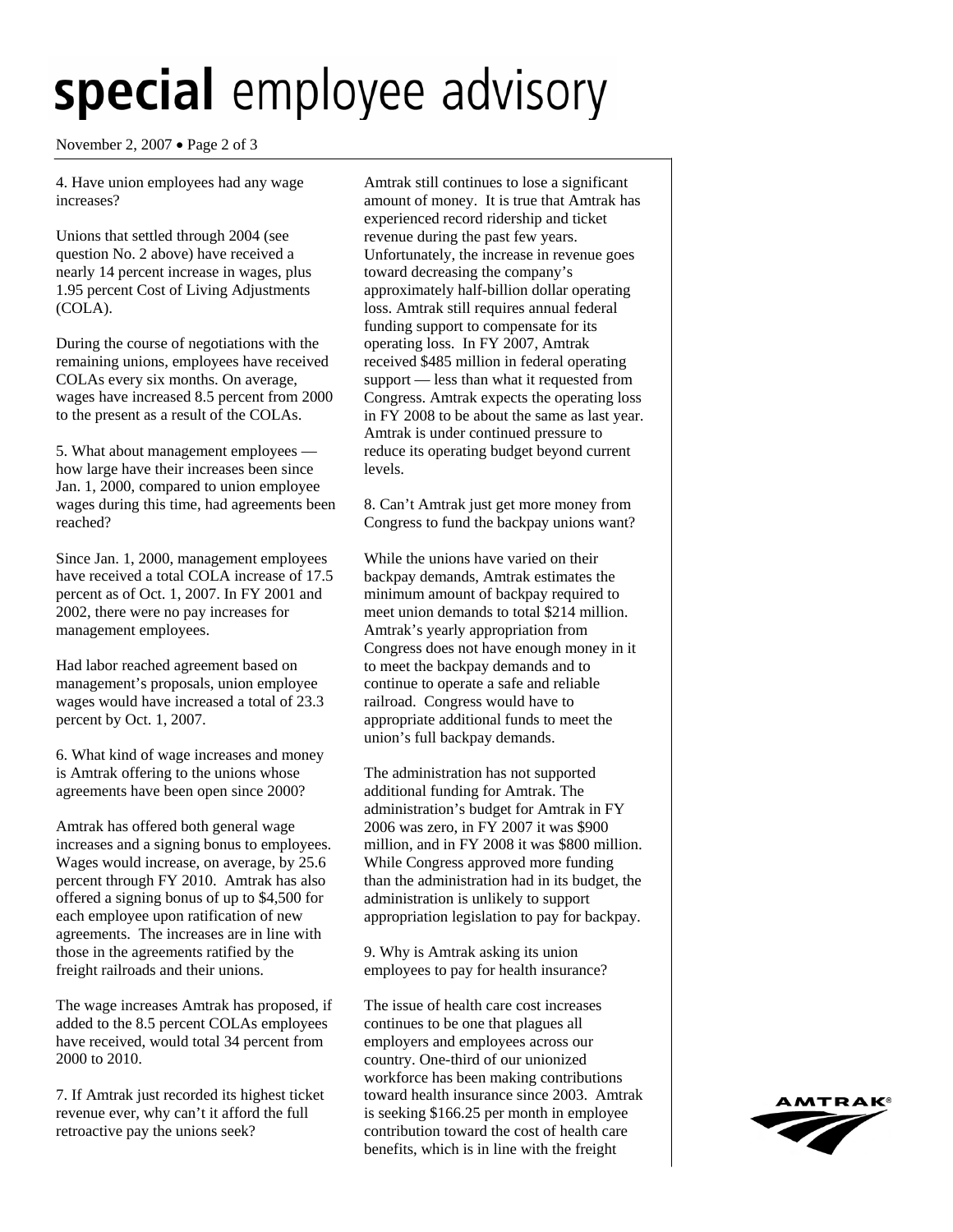November 2, 2007 • Page 3 of 3

railroad settlements. As a matter of basic fairness, we cannot have some employees paying for health insurance and others making no contribution.

Management employees pay an average of \$154 per month, and beginning on Jan. 1, 2008, management employees will pay an average of \$166 per month — an average increase of 8 percent.

10. Is Amtrak seeking work rule changes so that it can cut jobs?

Amtrak's proposals include no involuntary furlough as a result of work rule changes.

11. What does the future hold for Amtrak?

Amtrak's plan is to grow, which means more — not fewer — jobs. But the competitive landscape has changed significantly since 2000 and Amtrak must change with it. Therefore, Amtrak must recruit and maintain a well-trained workforce that is flexible and meets the modern-day needs of the railroad.

The railroad cannot be competitive if it maintains old ways of doing business. Many of the current work rules were inherited from agreements at other railroads that predate Amtrak's existence. In addition, Amtrak faces significant pressure to reduce its operating subsidy.

We have seen the profound effect on employees in the airline, auto and steel industries when they refused to recognize fundamental changes in the marketplace. And we all remember proud names like Woolworth, Pan Am, TWA and others that no longer exist because those companies couldn't adapt to changes in the marketplace. In this day and age, not one company, sector or industry in America is immune from these changes.

Just as other companies and industries evolve with the changes in their industries, Amtrak must change to meet the challenges of the marketplace and remain competitive in the transportation industry.

12. Why have most union employees been working without a contract for so many years?

Amtrak union employees have not been working without a contract. Under the RLA, contracts do not expire, but have been open to negotiation for many years. Union employees have been working under the terms and conditions of each union's most recent agreement, and all of the rights in those contracts remain intact. They continue to receive COLA increases, work under the existing work rules, and enjoy some of the best benefits anywhere in American industry.

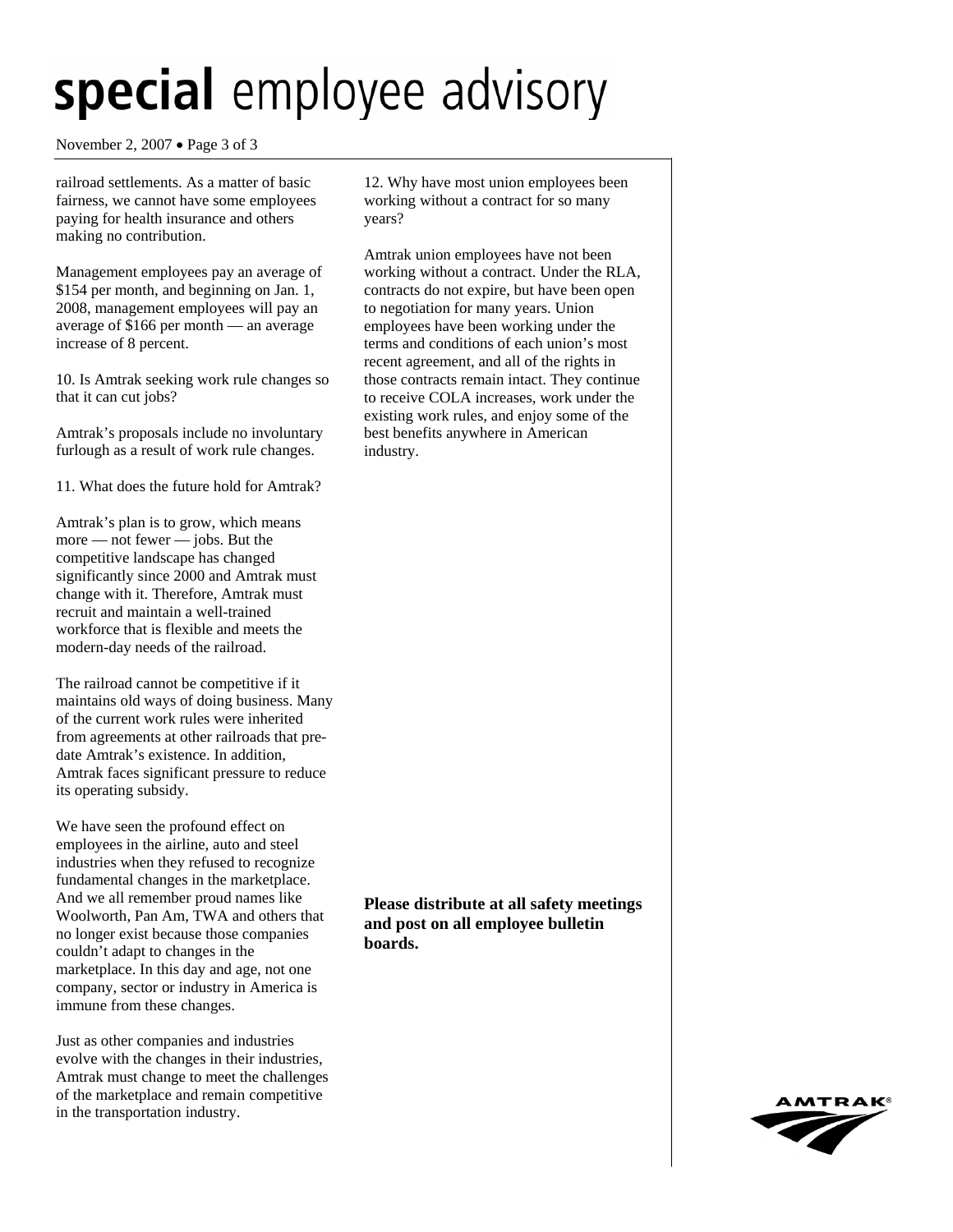October 31, 2007 • Page 1 of 1

## Senate Approves Authorization Bill

 By a 70-22 vote, the U.S. Senate yesterday approved legislation authorizing \$11.4 billion over six years for Amtrak and other passenger rail service. The House of Representatives is not expected to begin consolidation of this legislation until early next year, according to the House Transportation and Infrastructure Committee Chairman Rep. James L. Oberstar (D-Minn.).

 "This is a huge victory for anyone who's tired of sitting in traffic or waiting in airports," said Sen. Frank Lautenberg (D-N.J.), who sponsored the bill with Republican Sen. Trent Lott (Miss.). "When we give Amtrak the resources it needs, more Americans take the train. The funding and improvements in our bill will improve Amtrak and make train travel a more attractive option throughout the country."

 Recorded votes were taken on four amendments that would have potentially impacted long-distance service as well as food and beverage service, and opened up all routes for competition immediately upon enactment. Another amendment would have required Amtrak to disclose the federal subsidy for each ticket sold. Each of these amendments was defeated.

 The Lautenberg-Lott bill directs Amtrak to develop a more refined accounting system and requires the federal government to refinance its \$3 billion debt. The measure also allows states and companies to bid on the operation of some routes.

S. 294 is authorization legislation, which essentially establishes the policy framework for intercity passenger rail and sets the recommended annual funding levels to meet the objectives of the authorization.

Federal funding must still be obtained on an annual basis via the congressional appropriations process. Once an authorization bill is enacted into law, congressional appropriators can use the authorization as a benchmark for Amtrak's annual funding level.

**Please distribute at all safety meetings and post on all employee bulletin boards.** 



### Produced by **Employee Communications**

Telephone 202 906.2696

> ATS phone 777.2696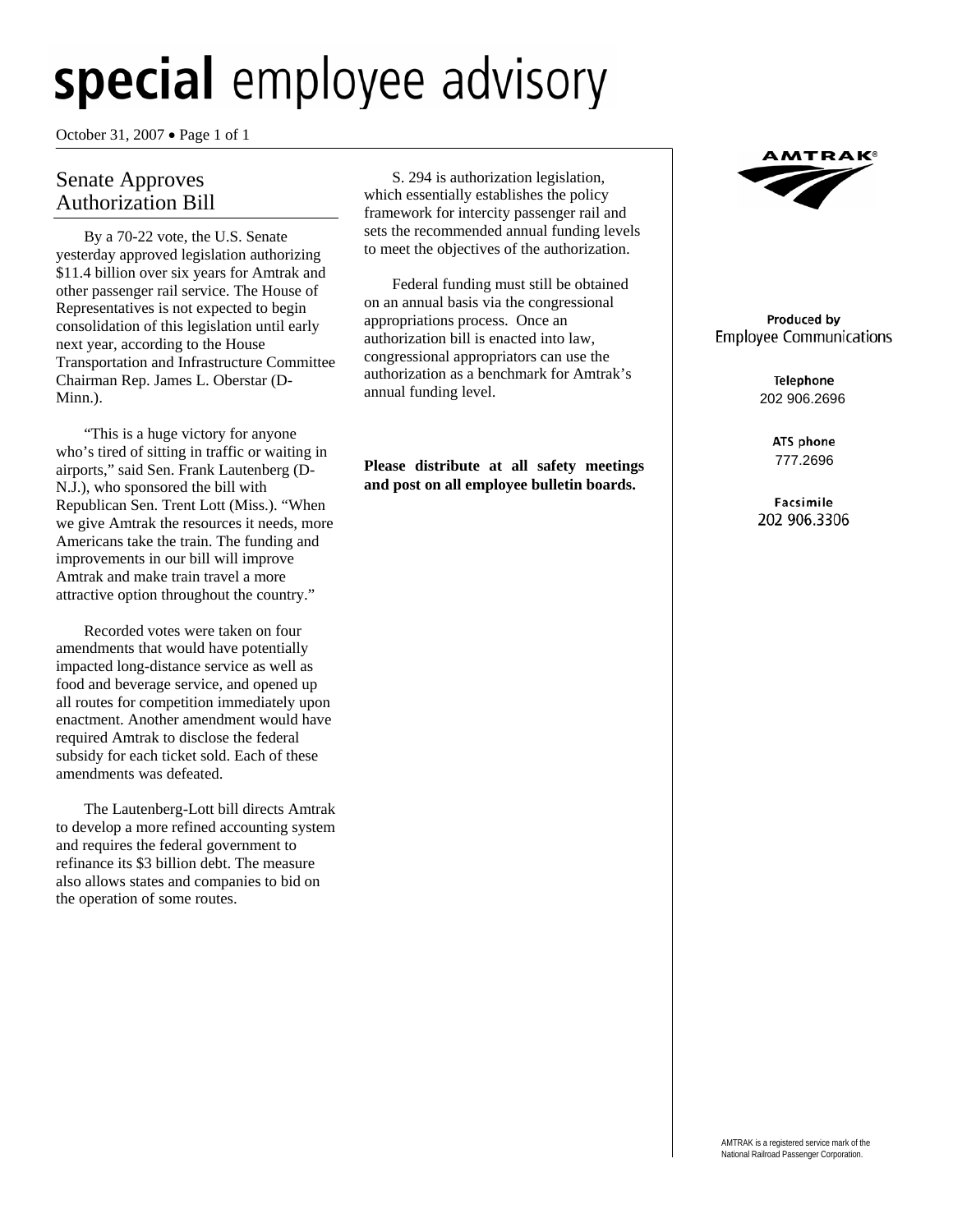

For Immediate Release Office of the Press Secretary November 28, 2007

### **Executive Order: Establishing An Emergency Board to Investigate Disputes Between the National Railroad Passenger Corporation and Certain of Its Employees Represented by Certain Labor Organizations**

Disputes exist between National Railroad Passenger Corporation (Amtrak) and certain of its employees represented by certain labor organizations. The labor organizations involved in these disputes are designated on the attached list, which is made a part of this order.

The disputes have not heretofore been adjusted under the provisions of the Railway Labor Act, as amended (45 U.S.C. 151 *et seq*.) (RLA).

In the judgment of the National Mediation Board, these disputes threaten substantially to interrupt interstate commerce to a degree that would deprive sections of the country of essential transportation service.

NOW, THEREFORE, by the authority vested in me as President by the Constitution and the laws of the United States, including section 10 of the RLA (45 U.S.C. 160), it is hereby ordered as follows:

Section 1. Establishment of Emergency Board (Board). There is established, effective 12:01 a.m. eastern standard time on December 1, 2007, a Board of five members to be appointed by the President to investigate and report on these disputes. No member shall be pecuniarily or otherwise interested in any organization of railroad employees or any carrier. The Board shall perform its functions subject to the availability of funds.

Sec. 2. Report. The Board shall report to the President with respect to the disputes within 30 days of its creation.

Sec. 3. Maintaining Conditions. As provided by section 10 of the RLA, from the date of the creation of the Board and for 30 days after the Board has submitted its report to the President, no change in the conditions out of which the disputes arose shall be made by the parties to the controversy, except by agreement of the parties.

Sec. 4. Records Maintenance. The records and files of the Board are records of the Office of the President and upon the Board's termination shall be maintained in the physical custody of the National Mediation Board.

Sec. 5. Expiration. The Board shall terminate upon the submission of the report provided for in section 2 of this order.

GEORGE W. BUSH

THE WHITE HOUSE, November 28, 2007.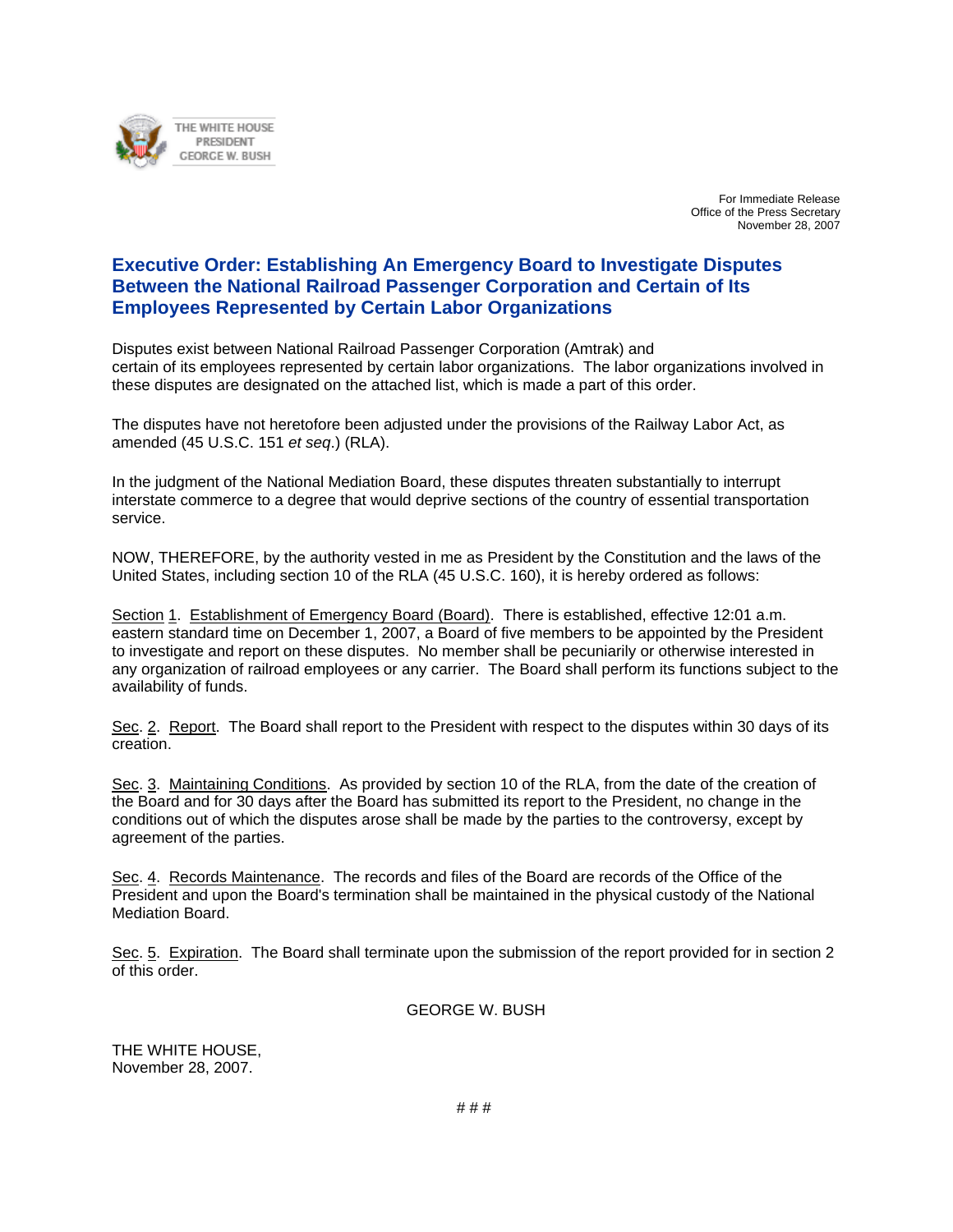### LABOR ORGANIZATIONS

Brotherhood of Maintenance of Way Employes

International Brotherhood of Electrical Workers

International Association of Machinists and Aerospace Workers

Brotherhood of Railroad Signalmen

Joint Council of Carmen, comprised of the Transportation Communications International

Union/Brotherhood Railway Carmen Division and the Transport Workers Union of America American Train Dispatchers Association

National Conference of Firemen & Oilers/Service Employees International Union

Transportation Communications International Union – American Railway and Airline Supervisors **Association**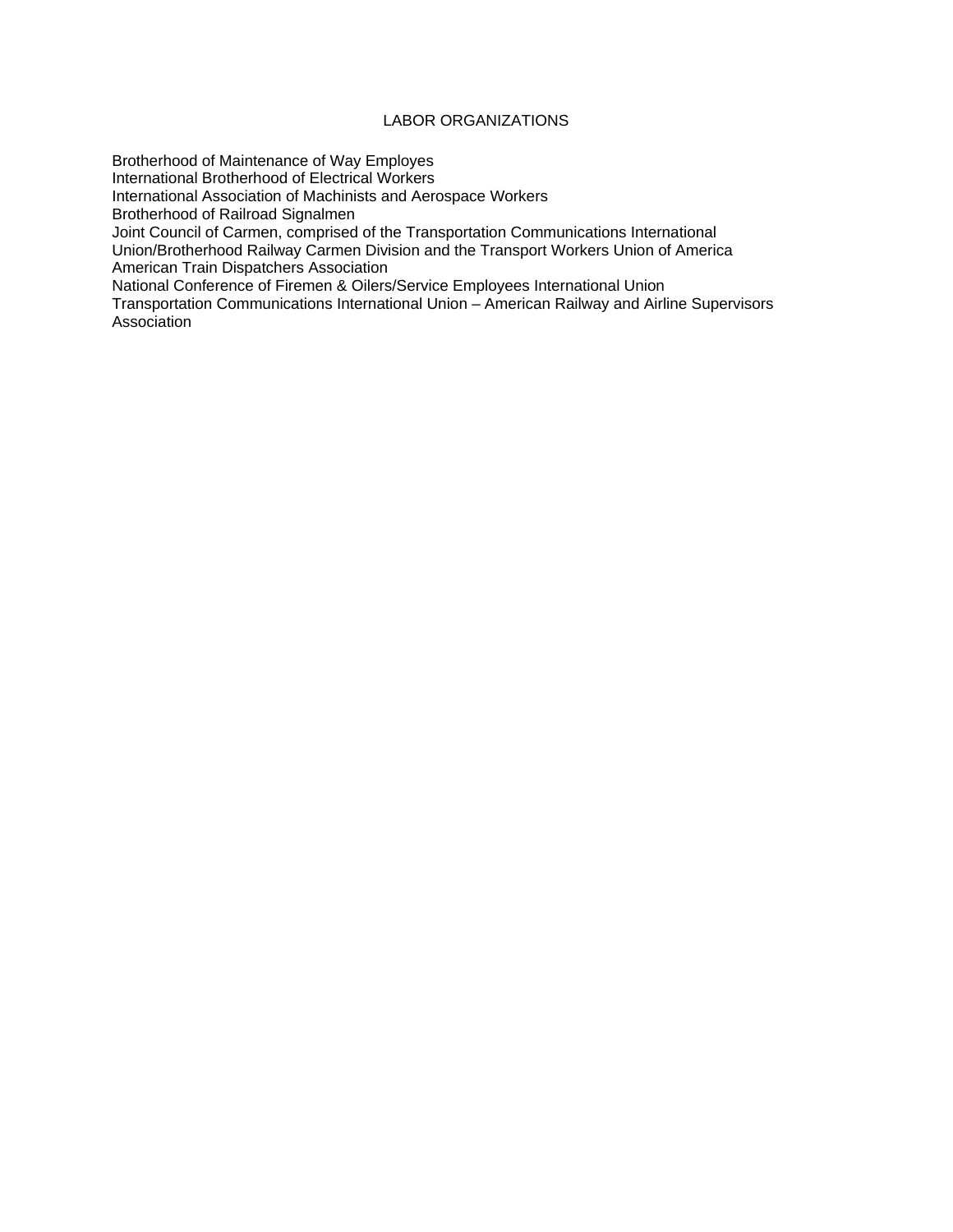November 28, 2007 • Page 1 of 1

## President Announces Emergency Board

President Bush today issued an Executive Order establishing a five-member Emergency Board to take effect at 12:01 a.m. on Dec. 1, 2007. The Board will investigate and report on the labor disputes between Amtrak and the unions that were released from mediation by the National Mediation Board.

In accordance with the Railway Labor Act, the Presidential Emergency Board will hold hearings during the month of December and submit its recommendations to the President within 30 days of its creation. Following that 30-day period, another 30 day "cooling off" period will take place, at the end of which, if the proposal is rejected or no agreements are reached, the parties may pursue self-help.

Neither side may undertake self-help until this process has run its course, and the company will continue to operate as normal.

A copy of the Executive Order is attached. More information about this process is posted on www.nmb.gov under "Mediation."

**Please distribute at all safety meetings and post on all employee bulletin boards.** 



#### Produced by **Employee Communications**

ecom@amtrak.com

AMTRAK is a registered service mark of the National Railroad Passenger Corporation.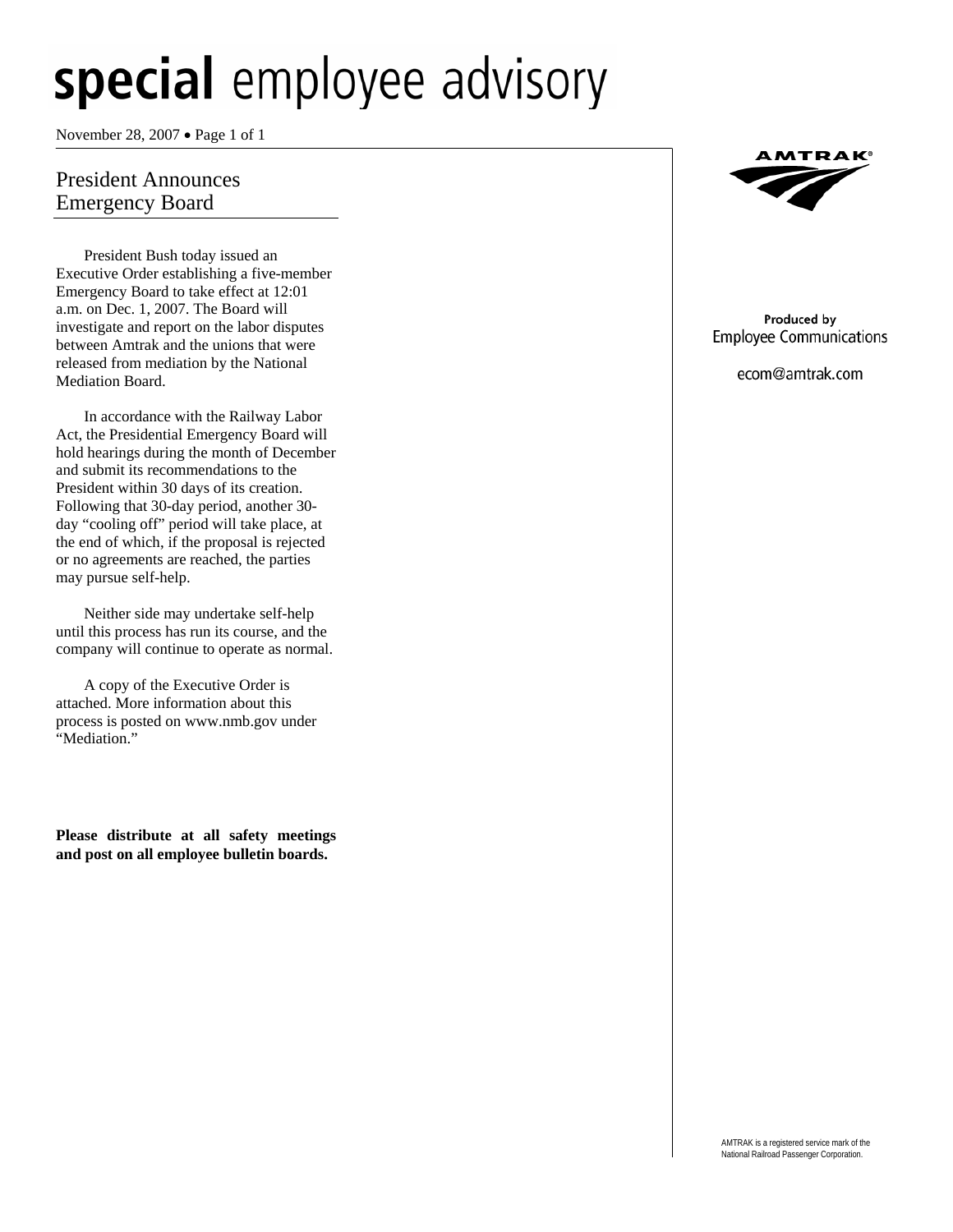November 30, 2007 • Page 1 of 1

## Pere Marquette Train 371 Derailment

 Five crew members sustained serious injuries as a result of a derailment of Pere Marquette Train 371 that occurred today. Train 371 struck a Norfolk Southern freight train at approximately 11:30 am CT in south Chicago.

 No serious injuries to passengers have been reported at this time. There were 187 passengers and six crew members aboard the train. An Amtrak Customer Care team is on the scene and Amtrak has opened a passenger hotline at 800-523-9101.

The locomotive derailed but the remainder of the train, which consists of one engine and three cars, is upright and on the rails.

Updates will follow as more information becomes available.

**Please distribute at all safety meetings and post on all employee bulletin boards.** 



#### Produced by **Employee Communications**

ecom@amtrak.com

AMTRAK is a registered service mark of the National Railroad Passenger Corporation.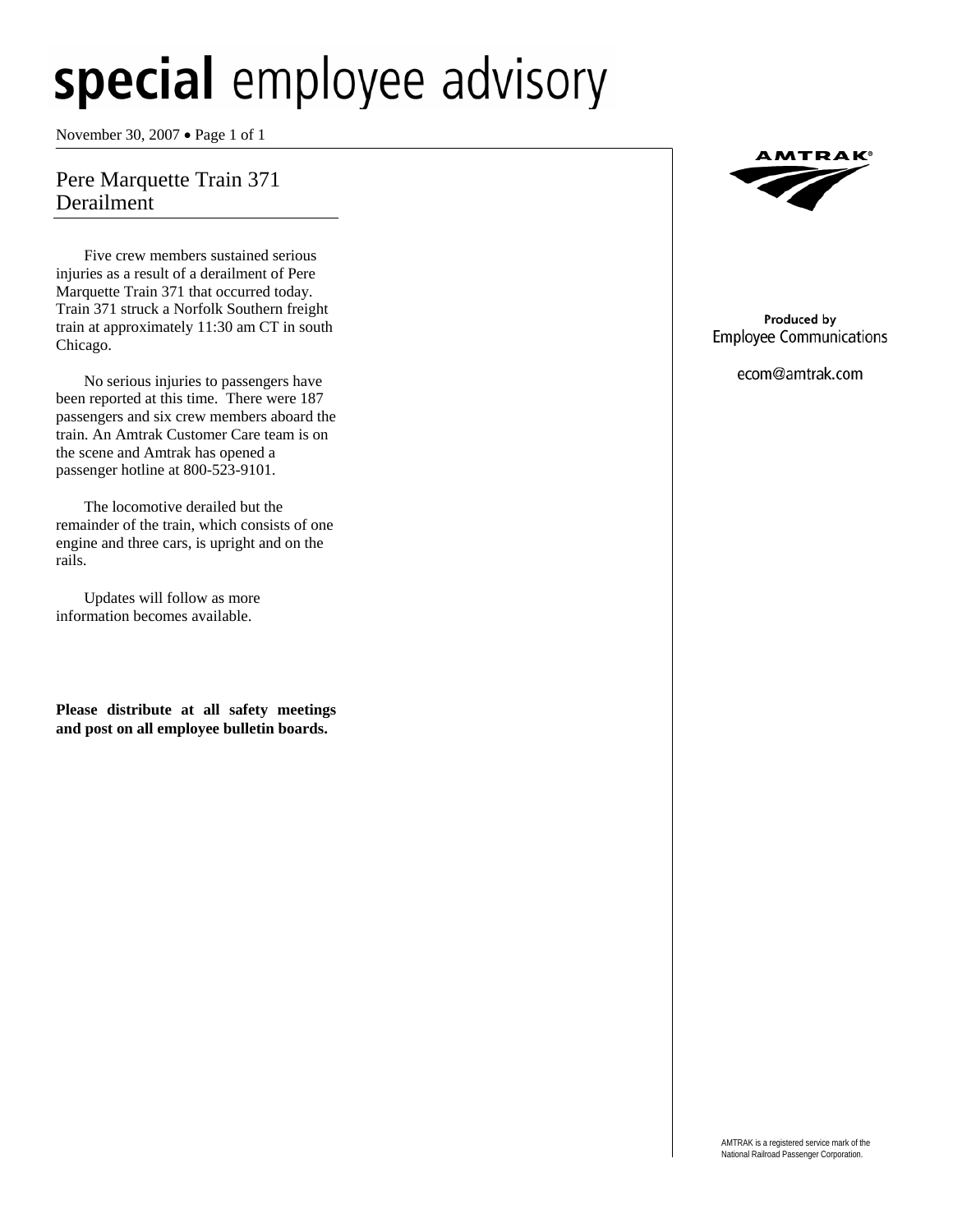December 3, 2007 • Page 1 of 1

## Pere Marquette Train 371 Update

 All crew members and passengers who sustained injuries as a result of Train 371's collision on Friday in Chicago have been released by area hospitals.

 The National Transportation Safety Board is leading an investigation into what caused Pere Marquette Train 371 to collide with a Norfolk Southern freight train on Friday morning. The investigation, with which Amtrak is fully cooperating, will likely be conducted over the course of several months.

**Please distribute at all safety meetings and post on all employee bulletin boards.** 



#### Produced by **Employee Communications**

ecom@amtrak.com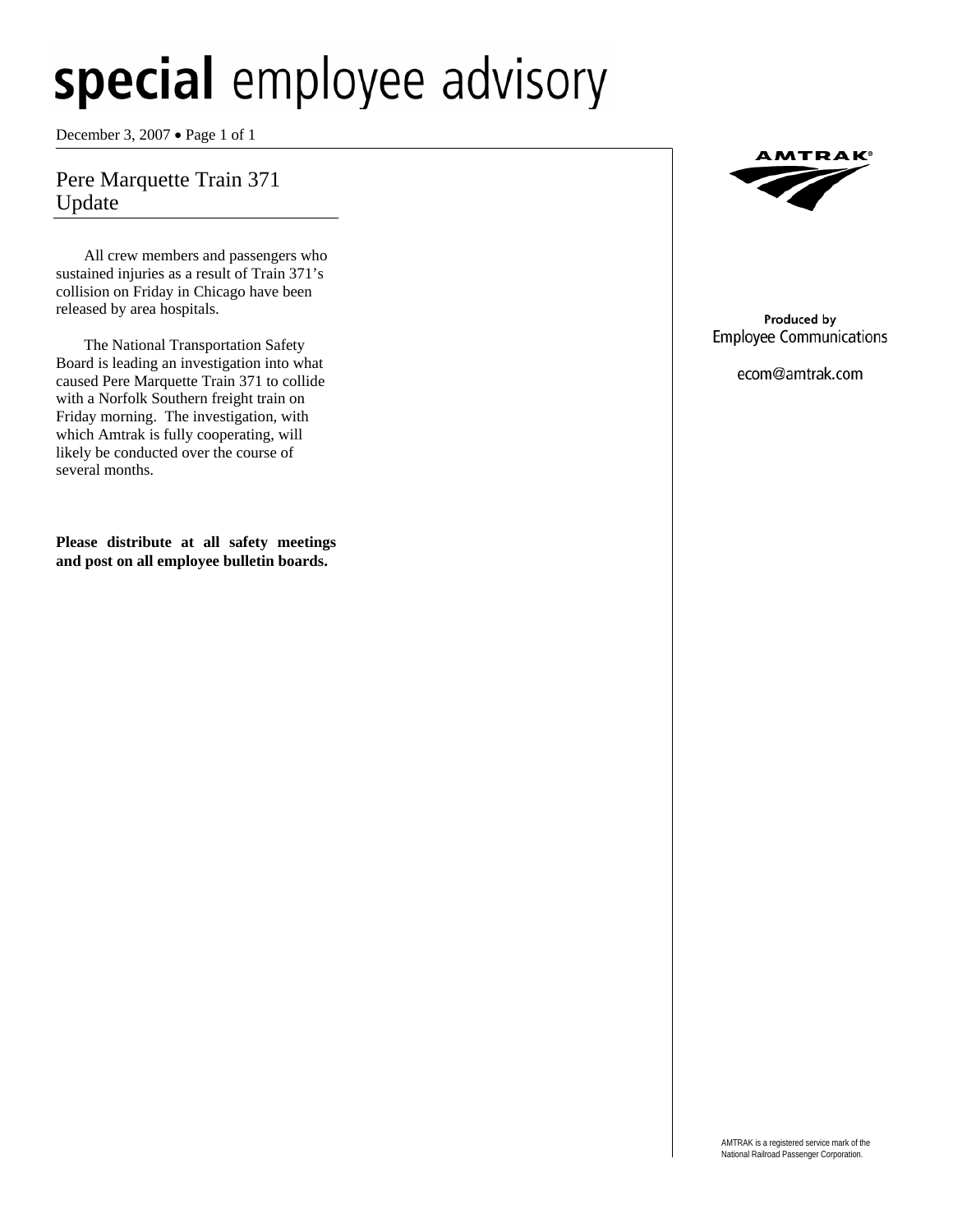December 10, 2007 • Page 1 of 2

## Amtrak Labor Proposals Outlined

As Amtrak and nine of its unions present their cases at Presidential Emergency Board hearings this week, the following summary is designed to help employees understand what Amtrak has proposed.

#### Amtrak's Proposals Are Driven by Five Principles

The TCU, ASWC and ARASA (OBS), which cover one-third of Amtrak unionrepresented employees, agreed to the following five principles in the agreements reached with Amtrak that covered the period Jan.1, 2000 through Dec. 31, 2004.

#### **1.** R**aises similar to those in the agreements ratified by the freight railroads and their unions**

- Our proposals include pay increases not wage cuts
- Wages would increase, on average, by 25.6 percent through FY 2010
- \$4,500 signing bonus

Unions that settled through 2004 have received a nearly 14 percent increase in wages, plus 1.95 percent Cost of Living Adjustments (COLA).

During the course of negotiations with the remaining unions, employees have received COLAs every six months. On average, wages have increased 8.5 percent from 2000 to the present as a result of the COLAs. The wage increases Amtrak has proposed, if added to the 8.5 percent COLAs these employees have received, would total 34 percent from 2000 to 2010.

### **2. Health care cost containment and benefit reform**

AMPLAN, the medical plan for unionrepresented employees, is substantially richer than other plans and currently costs about \$230 million a year, almost a quarter of Amtrak's payroll. Nearly all U.S. employers and even the federal government now require employee contributions toward the cost of health care benefits. Amtrak is

seeking \$166.25 per month in contributions toward health care (from employees represented by unions with open agreements since 2000), which is in line with the freight railroad settlements.

One-third of our unionized workforce represented by the TCU, ASWC and ARASA On-Board Supervisors — is covered under AMPLAN and has been making contributions toward health insurance since 2003.

The contribution and other cost-sharing changes in our proposal are far better than other plans.

#### **Amtrak Health Proposal**

- Monthly contribution: \$166
- Generic drug co-pay: \$10
- Formulary drug ("preferred" brands) co-pay: \$20
- Non-formulary drug co-pay: \$30

#### **3. Work rule reform and productivity improvement**

- Teamwork provisions
- Commitment to position based on training
- Improved workweek and starting time flexibility
- Increased probation periods
- Eliminate inefficiencies in training, position back-filling and assignment
- Paying overtime after 40 hours
- Discipline Rule reform such as expedited processes and greater emphasis on local resolution

Some of these work rules have already been adopted by other Amtrak unions. Work rule changes will help enable Amtrak to fulfill its duty to operate as efficiently as possible and to control its costs.

Amtrak's plan is to grow, which means more — not fewer — jobs. The growth expected in the demand for passenger rail makes it essential for it to be more flexible and competitive, and meet the modern-day needs of the passenger rail industry.



### Produced by **Employee Communications**

ecom@amtrak.com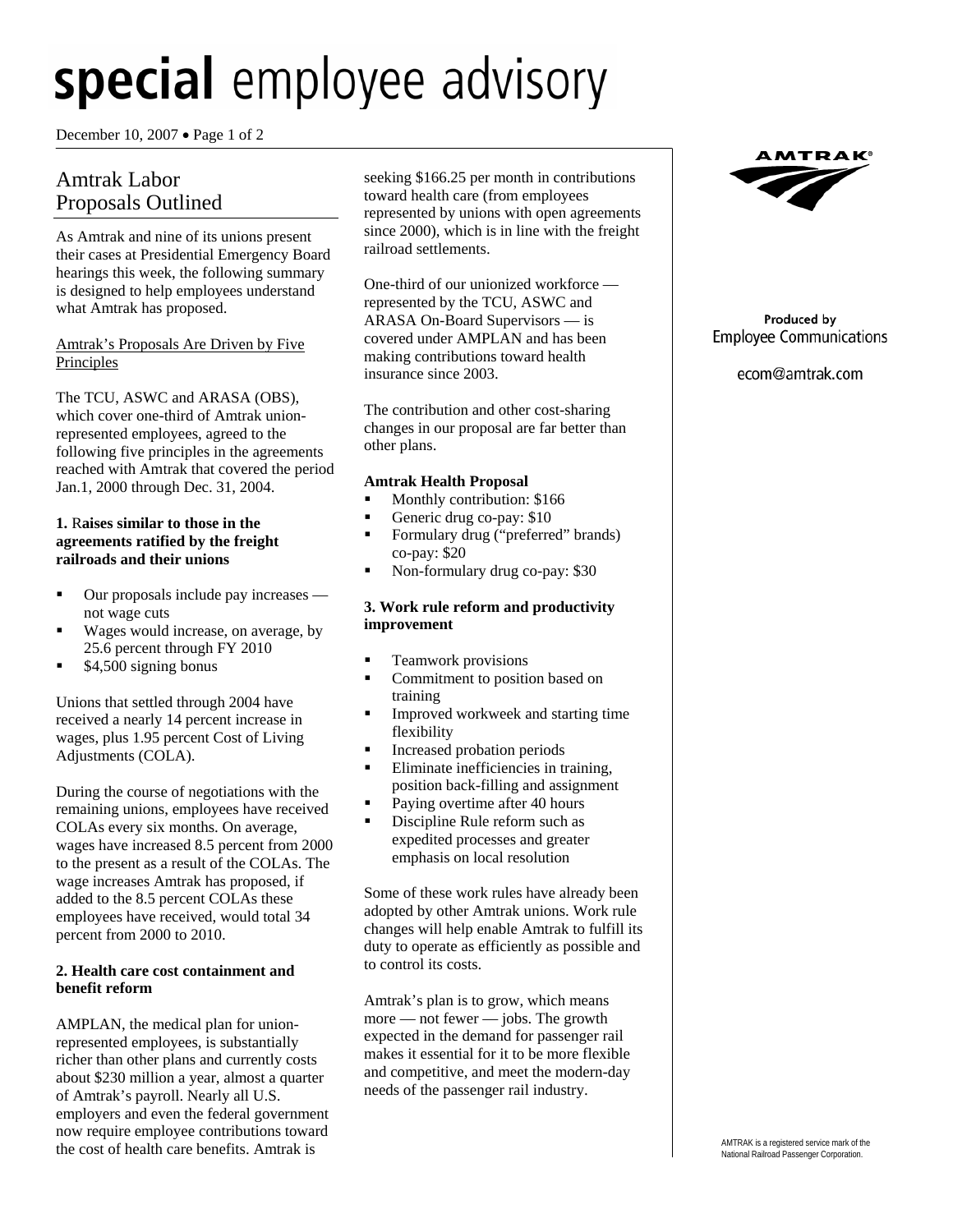December 10, 2007 • Page 2 of 2

### **4. No involuntary furlough of employees as a result of work rule changes**

Our proposals also seek work rule and productivity changes unique to each union. No involuntary furlough resulting from work rule changes or contracting out.

### **5. No back pay**

In its attempt to reach agreements, Amtrak's position of no back pay served as an incentive for labor and management to conclude negotiations sooner rather than later. This was effective in negotiations with TCU, ASWC and ARASA (OBS) — which cover one-third of Amtrak union-represented employees — and they reached agreements with Amtrak that covered the period Jan.1, 2000 through Dec. 31, 2004.

Because Amtrak established the no back pay principle and communicated that to the unions five years ago, Amtrak has not accumulated or accrued the finances to pay for this.

Amtrak requires annual federal funding support to compensate for its approximately half-billion dollar operating loss, and is under continued pressure to reduce its operating budget beyond current levels. In FY 2007, Amtrak received \$485 million in federal operating support — less than what it requested from Congress. Amtrak's yearly appropriation from Congress does not provide enough money to meet the back pay demands and to continue to operate a safe and reliable railroad.

#### Amtrak Has Consistently Attempted to Reach Agreements

Since the start of the latest round of negotiations in 2000, Amtrak has reached both tentative and ratified agreements with a number of its unions representing a significant portion of Amtrak's workforce.

In 2003, Amtrak reached a ratified agreement with TCU. In 2004, Amtrak reached ratified agreements with ASWC and ARASA On-Board Service Supervisors. These three agreements

cover one-third of Amtrak's unionized workforce.

- In 2004, tentative agreements were reached with the train dispatchers and ARASA Maintenance of Way supervisors, but were rejected by the membership.
- In 2005, Amtrak reached a tentative agreement with the sheet metal workers. Unfortunately, the tentative agreement was withdrawn by the union.
- In the summer of 2007, Amtrak reached a ratified agreement with the Fraternal Order of Police.
- In September 2007, Amtrak reached an agreement with the Brotherhood of Locomotive Engineers and Trainmen, but the membership rejected it.

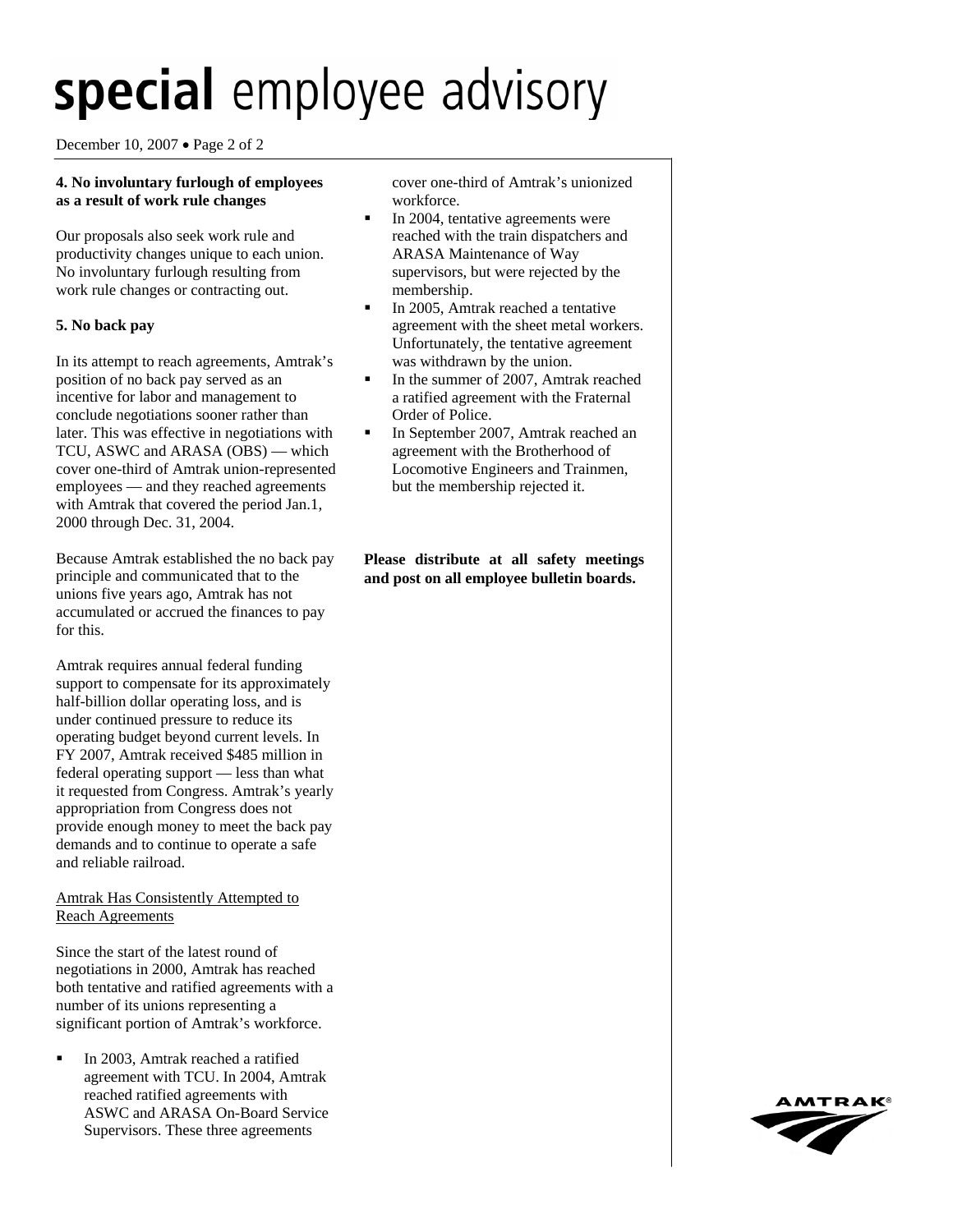December 10, 2007 • Page 1 of 1

## Planning VP To Leave Amtrak

 Vice President of Planning and Analysis Roy Johanson will leave Amtrak to pursue another opportunity in his field. Johanson's last day at the company will be Dec. 28, 2007.

 "I am saddened by Roy's departure but am grateful for his corporate strategy development skills and expertise, which were of great value to Amtrak and helped advance a number of the company's initiatives," said President and CEO Alex Kummant.

 John Bennett, chief, Business Strategy will manage the department starting Dec. 31, until a permanent selection is made.

**Please distribute at all safety meetings and post on all employee bulletin boards.** 



#### Produced by **Employee Communications**

ecom@amtrak.com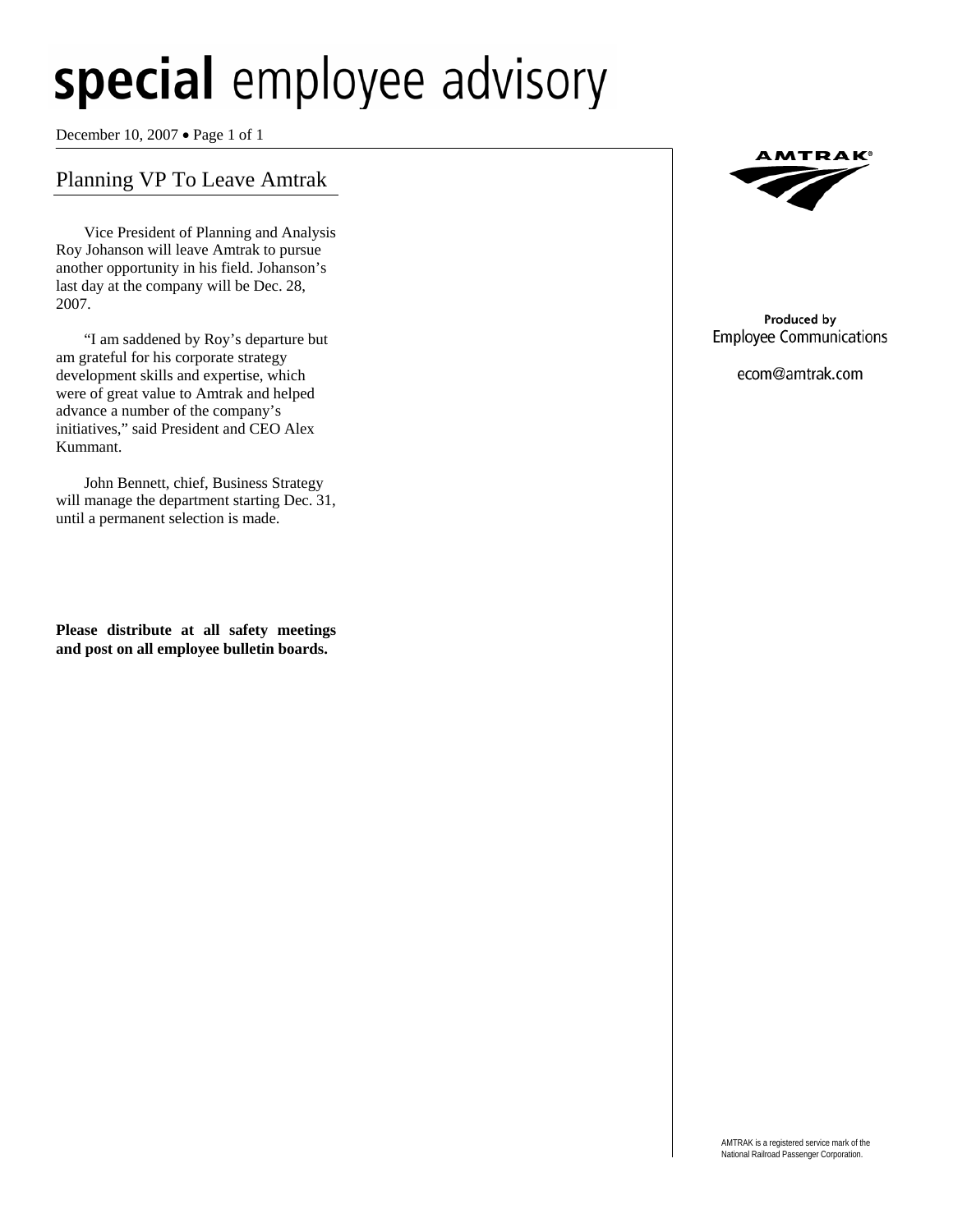January 18, 2008 • Page 1 of 1

## Message from President Kummant on Tentative Labor Agreements

Dear Co-workers,

İ

 A few moments ago, Amtrak and representatives of the nine unions before the Presidential Emergency Board signed tentative agreements, thereby averting a strike that could have taken place on Jan. 30.

 Details of the agreements will be sent to the respective union members for ratification over the next several weeks, and will not be publicly disclosed until that process has begun.

 The nine unions affected are the Brotherhood of Maintenance of Way Employes; International Brotherhood of Electrical Workers; International Association of Machinists and Aerospace Workers; Brotherhood of Railroad Signalmen; Joint Council of Carmen, Helpers, Coach Cleaners and Apprentices; American Train Dispatchers Association; National Conference of Firemen and Oilers/Service Employees International Union; American Railway and Airline Supervisors Association (Maintenance of Equipment, Maintenance of Way).

 On behalf of the board of directors, I want to thank the leadership of the labor organizations. It has not been easy for any of us, and I know they share our sense of relief and resolve to move forward in a productive and cooperative spirit to provide excellent passenger rail service.

 We have averted a strike that could have had a crippling effect on the lives of millions of Americans. More importantly, we have jointly reached tentative agreements that enable us to get back to what brings us together, rather than what sets us apart. For Amtrak to succeed, we all need to push forward in the same direction.

 I encourage everyone to put the disputes from the past behind them and to focus on what we can learn from this experience and how we can grow together.

Sincerely,

Le Hummant

Alex Kummant *President and CEO* 

**Please distribute at all safety meetings and post on all employee bulletin boards.** 



Produced by **Employee Communications** 

ecom@amtrak.com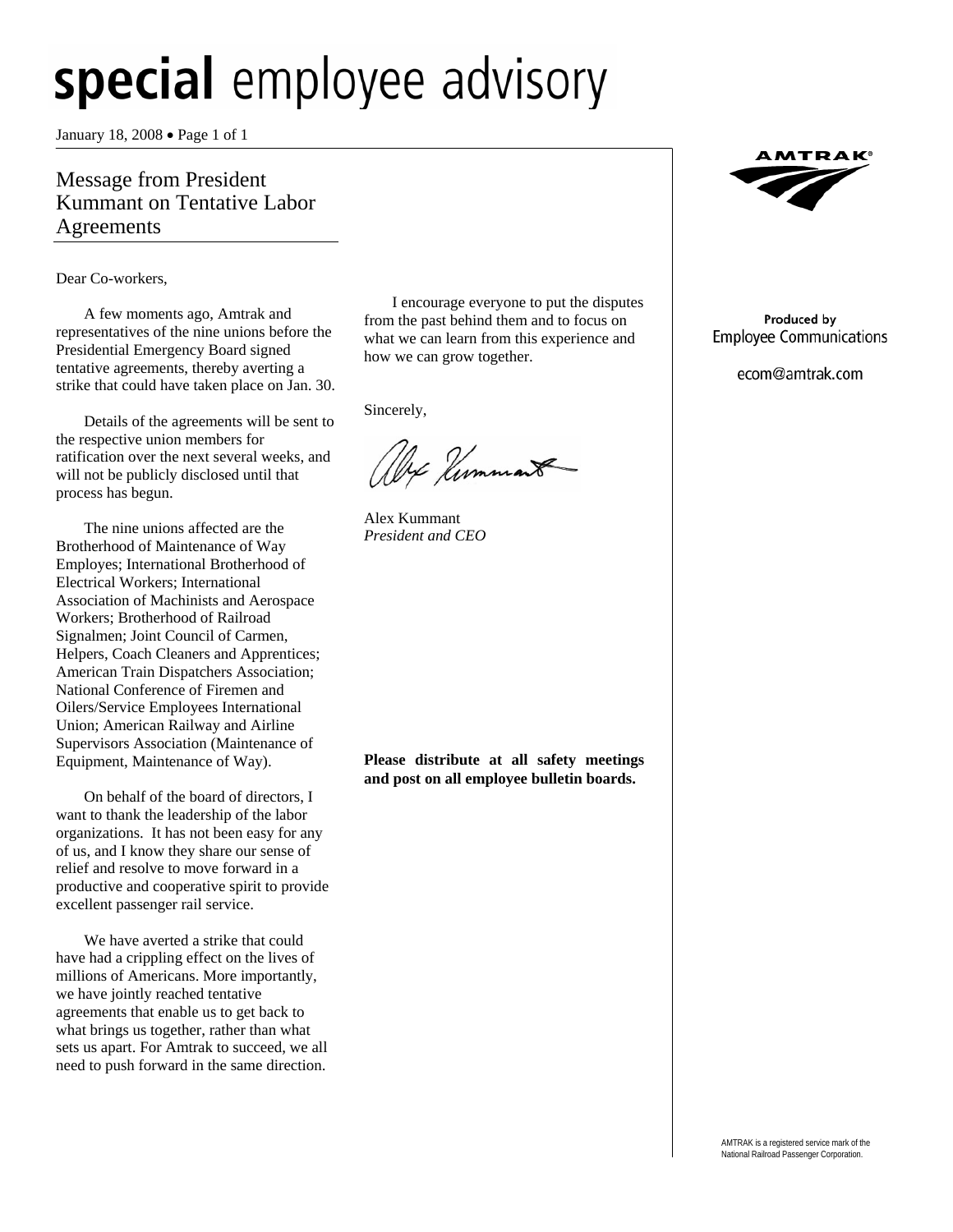February 12, 2008 • Page 1 of 1

İ

## Tentative Agreement Reached with UTU

 Amtrak and the United Transportation Union have reached a tentative agreement for conductors that mirrors the tentative agreements the company reached with nine of its unions last month.

 Details of the agreements will be sent to the UTU members for ratification. The UTU represents 1,904 Amtrak conductors.



Produced by **Employee Communications** 

ecom@amtrak.com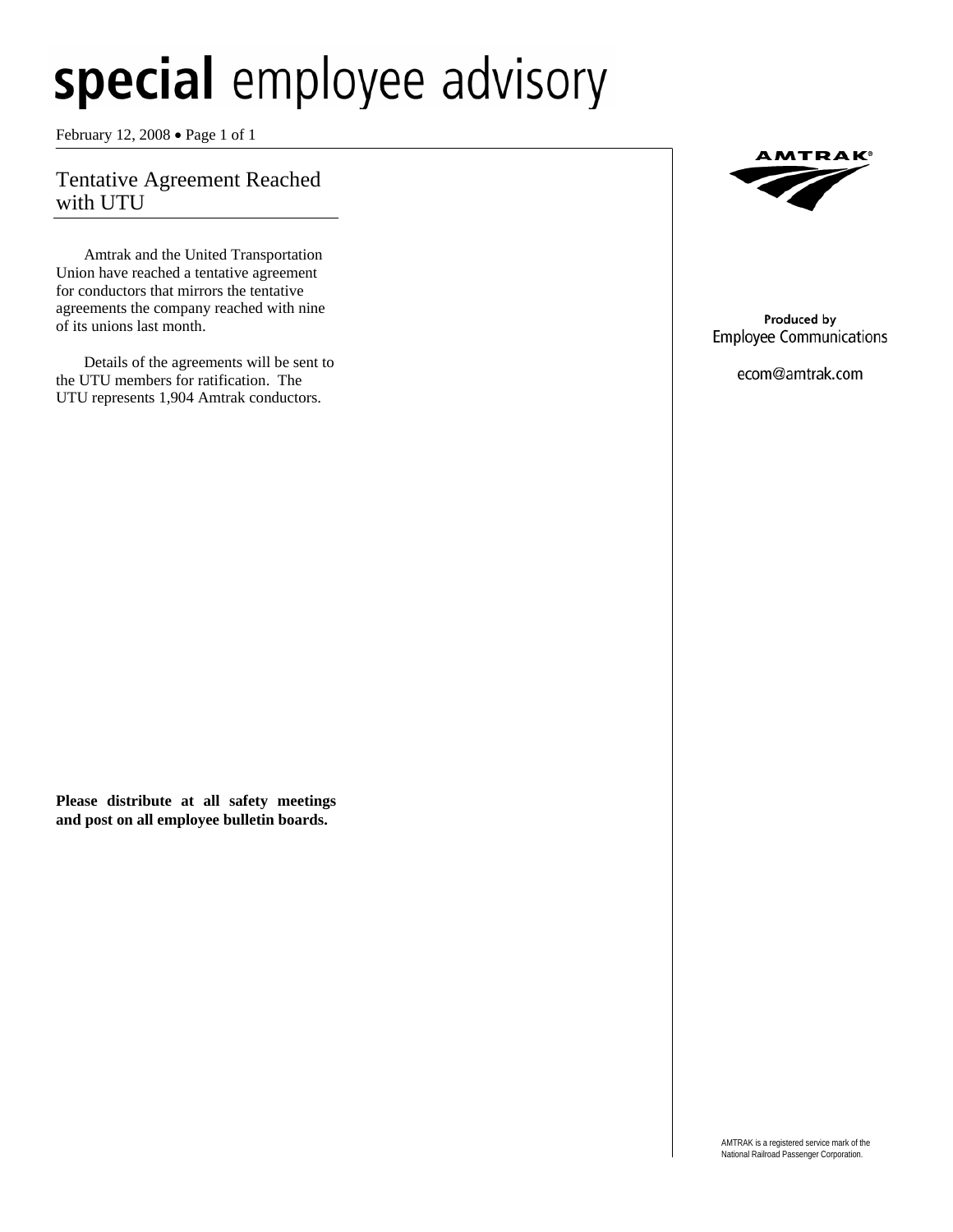February 22, 2008 • Page 1 of 1

İ

## Tentative Agreements Reached With Three More Unions

 Amtrak this week reached tentative agreements with three unions that cover nearly 1,700 employees. Agreements were reached with the Brotherhood of Locomotive Engineers and Trainmen; the International Association of Boilermakers, Iron Ship Builders, Blacksmiths, Forgers and Helpers; and the Sheet Metal Workers International Association.

 The agreements correspond with tentative agreements the company has already reached with 10 other unions since mid-January. Details of the agreements will be sent to members of the unions for ratification.

 The nine tentative agreements that were signed on Jan. 18 are out for ratification and results are expected on March 10.

**MTRAK** 

#### Produced by **Employee Communications**

ecom@amtrak.com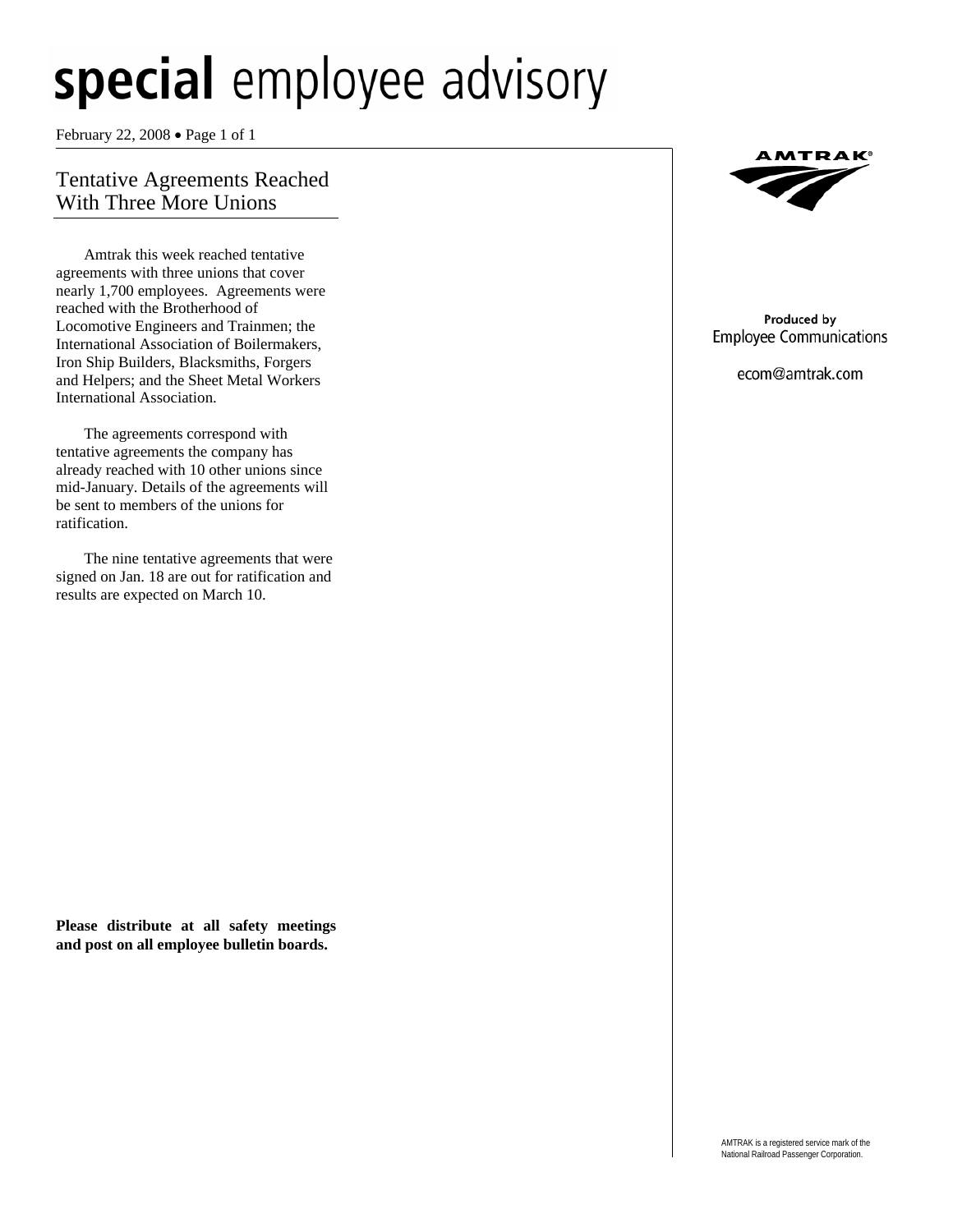March 10, 2008 • Page 1 of 1

İ

## Ten Labor Agreements Ratified

 The tentative agreements reached with nine unions in January and the UTU (NEC and Off-Corridor, North End) in February have all been ratified by their respective membership. Once the agreements are signed, an implementation schedule will be finalized.

 The nine unions with renegotiated agreements in place are the Brotherhood of Maintenance of Way Employes; International Brotherhood of Electrical Workers; International Association of Machinists and Aerospace Workers; Brotherhood of Railroad Signalmen; Joint Council of Carmen, Helpers, Coach Cleaners and Apprentices; American Train Dispatchers Association; National Conference of Firemen and Oilers/Service Employees International Union; American Railway and Airline Supervisors Association (Maintenance of Equipment); American Railway and Airline Supervisors Association (Maintenance of Way).

**Please distribute at all safety meetings and post on all employee bulletin boards.** 



#### Produced by **Employee Communications**

ecom@amtrak.com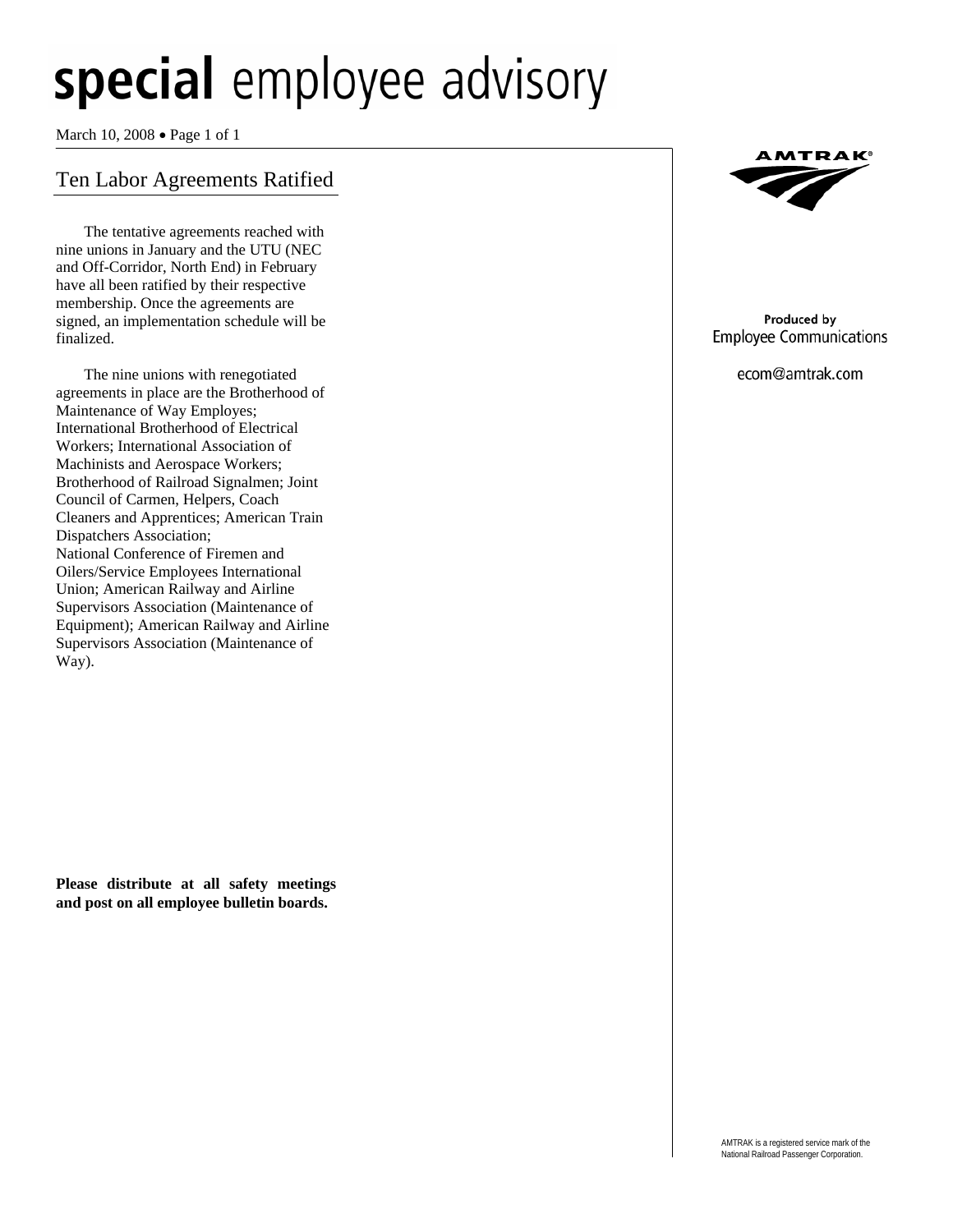March 13, 2008 • Page 1 of 1

## *Acela Express* 2154 Strikes Workers

At approximately 1:15 p.m. today, three persons were reported to have been struck by northbound *Acela Express* Train 2154 just north of the Providence, R.I., station.

The persons involved in the incident were two Amtrak employees and one contractor who were inspecting tracks in the area. One person was fatally injured and the other two were taken to a hospital.

There were 162 passengers and six employees on board Train 2154 at the time of the incident.

The situation is currently unfolding, and updates will be provided as they become available.

**Please distribute at all safety meetings and post on all employee bulletin boards.** 



### Produced by **Employee Communications**

ecom@amtrak.com

AMTRAK is a registered service mark of the National Railroad Passenger Corporation.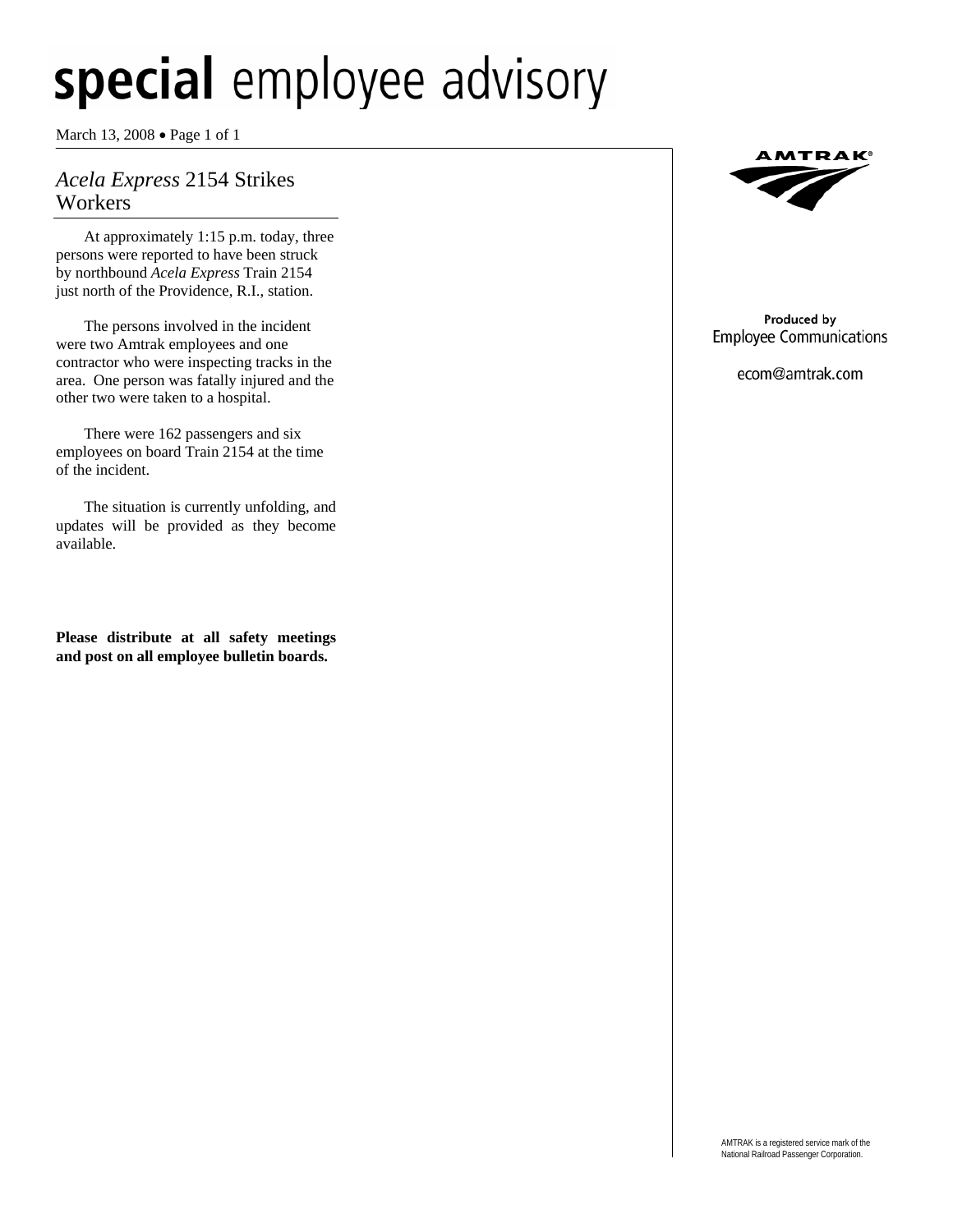March 14, 2008 • Page 1 of 1

## Message from President Kummant on *Acela Express* 2154 Incident

#### Dear Co-workers,

Before I provide you with an update on the incident with *Acela Express* Train 2154 yesterday afternoon, I want to first and foremost express my own sorrow over the loss of life and serious injury as a result of what took place. I know I am not alone in this sentiment, and it pains us all to lose anyone on the railroad.

At approximately 1:15 p.m. yesterday, three people were struck by Train 2154 as they inspected track just north of the Providence station, resulting in the fatality of a contract employee and injuries to two of our Engineering department employees.

One of the Engineering department employees is being treated at a hospital for very serious injuries and our thoughts are with him. The second employee was treated and released from the hospital last night.

The third person involved, a contractor and former Amtrak Engineering department employee, was fatally injured.

I know that you join me in extending our deepest sympathies to the friends and family of the contract employee, whom many knew as part of the Amtrak family.

Our thoughts and well wishes are with the Engineering department employees and their families, as they strive to recover from this.

Sincerely,

Ax Kummant

Alex Kummant *President and CEO*

**Please distribute at all safety meetings and post on all employee bulletin boards.** 



Produced by **Employee Communications** 

ecom@amtrak.com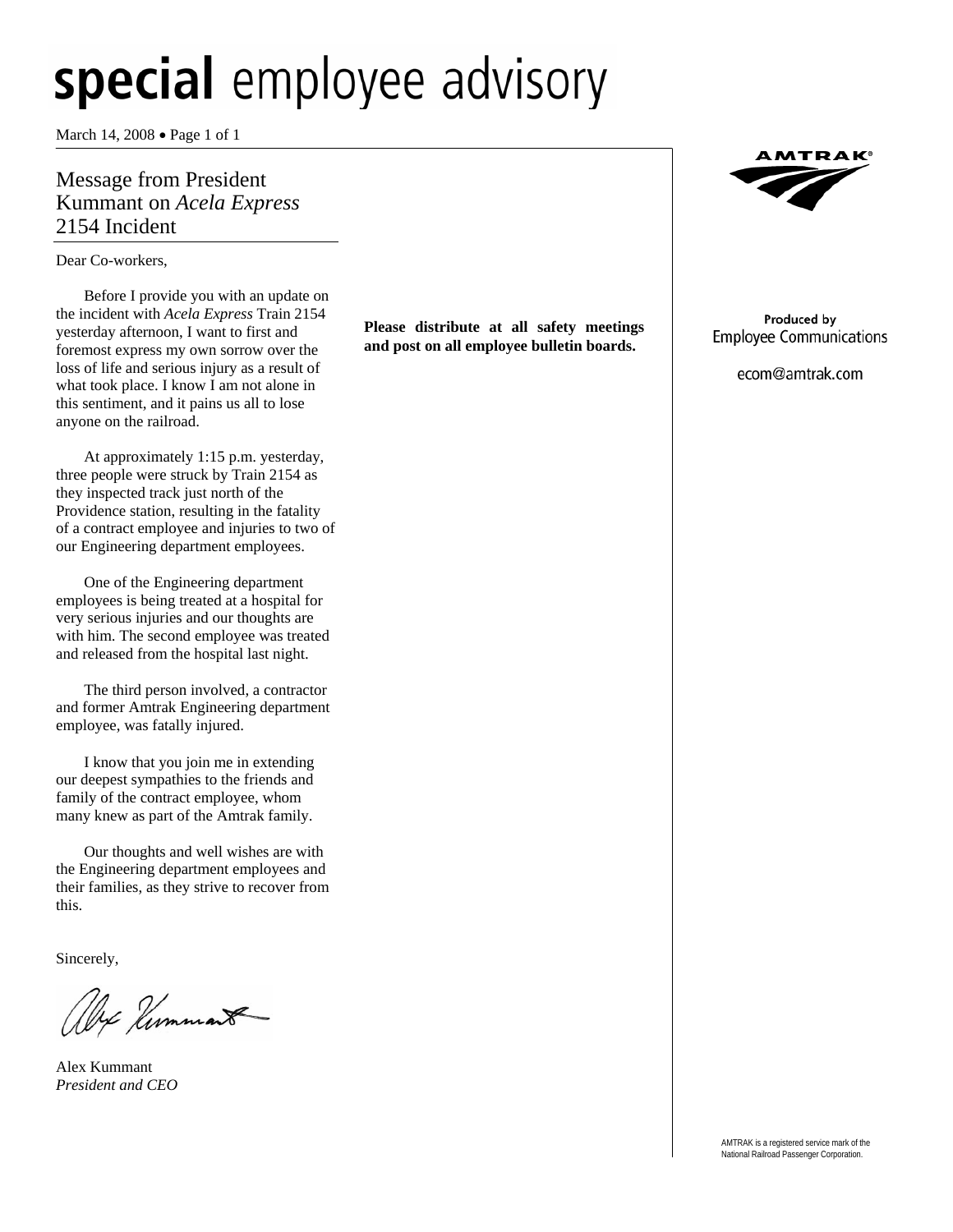## special employee advisory

March 31, 2008 • Page 1 of 1

İ

## Two More Labor Agreements Ratified

 The tentative agreements reached with the Brotherhood of Locomotive Engineers and Trainmen and the Sheet Metal Workers last month have been ratified.

 Once the agreements are signed, an implementation schedule will be finalized.



Produced by **Employee Communications** 

ecom@amtrak.com

**Please distribute at all safety meetings and post on all employee bulletin boards.**